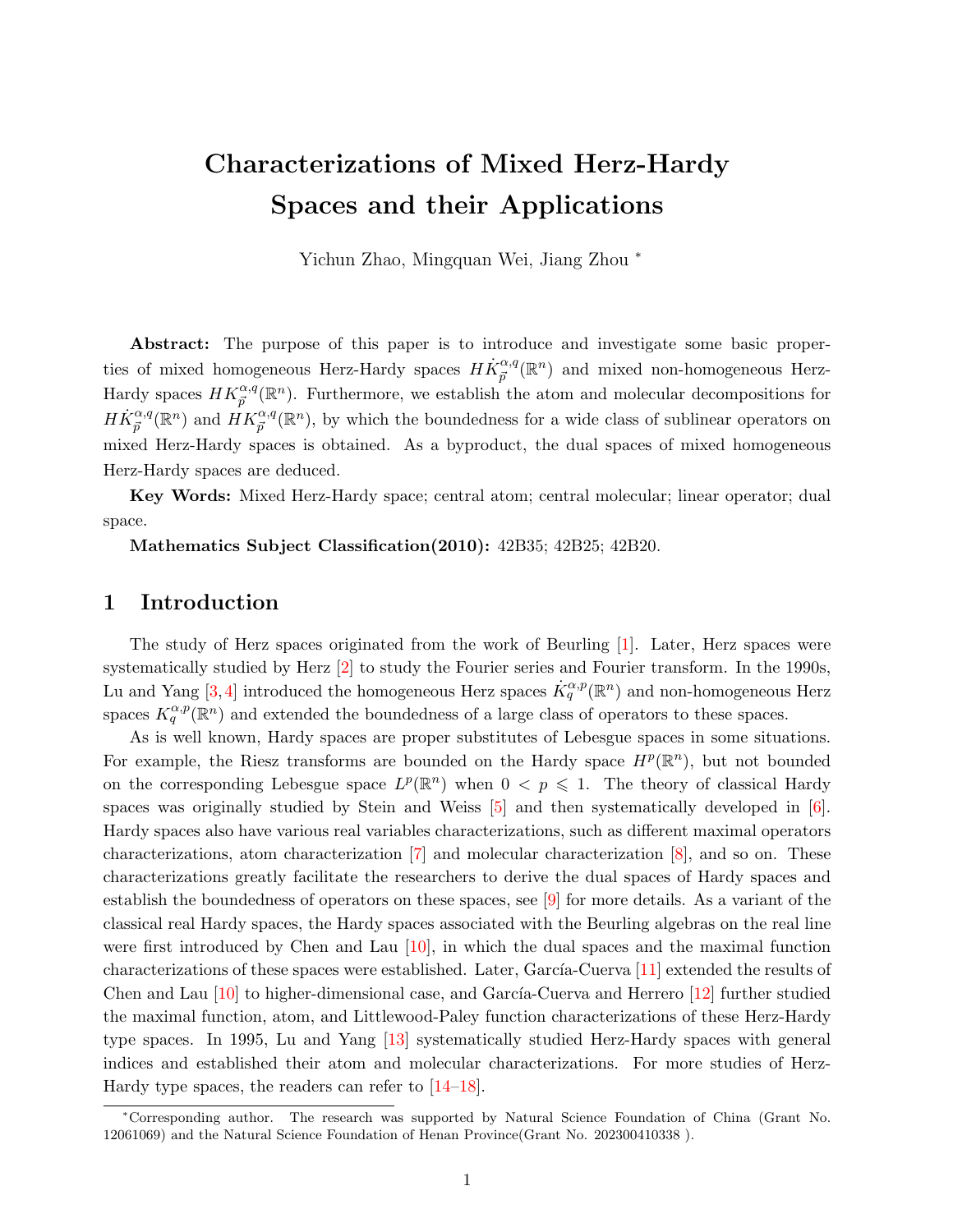Recently, mixed-norm Lebesgue spaces, as natural extensions of the classical Lebesgue spaces, have attracted widespread attention. The theory of mixed-norm function spaces can be traced back to the work of Benedek and Panzone [\[19\]](#page-29-7), in which it was proved that  $L^{\vec{p}}(\mathbb{R}^n)$  also possesses some basic properties similar to the classical Lebesgue spaces, such as completeness, Hölder's inequality, Minkowski's inequality, and so on. These properties provide the possibility to solve a series of subsequence problems. On the other hand, since the study of partial differential equations (for example the heat equation and the wave equation) always involves both space and time variables, mixed-norm spaces possess better structures than classical spaces in the time-space estimates for PDEs. For these reasons, many researchers renewed the interest in mixed-norm Lebesgue spaces and extended them to other mixed-norm function spaces. For instance, the real variable characterizations and the atom characterization of mixed-norm Hardy spaces were established in [\[20,](#page-29-8) [21\]](#page-29-9) In 2019, Nogayama [\[22\]](#page-29-10) introduced mixed-norm Morrey spaces and gave some applications in the operator theory.

Note that recently Herz spaces were also extended to the mixed-norm situation by Wei [\[23\]](#page-29-11). By extending the extrapolation theory to mixed Herz spaces, Wei [\[23\]](#page-29-11) established the boundedness of some classical operators in harmonic analysis on these spaces. Moreover, the extrapolation theory can further give boundedness results of some classical operators on mixed Herz spaces.

Motivated by [\[23\]](#page-29-11) and the theory of Herz-type Hardy spaces, we introduce mixed Herz-Hardy spaces and investigate some basic properties of these spaces in this paper. Moreover, we will establish the atom decomposition and molecular decomposition for these spaces. As applications, the boundedness for a wide class of sublinear operators on mixed Herz-Hardy spaces is obtained, and in addition, the dual spaces of mixed homogeneous Herz-Hardy spaces are also deduced.

The organization of the remainder of this article is as follows. Some necessary definitions and lemmas are given in Section 2. The atom decomposition and the molecular decomposition of mixed Herz-Hardy spaces will be given in Section 3 and Section 4, respectively. Some applications of the atom and molecular decomposition are presented in Section 5.

### 2 Preliminary

Throughout this paper, we use the following notations. The letter  $\vec{q}$  will denote *n*-tuples of the numbers in  $(0, \infty]$   $(n \ge 1)$ ,  $\vec{q} = (q_1, q_2, \ldots, q_n)$ . By definition, the inequality  $0 < \vec{q} < \infty$  means that  $0 < q_i < \infty$  for all *i*. For  $\vec{q} = (q_1, q_2, \dots, q_n)$ , write

$$
\frac{1}{\vec{q}} = \left(\frac{1}{q_1}, \frac{1}{q_2}, \dots, \frac{1}{q_n}\right), \quad \vec{q'} = (q'_1, q'_2, \dots, q'_n),
$$

where  $q'_i = q_i/(q_i - 1)$  is conjugate exponent of  $q_i$ . |B| denotes the volume of the ball B,  $\chi_E$  is the characteristic function of a set E.  $A \sim B$  means that  $A \lesssim B$  and  $B \lesssim A$ , [a] denotes take the integer number for a. Let  $B_k = \{x \in \mathbb{R}^n : |x| \leqslant 2^k\}$  and  $A_k = B_k \backslash B_{k-1}$  for any  $k \in \mathbb{Z}$ . Denote  $\chi_k = \chi_{A_k}$  for any  $k \in \mathbb{Z}$ , and  $\widetilde{\chi}_k = \chi_k$  for any  $k \in \mathbb{N}$ ,  $\widetilde{\chi}_0 = \chi_{B_0}$ .

**Definition 2.1.** (Mixed Lebesgue spaces)( [\[19\]](#page-29-7)) Let  $\vec{p} = (p_1, p_2, \ldots, p_n) \in (0, \infty]^n$ . Then the mixed Lebesgue space  $L^{\vec{p}}(\mathbb{R}^n)$  is defined to be the set of all measurable functions f such that

$$
||f||_{L^{\vec{p}}(\mathbb{R}^n)} := \left(\int_{\mathbb{R}} \ldots \left(\int_{\mathbb{R}} \left(\int_{\mathbb{R}} |f(x_1, x_2, \ldots, x_n)|^{p_1} dx_1\right)^{\frac{p_2}{p_1}} dx_2\right)^{\frac{p_3}{p_2}} \ldots dx_n\right)^{\frac{1}{p_n}} < \infty,
$$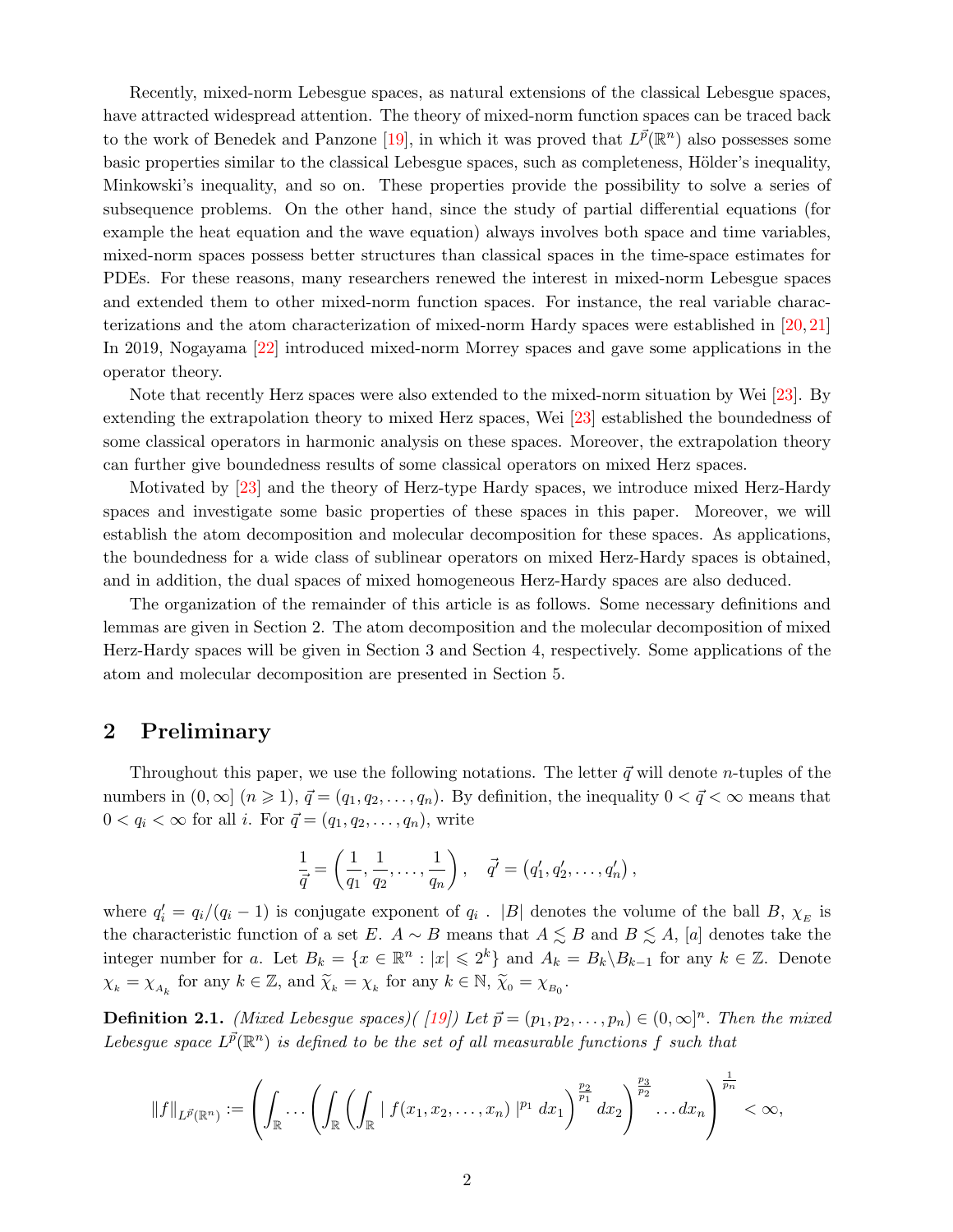If  $p_i = \infty$ , then we have to make appropriate modifications.

**Definition 2.2.** ( [\[23\]](#page-29-11)) Let  $\alpha \in \mathbb{R}$ ,  $0 < q \leq \infty$ ,  $0 < \vec{p} \leq \infty$ . The mixed homogeneous Herz space  $\dot{K}_{\vec{p}}^{\alpha,q}(\mathbb{R}^n)$  is defined by

$$
\dot{K}_{\vec{p}}^{\alpha,q}(\mathbb{R}^n) := \left\{ f \in L_{\text{loc}}^{\vec{p}}(\mathbb{R}^n) : \|f\|_{\dot{K}_{\vec{p}}^{\alpha,q}(\mathbb{R}^n)} = \left( \sum_{k \in \mathbb{Z}} 2^{k\alpha q} \|f\chi_k\|_{L^{\vec{p}}(\mathbb{R}^n)}^q \right)^{1/q} < \infty \right\}.
$$

**Definition 2.3.** ( [\[23\]](#page-29-11)) Let  $\alpha \in \mathbb{R}$ ,  $0 < q \leq \infty$ ,  $0 < \vec{p} \leq \infty$ . The non-homogeneous mixed Herz space  $K^{\alpha,q}_{\vec{n}}$  $_{\vec{p}}^{\alpha,q}(\mathbb{R}^n)$  is defined by

$$
K_{\vec{p}}^{\alpha,q}(\mathbb{R}^n) := \left\{ f \in L_{\text{loc}}^{\vec{p}}(\mathbb{R}^n) : \|f\|_{K_{\vec{p}}^{\alpha,q}(\mathbb{R}^n)} = \left( \sum_{k=0}^{\infty} 2^{k\alpha q} \|f\widetilde{\chi}_k\|_{L^{\vec{p}}(\mathbb{R}^n)}^q \right)^{1/q} < \infty \right\}.
$$

**Remark 2.1.** (i) If  $0 < \vec{p} = (p_1, p_2, \ldots, p_n) \le \infty$  and  $p_1 = p_2 = \cdots = p_n = p$ , then  $\dot{K}_{\vec{p}}^{\alpha, q}(\mathbb{R}^n) =$  $\dot{K}_p^{\alpha,q}(\mathbb{R}^n)$  or  $K_{\vec{n}}^{\alpha,q}$  $G_{\vec{p}}^{\alpha,q}(\mathbb{R}^n) = K_p^{\alpha,q}(\mathbb{R}^n)$ , where  $\dot{K}_p^{\alpha,q}(\mathbb{R}^n)$  and  $K_p^{\alpha,q}(\mathbb{R}^n)$  are classical Herz spaces.

(ii) The mixed homogeneous Herz space  $\dot{K}_{\vec{p}}^{\alpha,q}(\mathbb{R}^n)$  and the non-homogeneous mixed Herz space  $K^{\alpha,q}_{\vec{n}}$  $^{a,q}_{\vec{p}}(\mathbb{R}^n)$  are quasi-Banach spaces. But, if  $\vec{p}, \vec{q} \geq 1$ , they are Banach spaces. These can be inferred from definitions of mixed Lebesgue spaces and classical Herz spaces.

Now we give the definition of mixed Herz-Hardy spaces  $H\dot{K}_{\vec{p}}^{\alpha,q}(\mathbb{R}^n)$  and  $HK_{\vec{p}}^{\alpha,q}(\mathbb{R}^n)$ . Denote  $\mathcal{S}(\mathbb{R}^n)$  by the Schwartz space of all rapidly decreasing infinitely differentiable functions on  $\mathbb{R}^n$ , and  $\mathcal{S}'(\mathbb{R}^n)$  by the dual space of  $\mathcal{S}(\mathbb{R}^n)$ .

Let  $\mathcal{M}_N f(x)$  be the grand maximal function of  $f(x)$  defined by

$$
\mathscr{M}_N f(x) = \sup_{\phi \in \mathcal{A}_N} M_1^*(f; \phi)(x),
$$

where  $\mathcal{A}_N = \left\{ \phi \in \mathcal{S}(\mathbb{R}^n) : \sup_{|\alpha|, |\beta| \leq N} \left| x^{\alpha} D^{\beta} \phi(x) \right| \leqslant 1 \right\}$  and  $N > n + 1, M_1^*(f; \phi)$  is a special nontangential maximal operator defined by

$$
M_1^*(f; \phi)(x) = \sup_{|y-x| < t} |\phi_t * f(y)|
$$

with  $\phi_t(x) = t^{-n} \phi(x/t)$ .

**Definition 2.4.** Let  $\alpha \in \mathbb{R}, 0 \le q \le \infty, 1 \le \vec{p} \le \infty$ , and  $N > n + 1$ . The mixed homogeneous Herz-type Hardy space  $H\dot{K}_{\vec{p}}^{\alpha,p}\left(\mathbb{R}^{n}\right)$  is defined by

$$
H\dot{K}_{\vec{p}}^{\alpha,q}(\mathbb{R}^n) = \left\{ f \in \mathcal{S}'(\mathbb{R}^n) : \mathscr{M}_N f(x) \in \dot{K}_{\vec{p}}^{\alpha,q}(\mathbb{R}^n) \right\},\,
$$

that is

$$
||f||_{HK_{\vec{p}}^{\alpha,q}(\mathbb{R}^n)} = ||\mathscr{M}_Nf||_{\dot{K}_{\vec{p}}^{\alpha,q}(\mathbb{R}^n)}.
$$

**Definition 2.5.** Let  $\alpha \in \mathbb{R}, 0 < q < \infty, 1 < \overrightarrow{p} \leq \infty$ , and  $N > n + 1$ . The mixed non-homogeneous Herz-type Hardy space  $HK_{\vec{p}}^{\alpha,p}(\mathbb{R}^n)$  is defined by

$$
HK_{\vec{p}}^{\alpha,q}(\mathbb{R}^n) = \left\{ f \in \mathcal{S}'(\mathbb{R}^n) : \mathscr{M}_N f(x) \in K_{\vec{p}}^{\alpha,q}(\mathbb{R}^n) \right\},\,
$$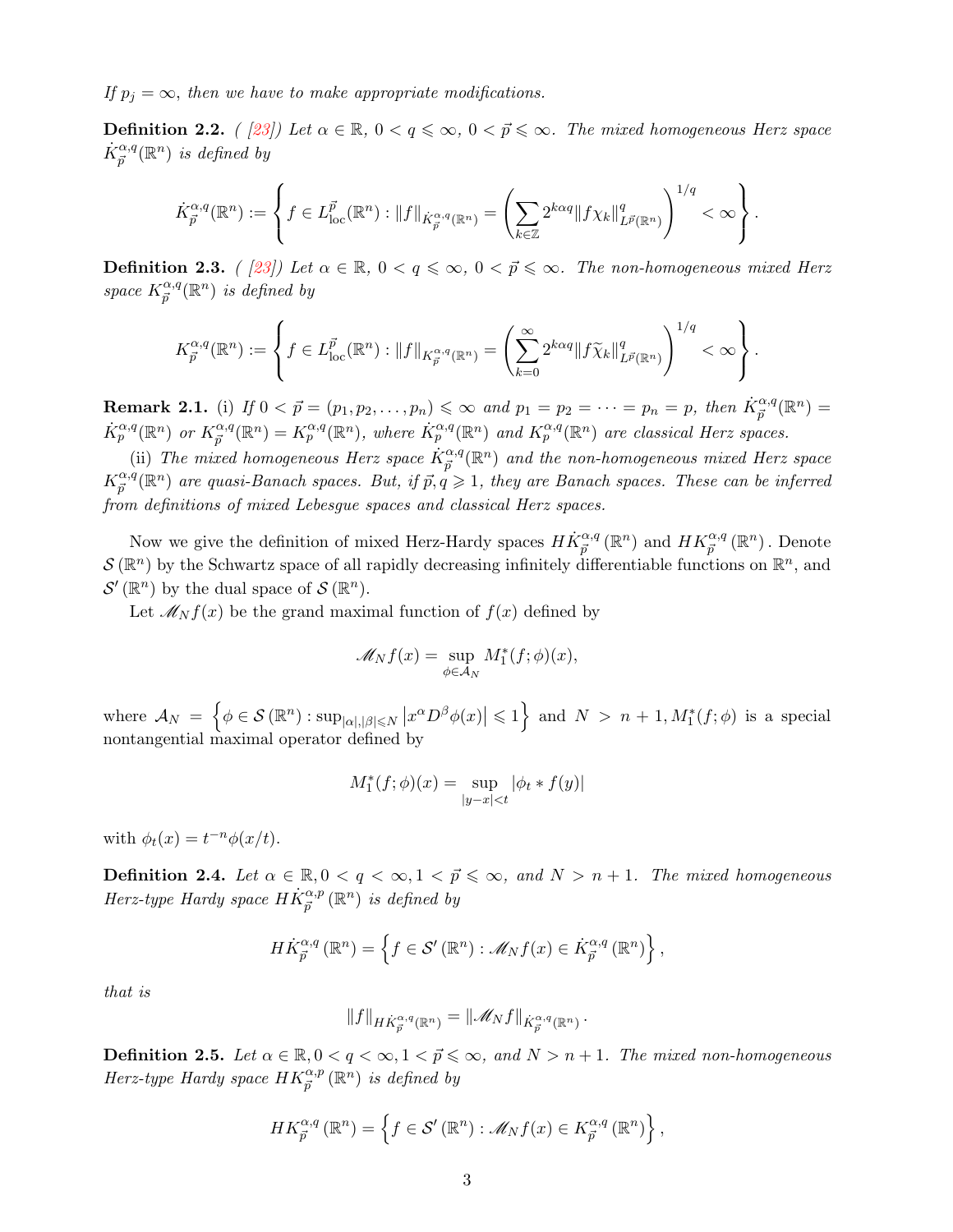that is

$$
||f||_{HK_{\vec{p}}^{\alpha,q}(\mathbb{R}^n)} = ||\mathscr{M}_N f||_{K_{\vec{p}}^{\alpha,q}(\mathbb{R}^n)}.
$$

**Remark 2.2.** (i) Notice that if  $q = 1, 1 \leq \vec{p} \leq \infty$ , and  $\alpha = n - \sum_{i=1}^{n} 1/p_i$ , then the space  $H\dot{K}_{\vec{p}}^{\alpha,1}(\mathbb{R}^n)$  is the space  $HA^{\vec{p}}(\mathbb{R}^n)$  defined in [\[24\]](#page-29-12), which can be inferred from the atom decomposition of mixed Herz-Hardy spaces (see section 3).

(ii) By the sublinearity of  $\mathscr{M}_{N}$  and the definition of mixed Herz-Hardy spaces, we can conclude that mixed Herz-Hardy spaces are quasi-Banach spaces.

Now, we will give some necessary lemmas and basic properties of mixed Herz-Hardy spaces.

Besides the grand maximal operator  $\mathscr{M}_N$ , the space  $H\dot{K}_{\vec{p}}^{\alpha,q}(\mathbb{R}^n)$  can also be characterized by some other maximal-type operators. To give these characterizations, we first introduce some maximal-type operators. Let  $\phi \in \mathcal{S}(\mathbb{R}^n)$  such that  $\int_{\mathbb{R}^n} \phi(x) dx = 1$ . For  $t > 0$ ,  $f \in \mathcal{S}'(\mathbb{R}^n)$ , define the smooth maximal operator  $M(f; \phi)$  by

$$
M(f; \phi)(x) = \sup_{t>0} |(f * \phi_t)(x)|.
$$

Also, we define the non-tangential maximal operator  $M_a^*(f; \phi)$  (with  $a > 1$ ) and the auxiliary maximal operator  $M_b^{**}(f; \phi)$  (with  $M \in \mathbb{N}$ ) by

$$
M_{a}^{*}(f; \phi)(x) = \sup_{t>0} \sup_{|x-y| < at} |f * \phi_{t}(x)|
$$

and

$$
M_b^{**}(f; \phi)(x) = \sup_{(y,t) \in \mathbb{R}_+^{n+1}} |f * \phi_t(y)| \left(\frac{t}{|x - y| + t}\right)^b.
$$

**Proposition 2.1.** Let  $0 < \alpha < \infty, 0 < q < \infty$  and  $1 < \vec{p} < \infty$ . For  $f \in \mathcal{S}'(\mathbb{R}^n)$ , the following statements are equivalent:

(i)  $f \in H\dot{K}_{\vec{p}}^{\alpha,q}(\mathbb{R}^n)$ .

(ii) There exists a function  $\phi \in \mathcal{S}(\mathbb{R}^n)$  and  $\int_{\mathbb{R}^n} \phi(x) dx = 1$ , such that for some  $a > 1$ ,  $M_a^*(f; \phi) \in \dot{K}_{\vec{p}}^{\alpha,q}(\mathbb{R}^n).$ 

- (iii) There exists a function  $\phi \in \mathcal{S}(\mathbb{R}^n)$  and  $\int_{\mathbb{R}^n} \phi(x) dx = 1$ , such that  $M_1^*(f; \phi) \in \dot{K}_{\vec{p}}^{\alpha, q}(\mathbb{R}^n)$ .
- (iv) There exists a function  $\phi \in \mathcal{S}(\mathbb{R}^n)$  and  $\int_{\mathbb{R}^n} \phi(x) dx = 1$ , such that  $M(f; \phi) \in \dot{K}_{\vec{p}}^{\alpha, q}(\mathbb{R}^n)$ .

*Proof.* This proof is similar to that of the characterizations of  $H^p(\mathbb{R}^n)$  by different maximal-type functions. One can see  $(9]$ , Section 2.1.2) for the details.  $\Box$ 

<span id="page-3-0"></span>**Lemma 2.1.** Let  $0 < q \le \infty$ ,  $1 < \vec{p} < \infty$ , and  $-\sum_{i=1}^{n} 1/p_i < \alpha < n (1 - 1/n) \sum_{i=1}^{n} 1/p_i$ . Suppose a sublinear operators T satisfied that

- (i) T is bounded on  $L^{\vec{p}}(\mathbb{R}^n)$ ;
- (ii) for any  $f \in L^1(\mathbb{R}^n)$  with compact support have

$$
|Tf(x)| \leqslant C \int_{\mathbb{R}} \frac{|f(x)|}{|x - y|^n}, \qquad x \notin \text{supp} f. \tag{1}
$$

Then T is bounded on  $K^{\alpha,q}_{\vec{n}}$  $_{\vec{p}}^{\alpha,q}(\mathbb{R}^n).$ 

*Proof.* This proof is similar to that of  $(23)$ , Theorem 4.2), and the only difference is that we should take the size condition into consideration. For simplification, we omit the details.  $\Box$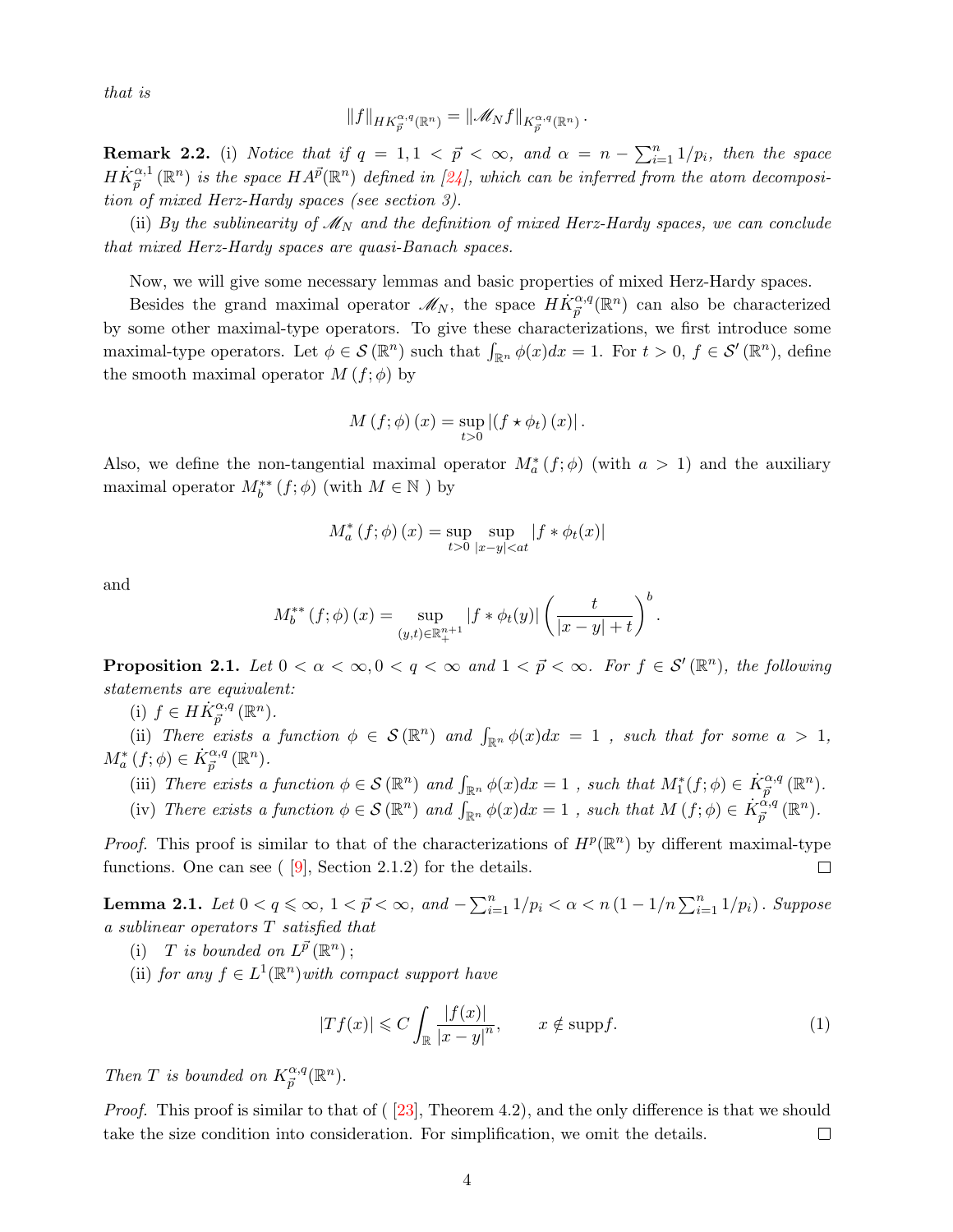<span id="page-4-0"></span>**Lemma 2.2.** ( [\[20\]](#page-29-8)) Let  $\vec{p} \in (0,\infty)^n$  and  $0 < \theta < \min(1,p_1,\ldots,p_n)$ . Then for every  $\alpha > 0, \beta >$  $n/\theta, N > 2n + \beta + 2$  and  $\phi \in \mathcal{S}(\mathbb{R}^n)$  with  $\int_{\mathbb{R}^n} \phi(x) dx \neq 0$ , for all  $f \in \mathcal{S}'(\mathbb{R}^n)$ , there holds

$$
||M(f;P)||_{L^{\vec{p}}(\mathbb{R}^n)} \sim ||M(f;\phi)||_{L^{\vec{p}}(\mathbb{R}^n)} \sim ||M^*_{\alpha}(f;\phi)||_{L^{\vec{p}}(\mathbb{R}^n)} \sim ||M^{**}_{\beta}(f;\phi)||_{L^{\vec{p}}(\mathbb{R}^n)} \sim ||\mathcal{M}_N f||_{L^{\vec{p}}(\mathbb{R}^n)}.
$$

<span id="page-4-3"></span>**Proposition 2.2.** Let  $1 < \overrightarrow{p} < \infty$ ,  $0 < \theta < \min(1, p_1, \ldots, p_n)$ ,  $\beta > n/\theta$ , and  $N > 2n + \beta + 2$ . Then  $\mathscr{M}_N$  is bounded on  $L^{\vec{p}}(\mathbb{R}^n)$ .

*Proof.* By Lemma [2.2,](#page-4-0)  $||M(f; P)||_{L^{\vec{p}}(\mathbb{R}^n)} \sim ||\mathcal{M}_N f||_{L^{\vec{p}}(\mathbb{R}^n)}$ . Then, we only need to consider the boundedness of operators  $M(f; P)$  on  $L^{\vec{p}}(\mathbb{R}^n)$ .

If  $\psi \in L^1(\mathbb{R}^n)$  is the decreasing radial dominant function of the Poisson function, then

$$
M(f;P)(x) \leqslant C ||\psi||_{L^1} Mf(x).
$$

Since the Hardy-Littlewood maximal operator is bounded on  $L^{\vec{p}}(\mathbb{R}^n)$  (see [\[25\]](#page-29-13)), we have

$$
\|\mathscr{M}_N f\|_{L^{\vec{p}}(\mathbb{R}^n)} \sim \|M(f;P)\|_{L^{\vec{p}}(\mathbb{R}^n)} \leq C \|\psi\|_{L^1} \|Mf\|_{L^{\vec{p}}(\mathbb{R}^n)} \leq C \|f\|_{L^{\vec{p}}(\mathbb{R}^n)}.
$$

<span id="page-4-2"></span>**Proposition 2.3.** Let  $0 < q < \infty, 1 < \vec{p} = (p_1, p_2, \ldots, p_n) < \infty$  and  $N > n + 1$ . If  $-\sum_{i=1}^{m} 1/p_i <$  $\alpha < n(1 - 1/n \sum_{i=1}^{m} 1/p_i)$ . Then

$$
H\dot{K}_{\vec{p}}^{\alpha,q}(\mathbb{R}^n)\bigcap L^{\vec{p}}_{\text{loc}}(\mathbb{R}^n\backslash\{0\})=\dot{K}_{\vec{p}}^{\alpha,q}(\mathbb{R}^n)
$$

and

$$
HK_{\vec{p}}^{\alpha,q}(\mathbb{R}^n)\bigcap L_{\text{loc}}^{\vec{p}}(\mathbb{R}^n)=K_{\vec{p}}^{\alpha,q}(\mathbb{R}^n).
$$

Proof. It suffices to prove homogeneous spaces.

By using the trivial inequality  $|f(x)| \leq C M_N(f)(x)$ , we get

$$
\|f\|_{\dot{K}_{\vec{p}}^{\alpha,q}(\mathbb{R}^n)} \lesssim \left(\sum_{k\in\mathbb{Z}} 2^{k\alpha q} \|\mathscr{M}_N(f)(x)\chi_k\|_{L^{\vec{p}}(\mathbb{R}^n)}^q\right)^q = \|\mathscr{M}_N(f)\|_{\dot{K}_{\vec{p}}^{\alpha,q}(\mathbb{R}^n)} = \|f\|_{H\dot{K}_{\vec{p}}^{\alpha,q}(\mathbb{R}^n)},
$$

which yields  $H\dot{K}_{\vec{p}}^{\alpha,q}(\mathbb{R}^n) \bigcap L_{\text{loc}}^{\vec{p}}(\mathbb{R}^n \setminus \{0\}) \subset \dot{K}_{\vec{p}}^{\alpha,q}(\mathbb{R}^n)$ .

From the boundedness of sublinear operators on mixed Herz spaces  $\dot{K}_{\vec{p}}^{\alpha,q}(\mathbb{R}^n)$ , we can check that  $\dot{K}_{\vec{p}}^{\alpha,q}(\mathbb{R}^n) \subset H\dot{K}_{\vec{p}}^{\alpha,q}(\mathbb{R}^n) \bigcap L_{\text{loc}}^{\vec{p}}(\mathbb{R}^n \setminus \{0\}).$ 

We claim that when  $\phi \in \mathcal{A}_N$ , the grand maximal function  $\mathcal{M}_N(f)$  satisfies

<span id="page-4-1"></span>
$$
|\mathscr{M}_N(f)(x)| \leqslant C \int_{\mathbb{R}^n} |f(x)|/|x-y|^n dy. \tag{2}
$$

 $\Box$ 

In fact,

$$
|\mathscr{M}_N(f)(x)| = \sup_t \sup_{|x-y| < t} |\phi_t * f(y)|
$$
  

$$
\leq \sup_t \sup_{|x-y| < t} \int_{\mathbb{R}^n} |\phi_t(y-x)| |f(y)| dy
$$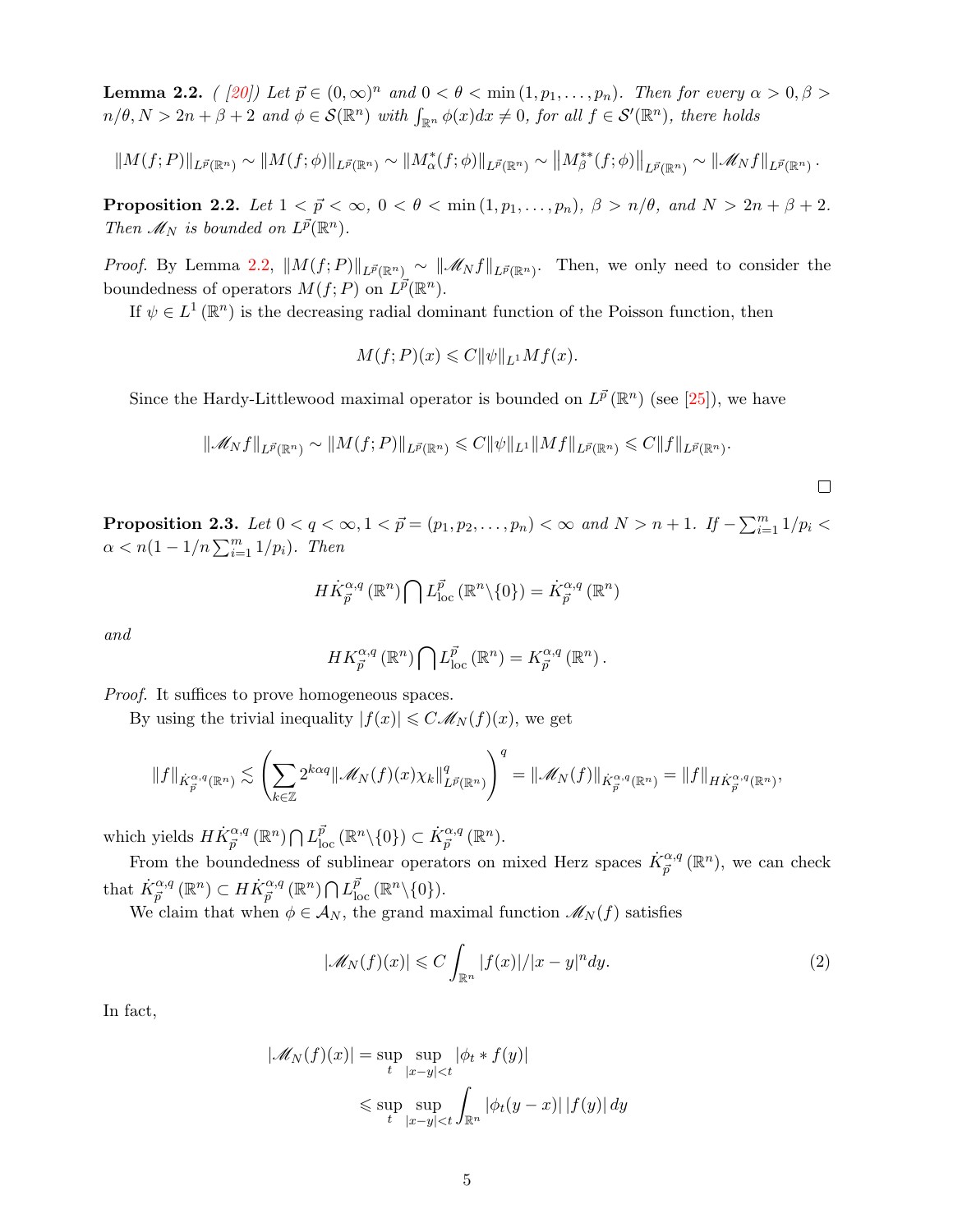$$
\lesssim \sup_{t} \sup_{|x-y| < t} \int_{\mathbb{R}^n} \left| t^{-n} \left( \frac{t}{y-x} \right)^n \right| |f(y)| dy
$$
  

$$
\lesssim \int_{\mathbb{R}^n} \frac{|f(x)|}{|y-x|^n} dy.
$$

It follows from [\(2\)](#page-4-1) and Lemma [2.1](#page-3-0) that

$$
||f||_{H\dot{K}_{\vec{p}}^{\alpha,q}(\mathbb{R}^n)} = ||\mathscr{M}_N(f)||_{\dot{K}_{\vec{p}}^{\alpha,q}(\mathbb{R}^n)} \leqslant C ||f||_{\dot{K}_{\vec{p}}^{\alpha,q}(\mathbb{R}^n)}.
$$

As a consequence,  $\dot{K}_{\vec{p}}^{\alpha,q}(\mathbb{R}^n) \subset H\dot{K}_{\vec{p}}^{\alpha,q}(\mathbb{R}^n) \cap L_{\text{loc}}^{\vec{p}}(\mathbb{R}^n \setminus \{0\}).$ 

In addition, we can easily obtain  $\dot{K}_{\vec{p}}^{\alpha,q}(\mathbb{R}^n) \subset L^{\vec{p}}_{\text{loc}}(\mathbb{R}^n)$  from the definition of mixed Herz spaces.  $\Box$ 

Remark 2.3. In view of Proposition [2.3,](#page-4-2) we will only consider the characterizations of the spaces  $H\dot{K}_{\vec{p}}^{\alpha,q}(\mathbb{R}^n)$  and  $HK_{\vec{p}}^{\alpha,q}(\mathbb{R}^n)$  in terms of central atom and molecular decomposition for  $\alpha \geqslant n(1-\alpha)$  $1/n \sum_{i=1}^{m} 1/p_i$  in the subsequent sections.

**Proposition 2.4.** Let  $\alpha \in \mathbb{R}, 0 < q < \infty, 1 < \vec{p} < \infty$ . Then

$$
HK_{\vec{p}}^{\alpha,q}(\mathbb{R}^n) = L^{\vec{p}}(\mathbb{R}^n) \bigcap H\dot{K}_{\vec{p}}^{\alpha,q}(\mathbb{R}^n).
$$

*Proof.* To prove this proposition we need the following assertion. For  $0 < q, \vec{p} \leq \infty$ , we have

<span id="page-5-0"></span>
$$
K_{\vec{p}}^{\alpha,q}(\mathbb{R}^n) = \dot{K}_{\vec{p}}^{\alpha,q}(\mathbb{R}^n) \bigcap L^{\vec{p}}(\mathbb{R}^n),\tag{3}
$$

.

and for all  $f \in \dot{K}_{\vec{p}}^{\alpha,q}(\mathbb{R}^n) \bigcap L^{\vec{p}}(\mathbb{R}^n)$ , there holds

$$
||f||_{K^{\alpha,q}_{\vec{p}}(\mathbb{R}^n)} = ||f||_{\dot{K}^{\alpha,q}_{\vec{p}}(\mathbb{R}^n)} + ||f||_{L^{\vec{p}}(\mathbb{R}^n)}.
$$

Note that

$$
||f||_{K^{\alpha,q}_{\vec{p}}(\mathbb{R}^n)}^q = \sum_{k=0}^{\infty} 2^{k\alpha q} ||f\tilde{\chi}_k||_{L^{\vec{p}}(\mathbb{R}^n)}^q
$$
  
=  $||f\tilde{\chi}_0||_{L^{\vec{p}}(\mathbb{R}^n)}^q + \sum_{k=1}^{\infty} 2^{k\alpha q} ||f\chi_k||_{L^{\vec{p}}(\mathbb{R}^n)}^q$   
 $\leq ||f||_{L^{\vec{p}}(\mathbb{R}^n)}^q + ||f||_{K^{\alpha,q}_{\vec{p}}(\mathbb{R}^n)}^q - \sum_{k=-\infty}^0 2^{k\alpha q} ||f\chi_k||_{L^{\vec{p}}(\mathbb{R}^n)}^q$ 

We claim that the following estimation is correct:

$$
\sum_{k=-\infty}^{0} 2^{k\alpha q} ||f \chi_k||_{L^{\vec{p}}(\mathbb{R}^n)}^q \leq C ||f||_{L^{\vec{p}}(|x| \leq 1)}^q.
$$

When  $q \leq p_n$ , by using Hölder's inequality and

$$
\left(\sum_{k=1}^{\infty} |a_k|\right)^r \leqslant \sum_{k=1}^{\infty} |a_k|^r \qquad (0 < r \leqslant 1),
$$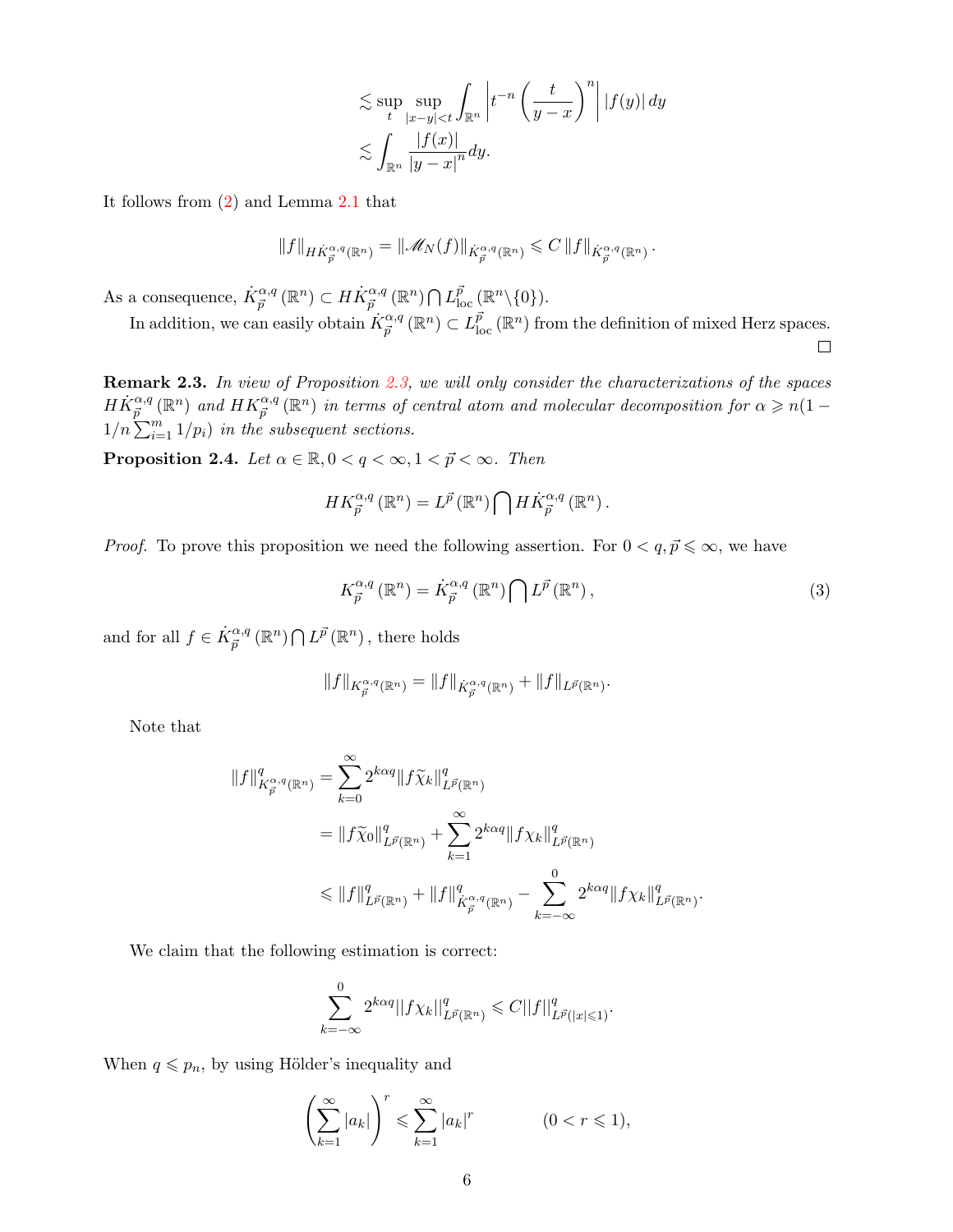we obtain

$$
\sum_{k=-\infty}^0 2^{k\alpha q} \|f\chi_k\|_{L^{\vec{p}}(\mathbb{R}^n)}^q \leqslant \left(\sum_{k=-\infty}^0 2^{k\alpha q (\frac{q}{p_n})'}\right)^{\frac{1}{(\frac{p_n}{q})'}}\left(\sum_{k=-\infty}^0 \|f\chi_k\|_{L^{\vec{p}}(\mathbb{R}^n)}^{q\frac{p_n}{q}}\right)^{\frac{q}{p_n}} \leqslant C \|f\|_{L^{\vec{p}}(|x|\leqslant 1)}^q.
$$

When  $p_n < q$ ,

$$
\sum_{k=-\infty}^{0} 2^{k\alpha q} \|f\chi_k\|_{L^{\vec{p}}(\mathbb{R}^n)}^q = \sum_{k=-\infty}^{0} \left( 2^{k\alpha p_n} \|f\chi_k\|_{L^{\vec{p}}(\mathbb{R}^n)}^{p_n} \right)^{\frac{q}{p_n}} \leqslant \left(C \|f\|_{L^{\vec{p}}(|x|\leqslant 1)}^{p_n} \right)^{\frac{q}{p_n}} \leqslant C \|f\|_{L^{\vec{p}}(|x|\leqslant 1)}^q,
$$

we also obtain  $||f||_{K^{\alpha,q}_{\vec{p}}(\mathbb{R}^n)} \leq ||f||_{\dot{K}^{\alpha,q}_{\vec{p}}(\mathbb{R}^n)} + ||f||_{L^{\vec{p}}(\mathbb{R}^n)}$ .

To finish the proof, we need to check  $||f||_{\dot{K}^{\alpha,q}_{\vec{p}}(\mathbb{R}^n)} \leqslant C ||f||_{K^{\alpha,q}_{\vec{p}}(\mathbb{R}^n)}$  and  $||f||_{L^{\vec{q}}(\mathbb{R}^n)} \leqslant C ||f||_{K^{\alpha,p}_{\vec{q}}(\mathbb{R}^n)}$ . By a direct computation, we have

$$
||f||_{\dot{K}_{\vec{p}}^{\alpha,q}(\mathbb{R}^n)} \leq \sum_{k=-\infty}^{0} 2^{k\alpha q} ||f \chi_k||_{L^{\vec{p}}(\mathbb{R}^n)}^q + \sum_{k=1}^{\infty} 2^{k\alpha q} ||f \chi_k||_{L^{\vec{p}}(\mathbb{R}^n)}^q
$$
  

$$
\leq C ||f||_{L^{\vec{p}}(|x|\leq 1)}^q + \sum_{k=0}^{\infty} 2^{k\alpha q} ||f \chi_k||_{L^{\vec{p}}(\mathbb{R}^n)}^q
$$
  

$$
\leq C ||f||_{L^{\vec{p}}(|x|\leq 1)}^q + ||f||_{K_{\vec{p}}^{\alpha,q}(\mathbb{R}^n)}.
$$

The result  $||f||_{L^{\vec{p}}(|x|\leq 1)} \leq C||f||_{K^{\alpha,q}_{\vec{p}}(\mathbb{R}^n)}$  is evident.

Furthermore, to prove the other estimate, it suffices to show that

$$
||f||_{L^{\vec{p}}(|x|>1)} \leqslant C||f||_{K^{\alpha,q}_{\vec{p}}(\mathbb{R}^n)}.
$$

When  $0 < p_n \leq q$ , as a consequence of Hölder's inequality, there holds

$$
\|f\|_{L^{\vec{p}}(|x|>1)}^{p_n}\leqslant \left(\sum_{k=-\infty}^0 2^{-k\alpha p_n(\frac{q}{p_n})'}\right)^{\frac{1}{(\frac{q}{p_n})'}}\left(\sum_{k=-\infty}^0 2^{k\alpha q}\|f\chi_k\|_{L^{\vec{p}}(\mathbb R^n)}^{p_n\frac{q}{p_n}}\right)^{\frac{p_n}{q}}\leqslant C\|f\|_{K^{\alpha,q}_{\vec{p}}(\mathbb R^n)}^{p_n}.
$$

When  $p_n > q$ , we also have

$$
||f||_{L^{\vec{p}}(|x|>1)}^{p_n} \leqslant \sum_{k=1}^{\infty} ||f\chi_k||_{L^{\vec{p}}(\mathbb{R}^n)}^{p_n} \leqslant \left(\sum_{k=1}^{\infty} ||f\chi_k||_{L^{\vec{p}}(\mathbb{R}^n)}^q\right)^{\frac{p_n}{q}} \leqslant C||f||_{K^{\alpha,q}_{\vec{p}}(\mathbb{R}^n)}^{p_n}.
$$

The above estimates indicate that  $K_{\vec{p}}^{\alpha,q}$  $\phi_{\vec{p}}^{\alpha,q}(\mathbb{R}^n) = \dot{K}_{\vec{p}}^{\alpha,q}(\mathbb{R}^n) \bigcap L^{\vec{p}}(\mathbb{R}^n)$  holds.

By using [\(3\)](#page-5-0) and the boundedness of  $\mathscr{M}_N$  on mixed spaces  $L^{\vec{p}}(\mathbb{R}^n)$  from Proposition [2.2,](#page-4-3) we can immediately show this proposition.  $\Box$ 

## 3 Atom characterization of mixed Herz-Hardy spaces

We begin with the definition of central atoms.

**Definition 3.1.** Let  $1 < p \leq \infty$ ,  $n(1 - 1/n \sum_{i=1}^{m} 1/p_i) \leq \alpha < \infty$ , and non-negative integer  $s \geqslant [\alpha - n(1 - 1/n \sum_{i=1}^{m} 1/p_i)].$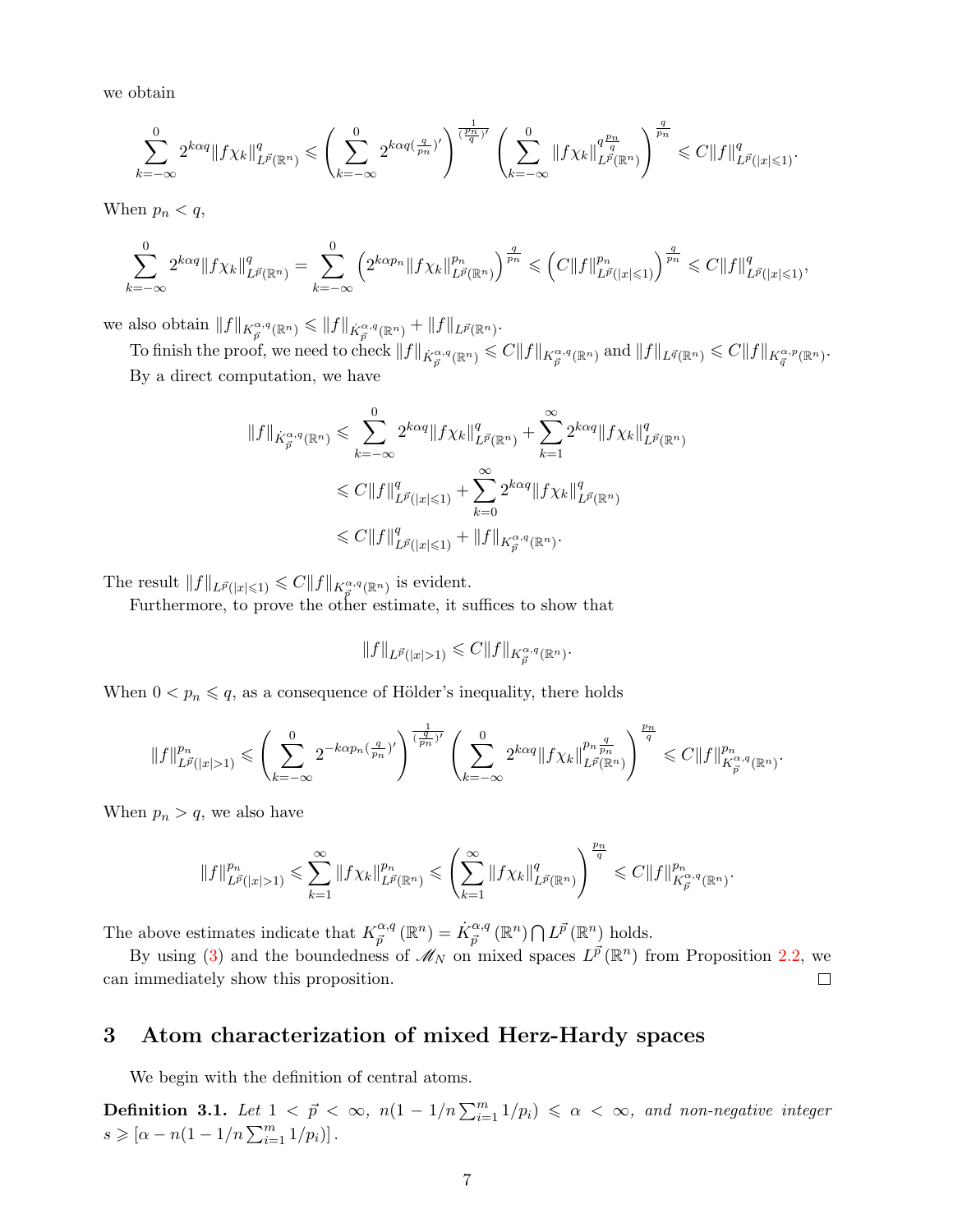(i) A function a on  $\mathbb{R}^n$  is said to be a central  $(\alpha, \vec{p})$ -atom, if it satisfies

- (a)  $\text{supp } a \subset B(0,r) = \{x \in \mathbb{R}^n : |x| < r\}.$
- (b)  $||a||_{L^{\vec{p}}(\mathbb{R}^n)} \leqslant |B(0,r)|^{-\alpha/n}$ .
- (c)  $\int_{\mathbb{R}^n} a(x) x^{\beta} dx = 0, |\beta| \leq s.$

(ii) A function a on  $\mathbb{R}^n$  is said to be a central  $(\alpha, \vec{p})$ -atom of restricted type, if it satisfies the conditions (b), (c) above and

(a)' supp  $a \subset B(0,r)$ ,  $r \geq 1$ .

**Remark 3.1.** If  $\vec{p} = p$  is a constant, we recover the classical  $(\alpha, p)$ -atom since  $1 - 1/n \sum_{i=1}^{m} 1/p_i =$  $1 - 1/p$ .

<span id="page-7-0"></span>**Theorem 3.1.** Let  $1 < \vec{p} < \infty$ ,  $0 < q < \infty$  and  $n(1 - 1/n \sum_{i=1}^{m} 1/p_i) \le \alpha < \infty$ . Then (i)  $f \in H\dot{K}_{\vec{p}}^{\alpha,q}(\mathbb{R}^n)$  if and only if

$$
f = \sum_{k=-\infty}^{\infty} \lambda_k a_k \quad in \ the \ sense \ of \ \mathcal{S}'(\mathbb{R}^n),
$$

where each  $a_k$  is a central  $(\alpha, \vec{p})$ -atom with support contained in  $B_k$  and  $\sum_{k=0}^{\infty} |\lambda_k|^q < \infty$ . Moreover,

$$
||f||_{HK_{\vec{p}}^{\alpha,q}(\mathbb{R}^n)} \approx \inf \left(\sum_{k=0}^{\infty} |\lambda_k|^q\right)^{1/q},
$$

where the infimum is taken over all above decompositions of f.

(ii)  $f \in HK_{\vec{p}}^{\alpha,q}(\mathbb{R}^n)$  if and only if

$$
f = \sum_{k=0}^{\infty} \lambda_k a_k \quad in the sense of \mathcal{S}'(\mathbb{R}^n),
$$

where each  $a_k$  is a central  $(\alpha, \vec{p})$ -atom of restricted type with support contained in  $B_k$  and  $\sum_{k=0}^{\infty} |\lambda_k|^q$ ∞. Moreover,

$$
||f||_{HK_p^{\alpha,q}(\mathbb{R}^n)} \approx \inf \left(\sum_{k=0}^{\infty} |\lambda_k|^q\right)^{1/q},
$$

where the infimum is taken over all above decompositions of f.

*Proof.* We just need to show (i), and (ii) can be proved in the similar way. Necessity: choose  $\phi \in C_0^{\infty}(\mathbb{R}^n)$  with  $\phi \geqslant 0$ ,  $\int_{\mathbb{R}^n} \phi(x) dx = 1$ , supp  $\phi \subset \{x : |x| \leqslant 1\}$ . For  $j \in \mathbb{Z}_+$ , let

$$
\phi_{(j)}(x) = 2^{jn} \phi\left(2^j x\right).
$$

For each  $f \in \mathcal{S}'(\mathbb{R}^n)$ , write

$$
f^{(j)}(x) = f * \phi_{(j)}(x).
$$

It is clearly that  $f^{(j)} \in C^{\infty}(\mathbb{R}^n)$  and  $\lim_{j\to\infty} f^{(j)} = f$  in the sense of distribution.

Let  $\psi$  be a radial smooth function such that  $\text{supp }\psi \subset \{x: 1/2 - \varepsilon \leqslant |x| \leqslant 1 + \varepsilon\}$  with  $0 < \varepsilon < 1/4, \psi(x) = 1$  for  $1/2 \leqslant |x| \leqslant 1$ . Set  $\psi_k(x) = \psi(2^{-k}x)$  for  $k \in \mathbb{Z}$  and

$$
\tilde{A}_{k,\varepsilon} = \left\{ x : 2^{k-1} - 2^k \varepsilon \leqslant |x| \leqslant 2^k + 2^k \varepsilon \right\}.
$$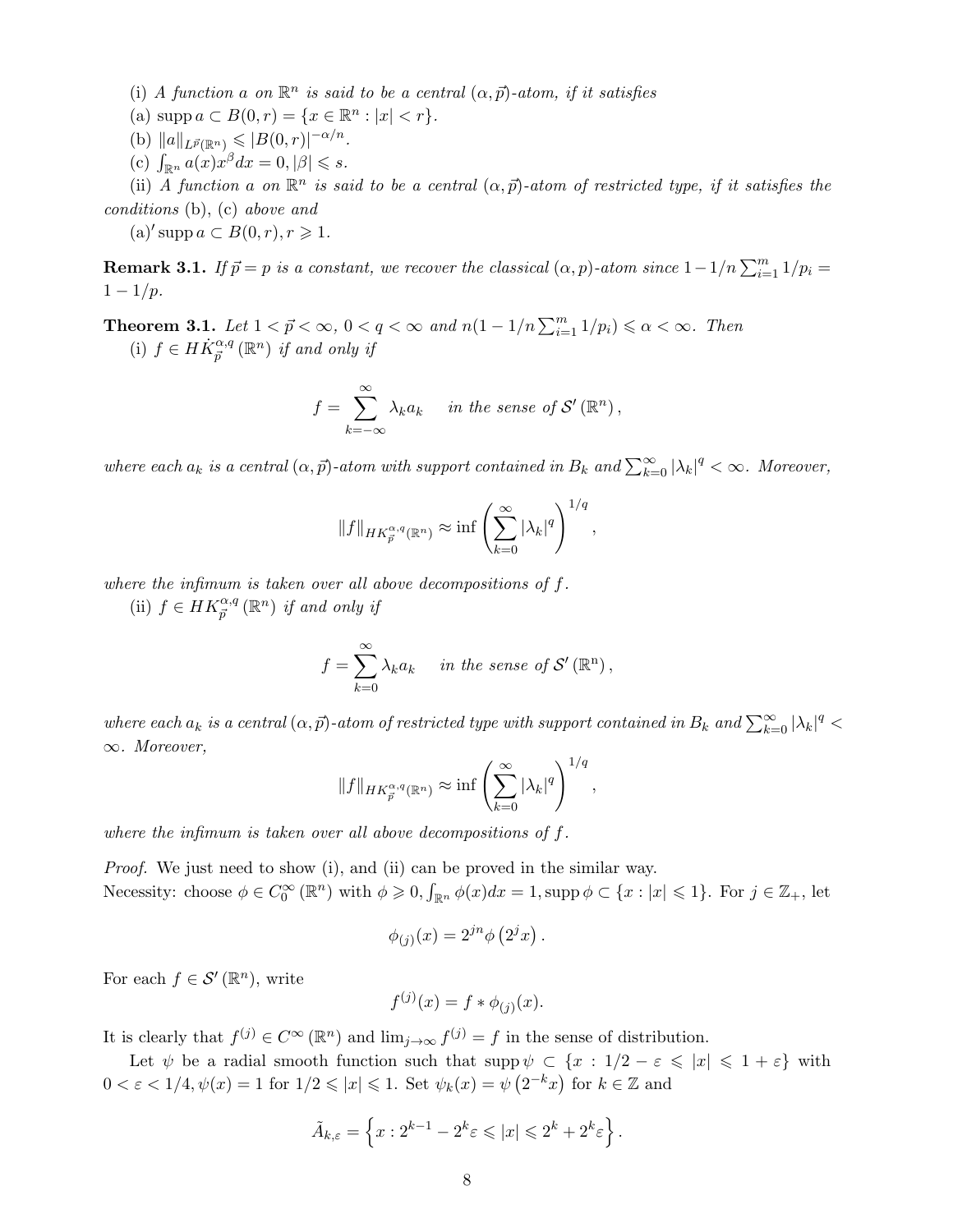From the conditions of  $\psi$ , we know that  $\mathrm{supp} \psi_k \subset \tilde{A}_{k,\varepsilon}$  and  $\psi_k(x) = 1$  for  $x \in A_k = \{x : 2^{k-1} < |x| \leqslant 2^k\}.$ 

Obviously,  $1 \leqslant \sum_{k=-\infty}^{\infty} \psi_k(x) \leqslant 2, |x| > 0$ . Write

$$
\Phi_k(x) = \begin{cases} \psi_k(x)/\sum_{l=-\infty}^{\infty} \psi_l(x), & x \neq 0, \\ 0, & x = 0, \end{cases}
$$

then  $\sum_{k=-\infty}^{\infty} \Phi_k(x) = 1$  for  $x \neq 0$ . For some  $m \in \mathbb{N}$ , we denote the class of all the real polynomials with the degree less than m by  $\mathcal{P}_m(\mathbb{R}^n)$ . Let  $P_k^{(j)}$  $k_k^{(j)}(x) = P_{\tilde{A}_{k,\varepsilon}}(f^{(j)}\Phi_k)(x)\chi_{\tilde{A}_{k,\varepsilon}}(x) \in \mathcal{P}_m(\mathbb{R}^n)$  be the unique polynomial satisfying

$$
\int_{\tilde{A}_{k,\varepsilon}} \left( f^{(j)}(x) \Phi_k(x) - P_k^{(j)}(x) \right) x^{\beta} dx = 0, \quad |\beta| \leqslant m = \left[ \alpha - n \left( 1 - \frac{1}{n} \sum_{i=1}^n \frac{1}{p_i} \right) \right].
$$

Denote by

$$
f^{(j)}(x) = \sum_{k=-\infty}^{\infty} \left( f^{(j)}(x) \Phi_k(x) - P_k^{(j)}(x) \right) + \sum_{k=-\infty}^{\infty} P_k^{(j)}(x) = \sum_{I}^{(j)} + \sum_{II}^{(j)}.
$$

For the term  $\sum_{I}^{(j)}$ , let  $g_k^{(j)}$  $k^{(j)}(x) = f^{(j)}(x)\Phi_k(x) - P_k^{(j)}$  $\mathfrak{h}_k^{(J)}(x).$ Now we deal with  $||g_k^{(j)}||$  $\| \binom{(j)}{k} \bigg\|_{L^{\vec{p}}(\mathbb{R}^n)}$ . To do this, we need to estimate  $P_k^{(j)(x)}$  $\left. \begin{array}{c} k^{(j)(x)} \end{array} \right|.$ 

Let  $\{\phi_d^k: |d|\leqslant m\}$  be the orthogonal polynomials restricted to  $\tilde{A}_{k,\varepsilon}$  with respect to the weight 1/     $\tilde{A}_{k,\varepsilon}\Big|$ , which are obtained from  $\{x^{\beta}:|\beta|\leqslant m\}$  by Gram-Schmidt's method, that is

$$
\left\langle \phi_{\nu}^{k},\phi_{\mu}^{k}\right\rangle =\frac{1}{\left|\tilde{A}_{k,\varepsilon}\right|}\int_{\tilde{A}_{k,\varepsilon}}\phi_{\nu}^{k}(x)\phi_{\mu}^{k}(x)dx=\delta_{\nu\mu}.
$$

We know that  $P_k^{(j)}$  $\hat{A}_k^{(j)}(x) = \sum_{|d| \leqslant m} \langle f^{(j)} \Phi_k, \phi_d^k \rangle \phi_d^k(x)$  for  $x \in \tilde{A}_{k,\varepsilon}$ . On the other hand, from dilation, we can gain that

$$
\frac{1}{\left|\tilde{A}_{1,\varepsilon}\right|} \int_{\tilde{A}_{1,\varepsilon}} \phi_{\nu}^{k}\left(2^{k-1}y\right) \phi_{\mu}^{k}\left(2^{k-1}y\right) dy = \delta_{\nu\mu}.
$$

Moreover, there holds  $\phi_{\nu}^k(x) = \phi_{\nu}^1(2^{1-k}x)$  a.e. for  $x \in \tilde{A}_{k,\varepsilon}$ . Thus  $|\phi_{\nu}^k(x)| \leq C$ , by Hölder's inequality on mixed norm spaces, we have

$$
\left| P_k^{(j)}(x) \right| \leqslant \frac{C}{\left| \tilde{A}_{k,\varepsilon} \right|} \int_{\tilde{A}_{k,\varepsilon}} \left| f^{(j)}(x) \Phi_k(x) \right| dx
$$
  

$$
\leqslant \frac{C}{\left| \tilde{A}_{k,\varepsilon} \right|} \left\| f^{(j)} \Phi_k \right\|_{L^{\vec{p}}(\mathbb{R}^n)} \left\| \chi_{\tilde{A}_{k,\varepsilon}} \right\|_{L^{\vec{p}'}(\mathbb{R}^n)}.
$$

.

Therefore, we have

$$
\left\|g_k^{(j)}\right\|_{L^{\vec{p}}(\mathbb{R}^n)} \leqslant \left\|f^{(j)}\Phi_k\right\|_{L^{\vec{p}(\mathbb{R}^n)}} + \left\|P_k^{(j)}\right\|_{L^{\vec{p}}(\mathbb{R}^n)}
$$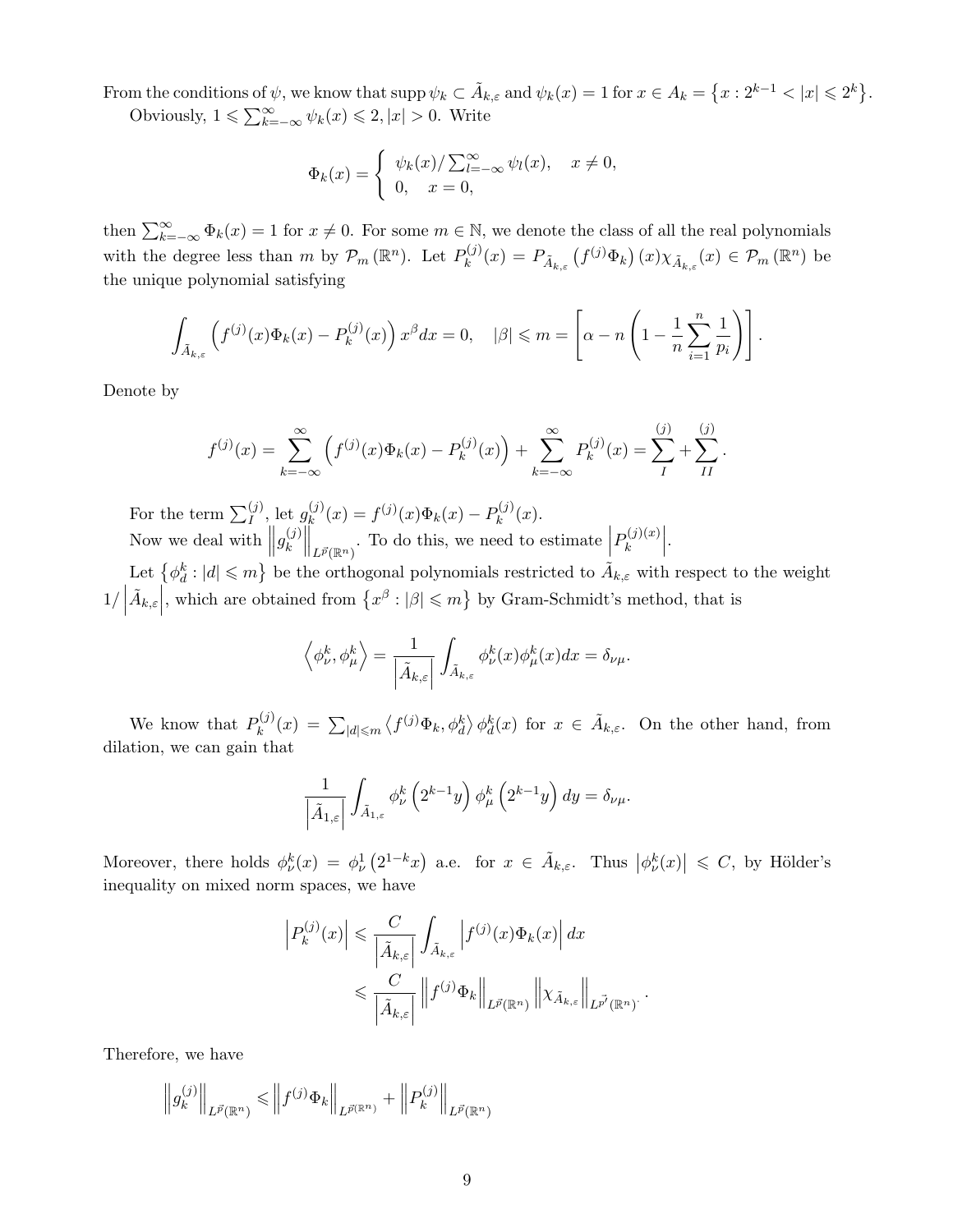$$
\leq \left\| f^{(j)} \Phi_k \right\|_{L^{\vec{p}}(\mathbb{R}^n)} + \frac{C}{\left| \tilde{A}_{k,\varepsilon} \right|} \left\| f^{(j)} \Phi_k \right\|_{L^{\vec{p}}(\mathbb{R}^n)} \left\| \chi_{\tilde{A}_{k,\varepsilon}} \right\|_{L^{\vec{p}'}(\mathbb{R}^n)} \left\| \chi_{\tilde{A}_{k,\varepsilon}} \right\|_{L^{\vec{p}}(\mathbb{R}^n)} \right\|
$$
  
\n
$$
\leq \left\| f^{(j)} \Phi_k \right\|_{L^{\vec{p}}(\mathbb{R}^n)} + C \left\| f^{(j)} \Phi_k \right\|_{L^{\vec{p}}(\mathbb{R}^n)} \leq C \left\| (f * \phi_{(j)}) \Phi_k \right\|_{L^{\vec{p}}(\mathbb{R}^n)} \leq C \sum_{l=k-1}^{k+1} \left\| (\mathcal{M}_N f) \chi_l \right\|_{L^{\vec{p}}(\mathbb{R}^n)}.
$$

Now write

$$
\sum_{k=-\infty}^{\infty} \left( f^{(j)}(x) \Phi_k(x) - P_k^{(j)}(x) \right) = \sum_{k=-\infty}^{\infty} |B_{k+1}|^{\frac{\alpha}{n}} \sum_{l=k-1}^{k+1} \| (\mathcal{M}_N f) \chi_l \|_{L^{\vec{p}}(\mathbb{R}^n)} \times \frac{f^{(j)}(x) \Phi_k(x) - P_k^{(j)}(x)}{|B_{k+1}|^{\frac{\alpha}{n}} \sum_{l=k-1}^{k+1} \| (\mathcal{M}_N f) \chi_l \|_{L^{\vec{p}}(\mathbb{R}^n)} = \sum_{k=-\infty}^{\infty} \lambda_k a_k^{(j)}.
$$

Then  $\parallel$  $a_k^{(j)}$  $\|k^{(j)}\|_{L^{\vec{p}}(\mathbb{R}^n)} \leqslant |B_{k+1}|^{-\alpha/n}$  and each  $a_k^{(j)}$  $\binom{U}{k}$  is a central  $(\alpha, \vec{p})$ -atom with support contained in  $B_{k+1}$ . Furthermore,

$$
\sum_{k=-\infty}^{\infty} |\lambda_k|^q \leq C \sum_{k=-\infty}^{\infty} |B_{k+1}|^{\frac{\alpha q}{n}} \sum_{l=k-1}^{k+1} \| (\mathcal{M}_N(f)\chi_l) \|_{L^{\vec{p}}(\mathbb{R}^n)}^q \leq C \left\| \mathcal{M}_N f \right\|_{\dot{K}^{\alpha,q}_{\vec{p}}(\mathbb{R}^n)}^q \leq C \left\| f \right\|_{\dot{H}\dot{K}^{\alpha,q}_{\vec{p}}(\mathbb{R}^n)}^q.
$$

It remains to estimate  $\sum_{II}^{(j)}$ . Let  $\left\{\psi_d^k:|d|\leqslant m\right\}$  be the dual basis of  $\left\{x^\beta:|\beta|\leqslant m\right\}$  with respect to the weight  $1/\left| \right.$  $\tilde{A}_{k,\varepsilon}\Big|$ on  $\tilde{A}_{k,\varepsilon}$ , that is

$$
\left\langle \psi_d^k, x^{\beta} \right\rangle = \frac{1}{\left| \tilde{A}_{k,\varepsilon} \right|} \int_{\tilde{A}_{k,\varepsilon}} x^{\beta} \psi_d^k(x) dx = \delta_{\beta d}.
$$

Let

$$
h_{k,d}^{(j)}(x) = \sum_{l=-\infty}^{k} \left( \frac{\psi_d^k(x)\chi_{\tilde{A}_{k,\varepsilon}}(x)}{\left|\tilde{A}_{k,\varepsilon}\right|} - \frac{\psi_d^{k+1}(x)\chi_{\tilde{A}_{k+1,\varepsilon}}(x)}{\left|\tilde{A}_{k+1,\varepsilon}\right|} \right) \int_{\mathbb{R}^n} f^{(j)}(x) \Phi_l(x) x^d dx.
$$

We can write

$$
\sum_{II}^{(j)} = \sum_{|d| \le m} \sum_{k=-\infty}^{\infty} \left( \int_{\mathbb{R}^n} f^{(j)} \Phi_k x^d dx \right) \frac{\psi_d^k(x) \chi_{\tilde{A}_{k,\varepsilon}}(x)}{\left| \tilde{A}_{k,\varepsilon} \right|}
$$

$$
= \sum_{|d| \le m} \sum_{k=-\infty}^{\infty} \left( \sum_{l=-\infty}^{k} \int_{\mathbb{R}^n} f^{(j)}(x) \Phi_l(x) x^d dx \right)
$$

$$
\times \left( \frac{\psi_d^k(x) \chi_{\tilde{A}_{k,\varepsilon}}(x)}{\left| \tilde{A}_{k,\varepsilon} \right|} - \frac{\psi_d^{k+1}(x) \chi_{\tilde{A}_{k+1,\varepsilon}}(x)}{\left| \tilde{A}_{k+1,\varepsilon} \right|} \right)
$$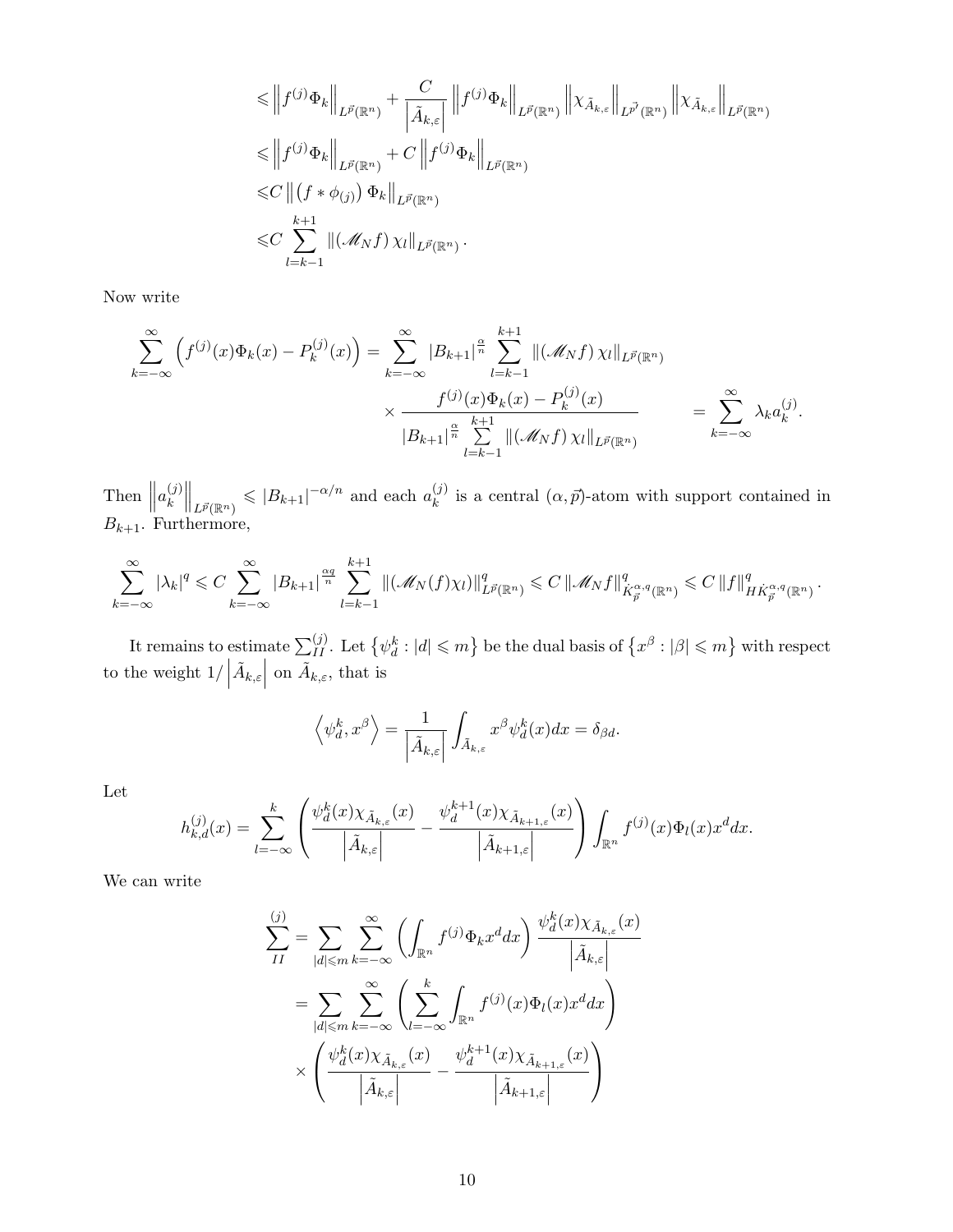$$
= \sum_{|d| \leqslant m} \sum_{k=-\infty}^{\infty} \frac{\alpha_{k,d} h_{k,d}^{(j)}(x)}{\alpha_{k,d}} = \sum_{|d| \leqslant m} \sum_{k=-\infty}^{\infty} \alpha_{k,d} a_{k,d}^{(j)}(x),
$$

where

$$
\alpha_{k,d} = C \sum_{l=k-1}^{k+1} \| (\mathcal{M}_N f) \chi_l \|_{L^{\vec{p}}(\mathbb{R}^n)} |B_{k+2}|^{\frac{\alpha}{n}}.
$$

Note that

$$
\int_{\mathbb{R}^n} \sum_{l=-\infty}^k \left| \Phi_l(x) x^d \right| dx = \sum_{l=-\infty}^k \int_{\tilde{A}_{k,\varepsilon}} \left| \Phi_l(x) x^d \right| dx \leqslant C 2^{k(n+|d|)}.
$$

Furthermore,

<span id="page-10-0"></span>
$$
\left| \int_{\mathbb{R}^n} f^{(j)}(y) \sum_{l=-\infty}^k \Phi_l(y) y^l dy \right| \leq C 2^{k(n+|d|)} \mathcal{M}_N f(x), \quad x \in B_{k+2}.
$$
 (4)

Inequality  $(4)$ , together with the inequality that

$$
\left(\frac{\psi_d^k(x)\chi_{\tilde{A}_{k,\varepsilon}}(x)}{\left|\tilde{A}_{k,\varepsilon}\right|}-\frac{\psi_d^{k+1}(x)\chi_{\tilde{A}_{k+1,\varepsilon}}(x)}{\left|\tilde{A}_{k+1,\varepsilon}\right|}\right)\leqslant C2^{-k(n+|d|)}\sum_{l=k-1}^{k+1}\chi_l(x),
$$

shows that

$$
\left\|h_{k,d}^{(j)}\right\|_{L^{\vec{p}}(\mathbb{R}^n)} \leqslant C \sum_{l=k-1}^{k+1} \|(\mathscr{M}_N f)\,\chi_l\|_{L^{\vec{p}}(\mathbb{R}^n)},
$$

and

$$
\left\|a_{k,d}^{(j)}\right\|_{L^{\vec{p}}(\mathbb{R}^n)} \leqslant \left\|\frac{h_{k,d}^{(j)}}{C\sum\limits_{l=k-1}^{k+1}\|(\mathcal{M}_N f)\,\chi_l\|_{L^{\vec{p}}(\mathbb{R}^n)}\,|B_{k+2}|^{-\frac{\alpha}{n}}}\right\|_{L^{\vec{p}}(\mathbb{R}^n)} \leqslant C\,|B_{k+2}|^{-\frac{\alpha}{n}}.
$$

It has been check that  $a_{k,d}^{(j)}$  is a central  $(\alpha, \vec{p})$ -atom with support contained in  $\tilde{A}_{k,\varepsilon} \cup \tilde{A}_{k+1,\varepsilon} \subset$  $B_{k+2}$ , and  $\alpha_{k,d} = C \sum_{l=k-1}^{k+2} ||(Gf)\chi_l||_{L^{\vec{p}}(\mathbb{R}^n)} |B_{k+2}|^{\alpha/n}$ . Moreover, we also can get

$$
\sum_{k,d}|\alpha_{k,d}|^q\leqslant C\sum_{k=-\infty}^\infty|B_{k+2}|^{\frac{\alpha q}{n}}\left(\sum_{l=k-1}^{k+1}\|(\mathscr{M}_Nf)\,\chi_l\|_{L^{\vec{p}}(\mathbb{R}^n)}\right)^q\leqslant C\,\|\mathscr{M}_Nf\|_{K^{\alpha,q}_{\vec{p}}(\mathbb{R}^n)}^q<\infty.
$$

Thus we obtain that

$$
f^{(j)}(x) = \sum_{d=-\infty}^{\infty} \lambda_d a_d^{(j)}(x),
$$

where each  $a_d^{(j)}$  $\tilde{d}_d^{(j)}$  is a central  $(\alpha, \vec{p})$ -atom with support contained in  $\tilde{A}_{d,\varepsilon} \cup \tilde{A}_{d+1,\varepsilon} \subset B_{d+2}$ , and

$$
\left(\sum_{d=-\infty}^{\infty}|\lambda_d|^q\right)^{1/q}\leqslant C\,\|\mathscr{M}_N f\|^q_{\dot{K}^{\alpha,p}_{\vec{p}}(\mathbb{R}^n)}<\infty.
$$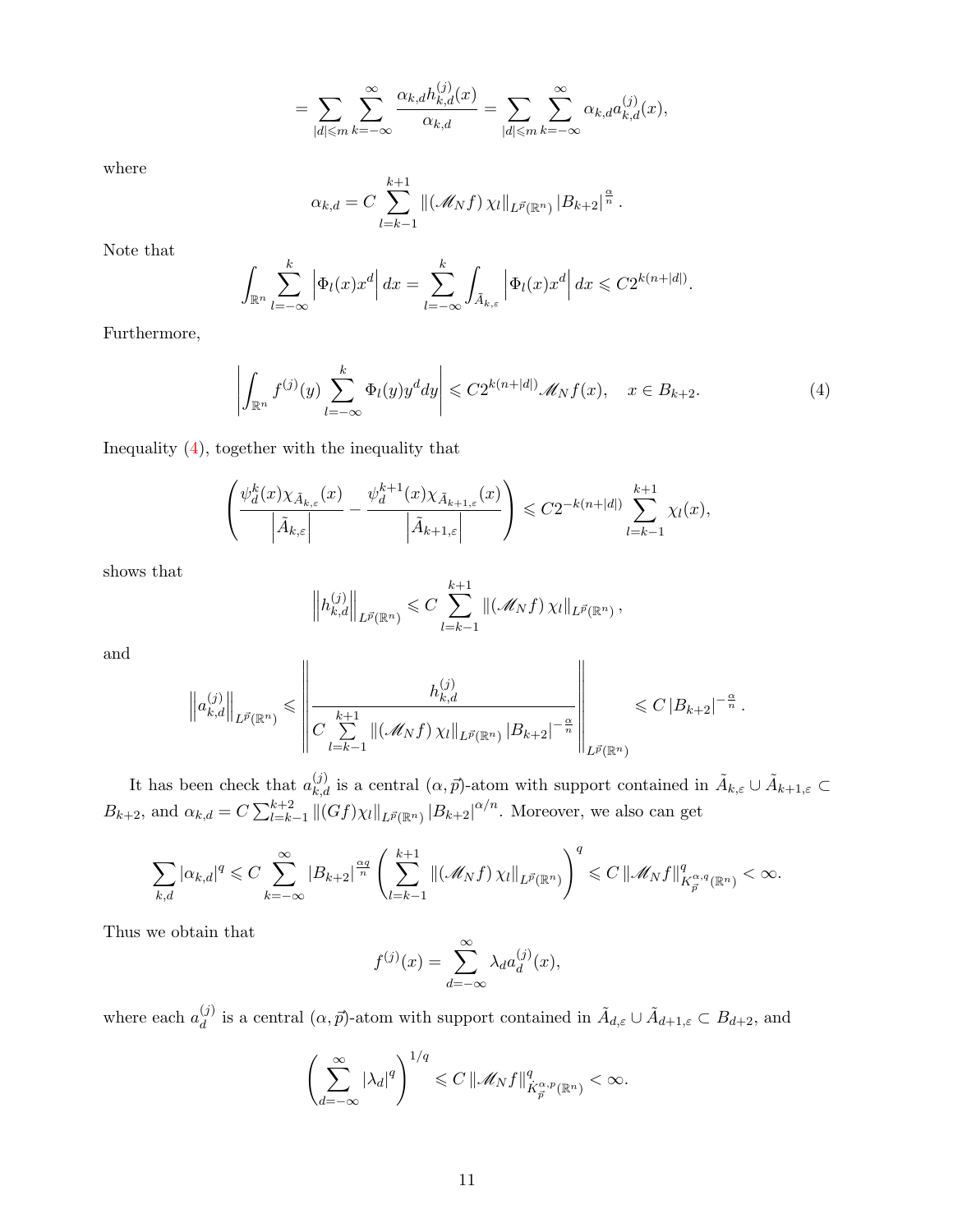Since  $\sup_{j\in\mathbb{Z}_+}\|$  $a_0^{(j)}$  $\|0^{(j)}\|_{L^{\vec{p}}(\mathbb{R}^n)} \leqslant |B_2|^{-\alpha/n}$ , by the Banach-Alaoglu theorem we can obtain a subsequence  $\Big\{a_0^{(j_{n_0})}\Big\}$  $\Big\}$  of  $\Big\{a_0^{(j)}\Big\}$  $\{S^{(j)}\}$  converging in the weak\* topology of  $L^{\vec{p}}(\mathbb{R}^n)$  to some  $a_0 \in L^{\vec{p}}(\mathbb{R}^n)$  and  $a_0$  is a central  $(\alpha, \vec{p})$ -atom supported on  $B_2$ . Repeating the above procedure for each  $d \in \mathbb{Z}$ , we can find a subsequence  $\begin{cases} a_d^{(j_{n_d})} \end{cases}$ d  $\Big\}$  of  $\Big\{a_d^{(j)}\Big\}$  $\{d_i\}$  converging weak \* in  $L^{\vec{p}}(\mathbb{R}^n)$  to some  $a_d \in L^{\vec{p}}(\mathbb{R}^n)$  which is a central  $(\alpha, \vec{p})$ -atom supported on  $B_{d+2}$ . By the usual diagonal method we obtain a subsequence  ${j_{\nu}}$  of  $\mathbb{Z}_{+}$  such that for each  $d \in \mathbb{Z}$ ,  $\lim_{\nu \to \infty} a_{d}^{(j_{\nu})} = a_{d}$  in the weak\* topology of  $L^{\vec{p}}(\mathbb{R}^{n})$  and in  $\mathcal{S}'(\mathbb{R}^n)$ .

Now our proof is reduced to prove that

$$
f = \sum_{d=-\infty}^{\infty} \lambda_d a_d
$$
, in the sense of  $\mathcal{S}'(\mathbb{R}^n)$ .

For each  $\varphi \in \mathcal{S}(\mathbb{R}^n)$ , noting that  $\text{supp }a_d^{(j_\nu)} \subset \left(\tilde{A}_{d,\varepsilon}\cup \tilde{A}_{d+1,\varepsilon}\right) \subset (A_{d-1}\cup A_d\cup A_{d+1}\cup A_{d+2})$ , we have

$$
\langle f, \varphi \rangle = \lim_{\nu \to \infty} \sum_{d=-\infty}^{\infty} \lambda_d \int_{\mathbb{R}^n} a_d^{(j_\nu)}(x) \varphi(x) dx.
$$

Recall that  $m = [\alpha - \sum_{i=1}^n 1/p'_i]$ . If  $d \leq 0$ , by using Hölder's inequality on mixed-norm spaces, then

$$
\left| \int_{\mathbb{R}^n} a_d^{(j_\nu)}(x) \varphi(x) dx \right| = \left| \int_{\mathbb{R}^n} a_d^{(j_\nu)}(x) \left( \varphi(x) - \sum_{|\beta| \leq m} \frac{D^\beta \varphi(0)}{\beta!} x^\beta \right) dx \right|
$$
  

$$
\leq C \int_{\mathbb{R}^n} \left| a_d^{(j_\nu)}(x) \right| \cdot |x|^{m+1} dx
$$
  

$$
\leq C 2^{d(m+1)} \left\| a_d^{(j_\nu)} \right\|_{L^{\vec{p}}(\mathbb{R}^n)} \left\| \chi_{B_{d+2}} \right\|_{L^{\vec{p}'}(\mathbb{R}^n)}
$$
  

$$
\leq C 2^{d \left( m + 1 - \alpha + \sum_{i=1}^n \frac{1}{p'_i} \right)}.
$$

If  $d > 0$ , let  $k_0 \in \mathbb{Z}_+$  such that  $k_0 \geq \sum_{i=1}^n 1/p'_i - \alpha$ . Again by using Hölder's inequality on mixed-norm spaces, it yields

$$
\left| \int_{\mathbb{R}^n} a_d^{(j_\nu)}(x) \varphi(x) dx \right| \leq C \int_{\mathbb{R}^n} \left| a_d^{(j_\nu)}(x) \right| |x|^{-k_0} dx
$$
  

$$
\leq C 2^{-dk_0} \left\| a_d^{(j_\nu)} \right\|_{L^{\vec{p}}(\mathbb{R}^n)} \left\| \chi_{B_{d+2}} \right\|_{L^{\vec{p}'}(\mathbb{R}^n)}
$$
  

$$
\leq C 2^{-d \left( k_0 + \alpha - \sum_{i=1}^n \frac{1}{p'} \right)}.
$$

Let

$$
\mu_d = \begin{cases} |\lambda_d| \, 2^{d \big( m+1-\alpha + \sum\limits_{i=1}^n \frac{1}{p_i'} \big)} , & d \leq 0, \\ |\lambda_d| \, 2^{-d \big( k_0 + \alpha - \sum\limits_{i=1}^n \frac{1}{p'} \big)} , & d > 0. \end{cases}
$$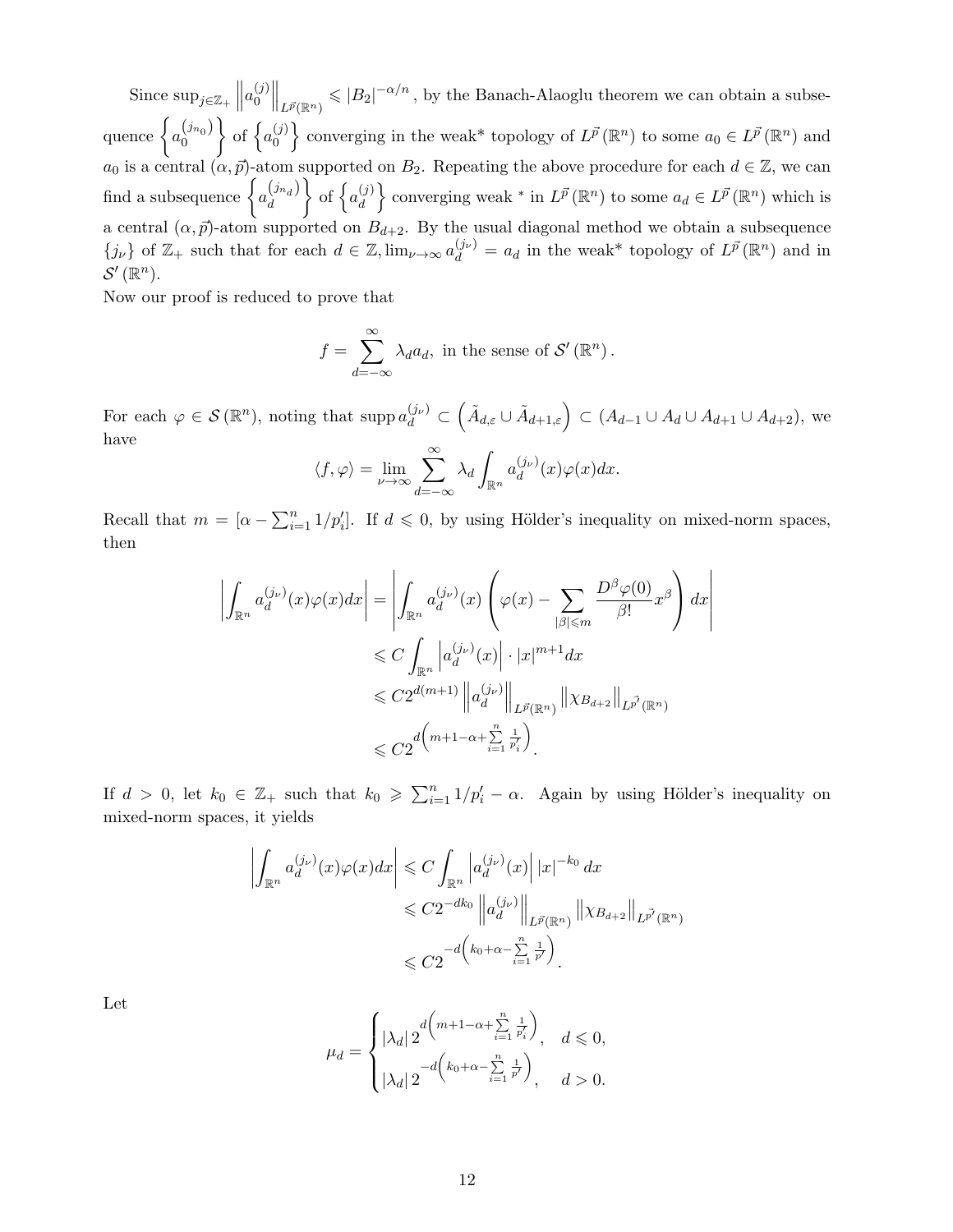Then

$$
\sum_{d=-\infty}^{\infty} |\mu_d| \leq C \left( \sum_{d=-\infty}^{\infty} |\lambda_d|^q \right)^{\frac{1}{q}} \leq C \left( \left| \mathcal{M}_N f \right| \right)_{\dot{K}_{\vec{p}}^{\alpha,q}(\mathbb{R}^n)} < \infty
$$

and

$$
|\lambda_d| \left| \int_{\mathbb{R}^n} a_d^{(j_\nu)}(x) \varphi(x) dx \right| \leqslant C |\mu_d|,
$$

which imply that

$$
\langle f, \varphi \rangle = \sum_{d=-\infty}^{\infty} \lim_{\nu \to \infty} \lambda_d \int_{\mathbb{R}^n} a_d^{(j_\nu)}(x) \varphi(x) dx = \sum_{d=-\infty}^{\infty} \lambda_d \int_{\mathbb{R}^n} a_d(x) \varphi(x) dx.
$$
 (5)

This mean that  $f = \sum_{d=-\infty}^{\infty} \lambda_d a_d$  in the sense of  $\mathcal{S}'(\mathbb{R}^n)$ .

Sufficiency: we will prove the conclusion for two different cases:  $0 < q \leq 1$  and  $1 < q < \infty$ . If  $0 < q \leq 1$ , it suffices to show that for each central  $(\alpha, \vec{p})$ -atom a,

$$
\|\mathscr{M}_N a\|_{\dot{K}^{\alpha,q}_{\vec{p}}(\mathbb{R}^n)}\leqslant C
$$

with the constant  $C > 0$  independent of a.

For a fixed central  $(\alpha, \vec{p})$  -atom a, with supp  $a(x) \subset B(0, 2^{k_0})$  for some  $k_0 \in \mathbb{Z}$ . Write

$$
\|\mathcal{M}_N a\|_{\dot{K}_{\vec{p}}^{\alpha,q}(\mathbb{R}^n)}^q = \sum_{k=-\infty}^{k_0+3} 2^{k\alpha q} \|(\mathcal{M}_N a) \chi_k\|_{L^{\vec{p}}(\mathbb{R}^n)}^q
$$

$$
+ \sum_{k=k_0+4}^{\infty} 2^{k\alpha q} \|(\mathcal{M}_N a) \chi_k\|_{L^{\vec{p}}(\mathbb{R}^n)}^q
$$

$$
= I + II.
$$

By the  $L^{\vec{p}}(\mathbb{R}^n)$  boundedness of the grand maximal operator  $\mathscr{M}_N$  from Proposition [2.2,](#page-4-3) we have

$$
I \leqslant \sum_{k=-\infty}^{k_0+3} 2^{k\alpha q} \left\| \mathcal{M}_N a \right\|_{L^{\vec{p}}(\mathbb{R}^n)}^q \leqslant C \|a\|_{L^{\vec{p}}(\mathbb{R}^n)}^q \sum_{k=-\infty}^{k_0+3} 2^{k\alpha q} \leqslant C.
$$

The next step is to consider II. We need a pointwise estimate for  $\mathcal{M}_N a(x)$  on  $A_k$ .

Let  $\phi \in \mathcal{A}_N$ ,  $m \in \mathbb{N}$  such that  $\alpha - \sum_{i=1}^n \frac{1}{p_i^{\alpha}}$  $\frac{1}{p'_i} < m+1$ . Denote by  $P_m$  the m-th order Taylor series expansion. If  $|x - y| < t$ , then from the vanishing moment condition of a we can get

$$
|a * \phi_t(y)| = t^{-n} \left| \int_{\mathbb{R}^n} a(z) \left( \phi \left( \frac{y - z}{t} \right) - P_m \left( \frac{y}{t} \right) \right) dz \right|
$$
  

$$
\leq C t^{-n} \int_{\mathbb{R}^n} |a(z)| \left| \frac{z}{t} \right|^{m+1} \left( 1 + \frac{|y - \theta z|}{t} \right)^{-(n+m+1)} dz
$$
  

$$
\leq C \int_{\mathbb{R}^n} |a(z)| |z|^{m+1} (t + |y - \theta z|)^{-(n+m+1)} dz,
$$

where  $0 < \theta < 1$ .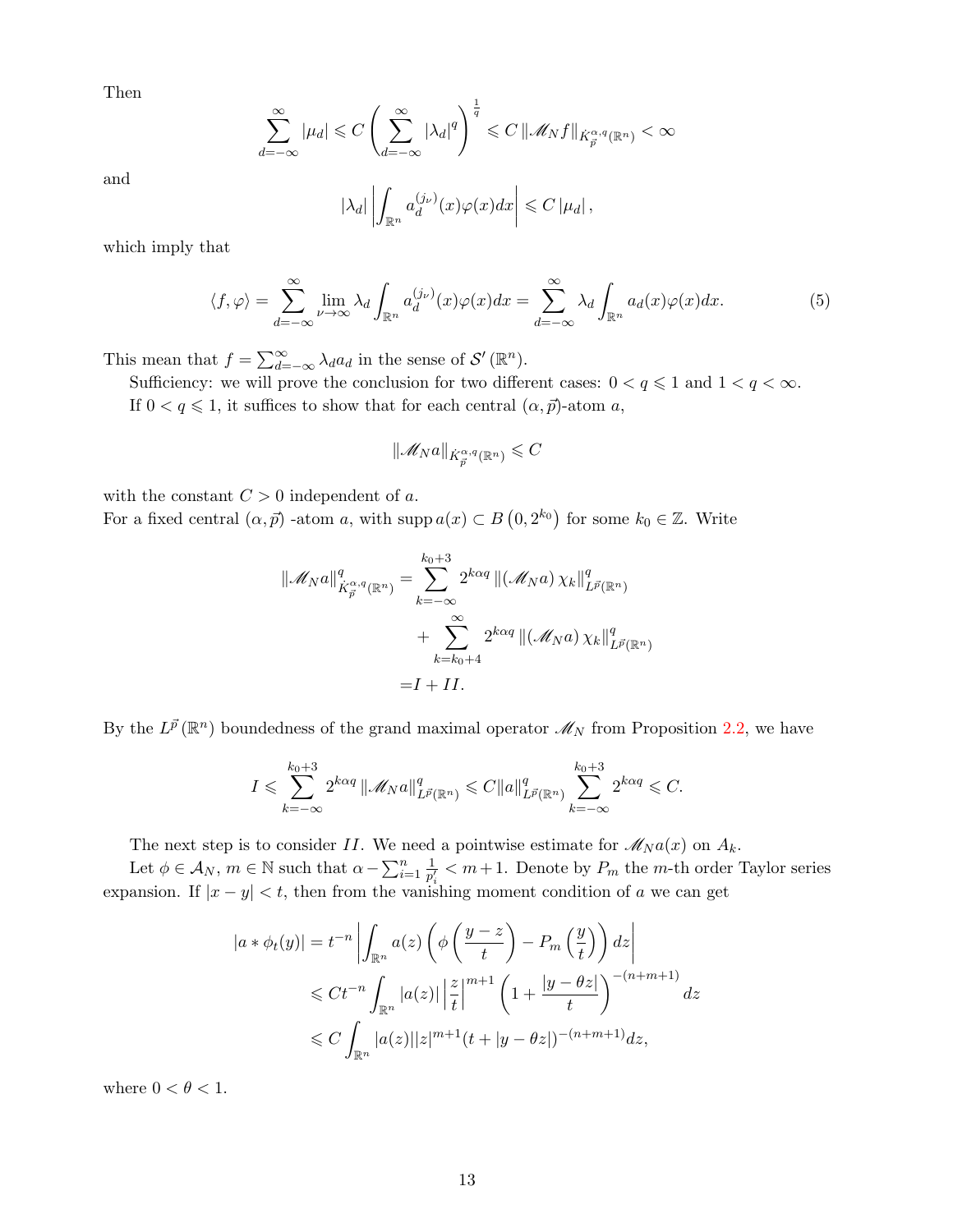Since  $x \in A_k$  for  $k \geq k_0 + 4$ , we have  $|x| \geq 2 \cdot 2^{k_0+1}$ . From  $|x - y| < t$  and  $|z| < 2^{k_0+1}$ , we have

$$
t + |y - \theta z| \ge |x - y| + |y - \theta z| \ge |x| - |z| \ge |x|/2.
$$

Thus,

$$
|a * \phi_t(y)| \leq C \int_{\mathbb{R}^n} |a(z)| |z|^{m+1} (|x - y| + |y - \theta z|)^{-(n+m+1)} dz
$$
  

$$
\leq C 2^{k_0(m+1)} |x|^{-(n+m+1)} \int_{\mathbb{R}^n} |a(z)| dz
$$
  

$$
\leq C 2^{k_0(m+1)} |x|^{-(n+m+1)} |B_{k_0}|^{-\frac{\alpha}{n}} \left\| \chi_{B_{k_0}} \right\|_{L^{\overrightarrow{p}'}(\mathbb{R}^n)}.
$$

Therefore, we have

$$
\mathscr{M}_N a(x) \leq C2^{k_0(m+1)-k(n+m+1)} |B_{k_0}|^{-\frac{\alpha}{n}} \left\| \chi_{B_{k_0}} \right\|_{L^{\vec{p'}}(\mathbb{R}^n)}, x \in A_k \quad k \geq k_0 + 4.
$$

As a consequence,

$$
II = \sum_{k=k_0+4}^{\infty} 2^{k\alpha q} || (\mathcal{M}_N a) \chi_k ||_{L^{\vec{p}}(\mathbb{R}^n)}^q
$$
  
\n
$$
\leq C \sum_{k=k_0+4}^{\infty} 2^{k\alpha q} 2^{k_0(m+1)-k(n+m+1)} 2^{k_0\alpha q} || \chi_{B_{k_0}} ||_{L^{\vec{p}'}(\mathbb{R}^n)}^q || \chi_{B_k} ||_{L^{\vec{p}}(\mathbb{R}^n)}^q
$$
  
\n
$$
\leq C \sum_{k=k_0+4}^{\infty} 2^{k_0(m+1-\alpha)-k(n+m+1-\alpha)} 2^{k_0 q} \sum_{i=1}^n \frac{1}{p_i'} 2^{k q} \sum_{i=1}^n \frac{1}{p_i}
$$
  
\n
$$
\leq C \sum_{k=k_0+4}^{\infty} 2^{(k_0-k)(m+1-\alpha+\sum_{i=1}^n \frac{1}{p_i'})} \leq C.
$$

If  $1 < p < \infty$ , write

$$
\|\mathcal{M}_{N}f\|_{\dot{K}_{\vec{p}}^{\alpha,q}(\mathbb{R}^{n})}^{q} \sum_{k=-\infty}^{\infty} 2^{k\alpha q} \left( \sum_{l=-\infty}^{\infty} |\lambda_{l}| \| (\mathcal{M}_{N}a_{l}) \chi_{k} \|_{L^{\vec{p}}(\mathbb{R}^{n})} \right)^{q}
$$
  

$$
\leq C \sum_{k=-\infty}^{\infty} 2^{k\alpha q} \left( \sum_{l=k-1}^{\infty} |\lambda_{l}| \|a_{l}\|_{L^{\vec{p}}(\mathbb{R}^{n})} \right)^{q}
$$
  
+ 
$$
C \sum_{k=-\infty}^{\infty} 2^{k\alpha q} \left( \sum_{l=-\infty}^{k-2} |\lambda_{l}| \| (\mathcal{M}_{N}a_{l}) \chi_{k} \|_{L^{\vec{p}}(\mathbb{R}^{n})} \right)^{q}
$$
  
= 
$$
III + IV.
$$

Using Hölder's inequality on mixed-norm spaces, we get

$$
III \leq C \sum_{k=-\infty}^{\infty} 2^{k\alpha q} \left( \sum_{l=k-1}^{\infty} |\lambda_l| |B_l|^{\frac{\alpha}{n}} \right)^q
$$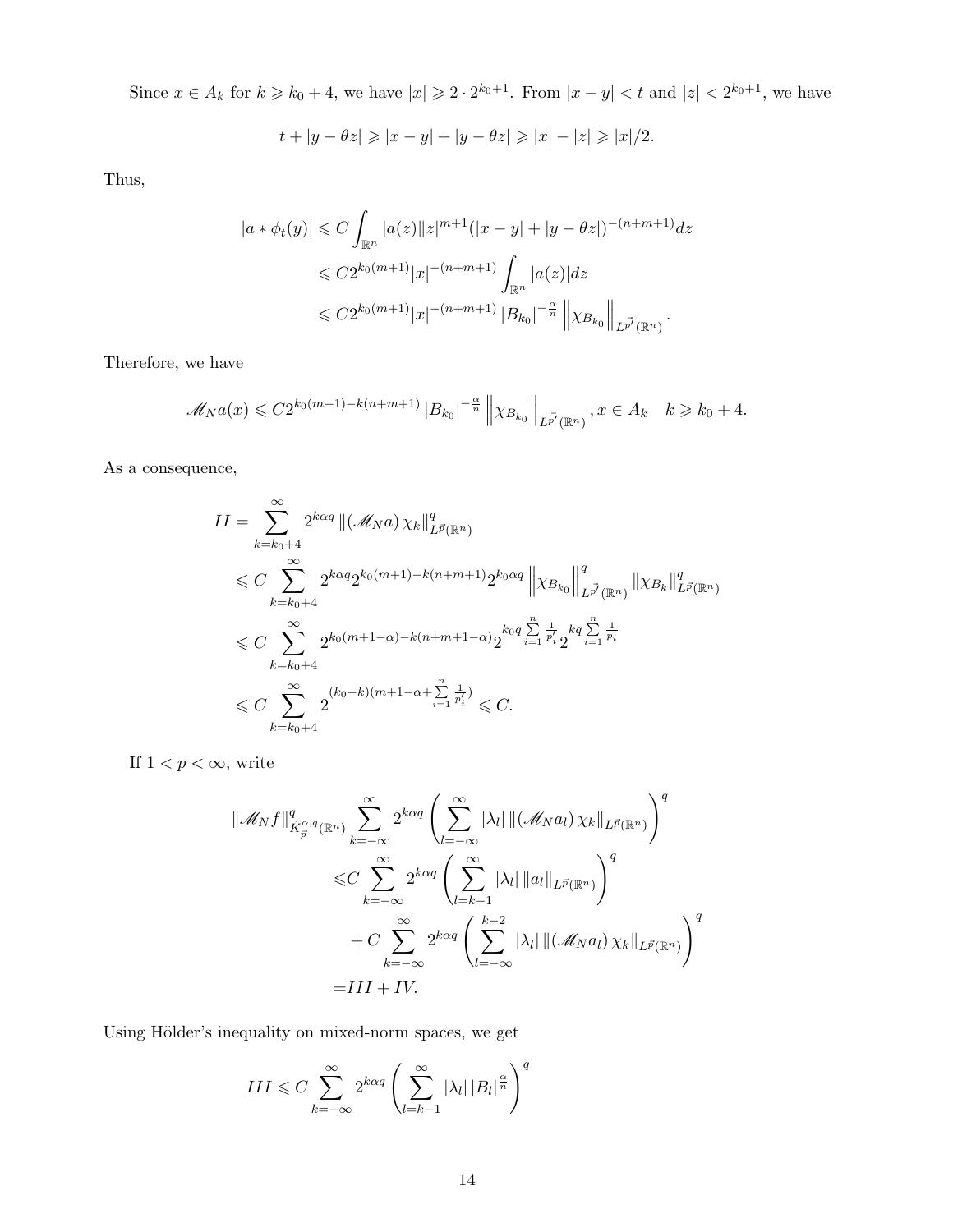$$
\leq C \sum_{k=-\infty}^{\infty} 2^{k\alpha q} \left( \sum_{l=k-1}^{\infty} |\lambda_l|^q |B_l|^{\frac{-\alpha q}{2n}} \right) \left( \sum_{l=k-1}^{\infty} |B_l|^{\frac{-\alpha q'}{2n}} \right)^{\frac{q}{q'}} \leq C \sum_{k=-\infty}^{\infty} 2^{k\alpha q/2} \sum_{l=k-1}^{\infty} |\lambda_l|^p |B_l|^{\frac{-\alpha q}{2n}} \leq C \sum_{l=-\infty}^{\infty} |\lambda_l|^p.
$$

Now suppose  $\alpha - \sum_{i=1}^{n} 1/p'_i < m+1$ . As in the argument for II, we can obtain that

$$
IV \leq C \sum_{k=-\infty}^{\infty} \left( \sum_{l=-\infty}^{k-2} |\lambda_l| 2^{l(m+1)-k(n+m+1)} \left( \frac{|B_k|}{|B_l|} \right)^{\frac{\alpha}{n}} \|\chi_{B_l}\|_{L^{\vec{p'}}(\mathbb{R}^n)} \|\chi_{B_k}\|_{L^{\vec{p}}(\mathbb{R}^n)} \right)^{q}
$$
  

$$
\leq C \sum_{k=-\infty}^{\infty} \left( \sum_{l=-\infty}^{k-2} |\lambda_l| 2^{(l-k)\left(m+1-\alpha+\sum_{i=1}^n \frac{1}{p'_i}\right)} \right)^{q}
$$
  

$$
\leq C \sum_{k=-\infty}^{\infty} \left( \sum_{l=-\infty}^{k-2} |\lambda_l|^p 2^{(l-k)\left(m+1-\alpha+\sum_{i=1}^n \frac{1}{p'_i}\right)\frac{q}{2}} \right) \left( \sum_{l=-\infty}^{k-2} 2^{(l-k)\left(m+1-\alpha+\sum_{i=1}^n \frac{1}{p'_i}\right)\frac{q'}{2}} \right)^{\frac{q}{q'}}
$$
  

$$
\leq C \sum_{l=-\infty}^{\infty} |\lambda_l|^p.
$$

The proof is finished.

 $\Box$ 

## 4 Molecular characterization of mixed Herz-Hardy spaces

In this section, we will obtain the molecular decomposition of mixed Herz-type Hardy spaces. We first give the notation of central  $(\alpha, \vec{p}; s, \epsilon)_l$ -molecule.

Definition 4.1. Let  $n - \sum_{i=1}^{n} 1/p_i \leqslant \alpha < \infty$ ,  $0 < q < \infty$ ,  $1 < \vec{p} < \infty$ , and  $s \geqslant [\alpha - n + \sum_{i=1}^{n} 1/p_i]$ be a non-negative integer. Set  $\varepsilon > \max\{s/n, \alpha/n + 1/n \sum_{i=1}^{n} 1/p_i - 1\}$ ,  $a = 1 - 1/n \sum_{i=1}^{n} 1/p_i - 1$  $\alpha/n + \varepsilon$  and  $b = 1 - 1/n \sum_{i=1}^n 1/p_i + \varepsilon$ . A function  $M_l \in L^{\vec{p}}(\mathbb{R}^n)$  with  $l \in \mathbb{Z}$  (or  $l \in \mathbb{N}$ ) is said to be a dyadic central  $(\alpha, \vec{p}; s, \varepsilon)_l$ -molecule (or dyadic central  $(\alpha, \vec{p}; s, \varepsilon)_l$ )-molecule of restricted type) if it satisfies

- (d)  $||M_l||_{L^{\vec{p}}(\mathbb{R}^n)} \leqslant 2^{-l\alpha}$ .
- (e)  $\mathcal{R}_{\vec{p}}(M_l) = ||M_l||_{L^{\vec{p}}(l)}^{a/b}$  $\frac{a/b}{L^{\vec{p}}(\mathbb{R}^{n})}\left\Vert |\cdot|^{nb}M_{l}(\cdot)\right\Vert$  $1-a/b$  $L^{\vec{p}}(\mathbb{R}^n) < \infty.$ (f)  $\int_{\mathbb{R}^n} M_l(x) x^{\beta} dx = 0$ , for any  $\beta$  with  $|\beta| \leq s$ .

Definition 4.2. Let  $n - \sum_{i=1}^{n} 1/p_i \leqslant \alpha < \infty$ ,  $0 < q < \infty$ ,  $1 < \vec{p} < \infty$ , and  $s \geqslant [\alpha - n + \sum_{i=1}^{n} 1/p_i]$ be a non-negative integer. Set  $\varepsilon > \max\{s/n, \alpha/n + v - 1\}$ ,  $a = 1 - 1/n \sum_{i=1}^{n} 1/p_i - \alpha/n + \varepsilon$  and  $b = 1 - 1/n \sum_{i=1}^{n} 1/p_i + \varepsilon.$ 

- (i) A function  $M \in L^{\vec{p}}(\mathbb{R}^n)$  is said to be a central  $(\alpha, \vec{p}; s, \varepsilon)$ -molecule if it satisfies
- (g)  $\mathcal{R}_{\vec{p}}(M) = ||M||_{L^{\vec{p}}(L^{\vec{p}})}^{a/b}$  $_{L^{\vec{p}} (\mathbb{R}^{n})}^{a/b}\left\| |\cdot|^{nb} M(\cdot)\right\|$  $1-a/b$  $L^{\vec{p}}(\mathbb{R}^n) < \infty.$
- (h)  $\int_{\mathbb{R}^n} M(x) x^{\beta} dx = 0$ , for any  $\beta$  with  $|\beta| \leq s$ .

(ii) A function  $M \in L^{\vec{p}}(\mathbb{R}^n)$  is said to be a central  $(\alpha, \vec{p}; s, \varepsilon)$ -molecule of restricted type if it satisfies (g),(h) in (i) and (g)'  $||M||_{L^{\vec{p}}(\mathbb{R}^n)} \leq 1$ .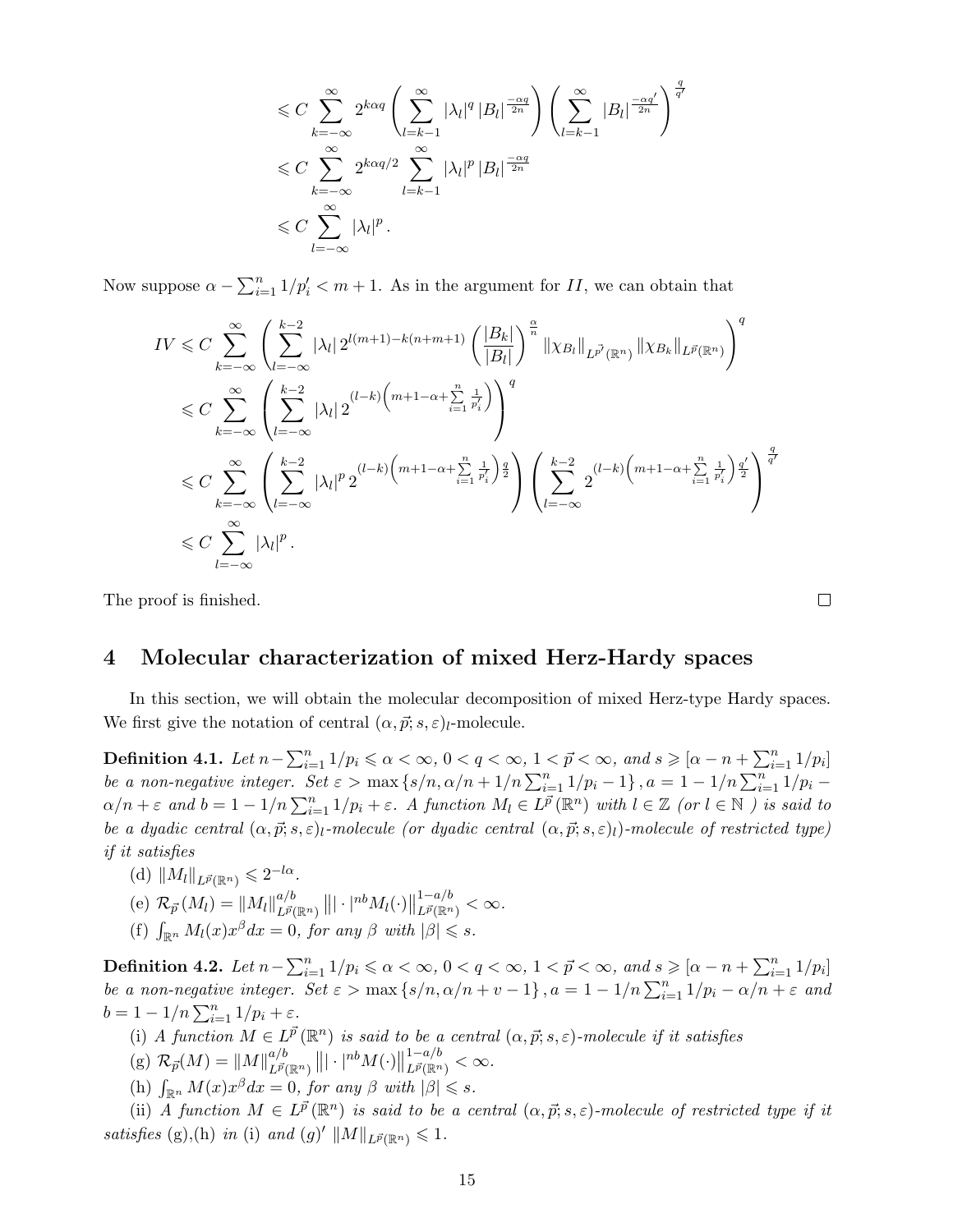The following lemma implies that the molecule is a generalization of atom.

Lemma 4.1. Let  $n - \sum_{i=1}^{n} 1/p_i \leqslant \alpha < \infty$ ,  $0 < q < \infty$ ,  $1 < \vec{p} < \infty$ , and  $s \geqslant [\alpha - n + \sum_{i=1}^{n} 1/p_i]$ be a non-negative integer. Set  $\varepsilon > \max\{s/n, \alpha/n + 1/n \sum_{i=1}^n 1/p_i - 1\}$ ,  $a = 1 - 1/n \sum_{i=1}^n 1/p_i$  $\alpha/n + \varepsilon$  and  $b = 1 - 1/n \sum_{i=1}^n 1/p_i + \varepsilon$ . If M is a central  $(\alpha, \vec{p})$ -atom (or  $(\alpha, \vec{p})$ -atom of restricted type), then M is also a central  $(\alpha, \vec{p}; s, \varepsilon)$ -molecule (or  $(\alpha, \vec{p}; s, \varepsilon)$ -molecule of restricted type) such that  $\mathcal{R}_{\vec{p}}(M) \leq C$  with C independent of M.

*Proof.* We only need consider the case that a is a  $(\alpha, \vec{p})$ -atom with support on a ball  $B(0, r)$ . A straightforward computation leads to that

$$
||M||_{L^{\vec{p}}(\mathbb{R}^n)} \leq 2^{-\alpha l}
$$

and

$$
||M||_{L^{\vec{p}}(\mathbb{R}^n)}^{a/b} || \cdot |^{nb} M(\cdot)||_{L^{\vec{p}}(\mathbb{R}^n)}^{1-a/b} \leqslant r^{nb(1-a/b)} ||M||_{L^{\vec{p}}(\mathbb{R}^n)} \leqslant Cr^{\alpha}r^{-\alpha} \leqslant C.
$$

 $\Box$ 

Now we give the molecular decomposition of mixed Herz-type Hardy spaces.

Theorem 4.1. Let  $n - \sum_{i=1}^{n} 1/p_i \le \alpha < \infty$ ,  $0 < q < \infty$ ,  $1 < \vec{p} < \infty$ , and  $s \ge [\alpha - n + \sum_{i=1}^{n} 1/p_i]$ be a non-negative integer. Set  $\varepsilon > \max\{s/n, \alpha/n + 1/n \sum_{i=1}^n 1/p_i - 1\}$ ,  $a = 1 - 1/n \sum_{i=1}^n 1/p_i$  $\alpha/n + \varepsilon$  and  $b = 1 - 1/n \sum_{i=1}^n 1/p_i + \varepsilon$ . Then we have (i)  $f \in H\dot{K}_{\vec{p}}^{\alpha,q}(\mathbb{R}^n)$  if and only if f can be represented as

$$
f = \sum_{k=-\infty}^{\infty} \lambda_k M_k, \quad in \ the \ sense \ of \quad \mathcal{S}'(\mathbb{R}^n),
$$

where each  $M_k$  is a dyadic central  $(\alpha, \vec{p}; s, \varepsilon)_k$ -molecule, and  $\sum_{k=-\infty}^{\infty} |\lambda_k|^q < \infty$ . Moreover,

$$
||f||_{HK_{\vec{p}}^{\alpha,q}(\mathbb{R}^n)} \approx \inf \left(\sum_{k=-\infty}^{\infty} |\lambda_k|^q\right)^{1/q},
$$

where the infimum is taken over all above decompositions of f.

(ii)  $f \in HK_{\vec{p}}^{\alpha,q}(\mathbb{R}^n)$  if and only if

$$
f = \sum_{k=0}^{\infty} \lambda_k M_k, \quad in the sense of \quad \mathcal{S}'(\mathbb{R}^n),
$$

where each  $M_k$  is a dyadic central  $(\alpha, \vec{p}; s, \varepsilon)_k$ -molecule of restricted type, and  $\sum_{k=0}^{\infty} |\lambda_k|^q < \infty$ . Moreover,

$$
||f||_{HK_{\vec{p}}^{\alpha,q}(\mathbb{R}^n)} \approx \inf \left(\sum_{k=0}^{\infty} |\lambda_k|^q\right)^{1/q},
$$

where the infimum is taken over all above decompositions of f.

**Theorem 4.2.** Let  $n - \sum_{i=1}^{n} 1/p_i \le \alpha < \infty$ ,  $0 < q < \infty$ ,  $1 < \vec{p} < \infty$ , and  $s \ge [\alpha - n + \sum_{i=1}^{n} 1/p_i]$ be a non-negative integer. Set  $\varepsilon > \max\left\{s/n, \alpha/n + \frac{1}{n}\right\}$  $\frac{1}{n}\sum_{i=1}^{n}1/p_i-1\}$ ,  $a=1-\frac{1}{n}$  $\frac{1}{n} \sum_{i=1}^{n} 1/p_i - \alpha/n + \varepsilon$ and  $b=1-\frac{1}{n}$  $\frac{1}{n}\sum_{i=1}^{n}1/p_i + \varepsilon$ . Then we have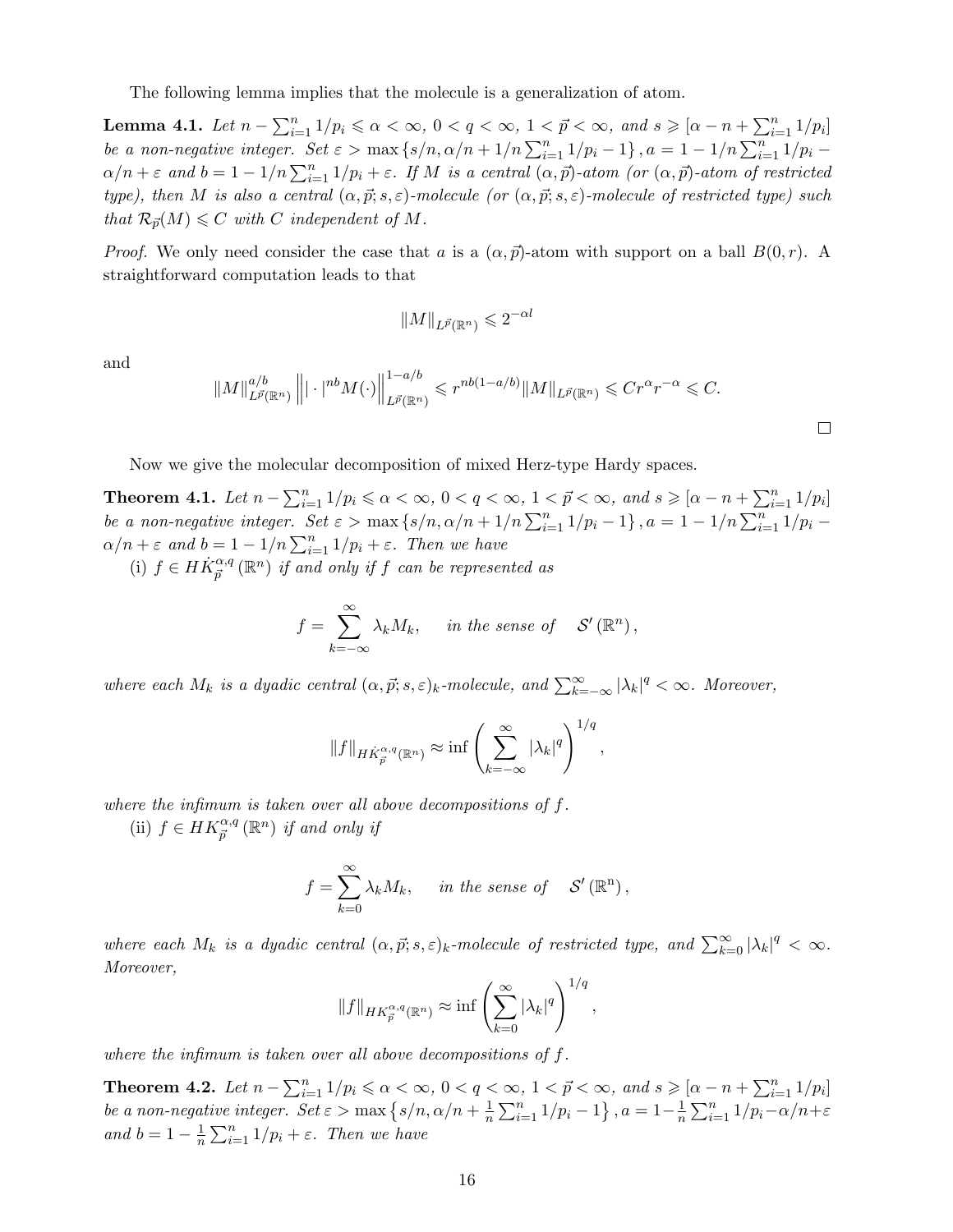(i)  $f \in H\dot{K}_{\vec{p}}^{\alpha,q}(\mathbb{R}^n)$  if and only if f can be represented as

$$
f = \sum_{k=1}^{\infty} \lambda_k M_k, \quad in the sense of \quad \mathcal{S}'(\mathbb{R}^n),
$$

where each  $M_k$  is a central  $(\alpha, \vec{p}; s, \varepsilon)$ -molecule, and  $\sum_{k=1}^{\infty} |\lambda_k|^q < \infty$ . Moreover,

$$
||f||_{H\dot{K}_{\vec{p}}^{\alpha,q}(\mathbb{R}^n)} \approx \inf \left(\sum_{k=1}^{\infty} |\lambda_k|^q\right)^{1/q},
$$

where the infimum is taken over all above decompositions of f.

(ii)  $f \in HK_{\vec{p}}^{\alpha,q}(\mathbb{R}^n)$  if and only if

$$
f = \sum_{k=1}^{\infty} \lambda_k M_k, \quad in the sense of \quad \mathcal{S}'(\mathbb{R}^n),
$$

where each  $M_k$  is a central  $(\alpha, \vec{p}; s, \varepsilon)$ -molecule of restricted type, and  $\sum_{k=1}^{\infty} |\lambda_k|^q < \infty$ . Moreover,

$$
||f||_{HK_{\vec{p}}^{\alpha,q}(\mathbb{R}^n)} \approx \inf \left( \sum_{k=1}^{\infty} |\lambda_k|^q \right)^{1/q},
$$

where the infimum is taken over all above decompositions of f.

Lemma 4.2. Let  $n - \sum_{i=1}^{n} 1/p_i \leqslant \alpha < \infty$ ,  $0 < q < \infty$ ,  $1 < \vec{p} < \infty$ , and  $s \geqslant [\alpha - n + \sum_{i=1}^{n} 1/p_i]$  be a non-negative integer. Set  $\varepsilon > \max\left\{s/n, \alpha/n + \frac{1}{n}\right\}$  $\frac{1}{n}\sum_{i=1}^{n}1/p_i-1\big\}, a=1-\frac{1}{n}$  $\frac{1}{n}\sum_{i=1}^n 1/p_i - \alpha/n + \varepsilon$ and  $b=1-\frac{1}{n}$  $\frac{1}{n}\sum_{i=1}^n 1/p_i + \varepsilon.$ 

(i) If  $0 < q \leq 1$ , there exists a constant C such that for any central  $(\alpha, \vec{p}; s, \epsilon)$  molecule (or  $(\alpha, \vec{p}; s, \varepsilon)$ -molecule of restricted type) M,

$$
||M||_{HK_{\vec{p}}^{\alpha,q}(\mathbb{R}^n)} \leqslant C\left(\text{ or }||M||_{HK_{\vec{p}}^{\alpha,q}(\mathbb{R}^n)} \leqslant C\right).
$$

(ii) There exists a constant C such that for any  $l \in \mathbb{Z}(or l \in \mathbb{N})$  and dyadic central  $(\alpha, \vec{p}; s, \varepsilon)_{l}$ molecule (or dyadic central  $(\alpha, \vec{p}; s, \varepsilon)_l$ -molecule of restricted type)  $M_l$ ,

$$
||M_l||_{HK_{\vec{p}}^{\alpha,q}(\mathbb{R}^n)} \leqslant C\left(\text{ or }||M_l||_{HK_{\vec{p}}^{\alpha,q}(\mathbb{R}^n)} \leqslant C\right).
$$

Proof. We just prove (i) for the homogeneous case, since the non-homogeneous case and the proof of (ii) can be proved similarly.

Let M be a central  $(\alpha, \vec{p}; s, \varepsilon)$ -molecule. Write

$$
\sigma = ||M||_{L^{\vec{p}}(\mathbb{R}^n)}^{-1/\alpha}, \quad E_0 = \{x : |x| \leq \sigma\}
$$

and

$$
E_{k,\sigma} = \left\{ x : 2^{k-1}\sigma < |x| \leqslant 2^k\sigma \right\}, k \in \mathbb{Z}_+.
$$

Set  $B_{k,\sigma} = \{x : |x| \leqslant 2^k \sigma\}$  and denote by  $\chi_{k,\sigma}$  the characteristic function of  $E_{k,\sigma}$ . Immediately,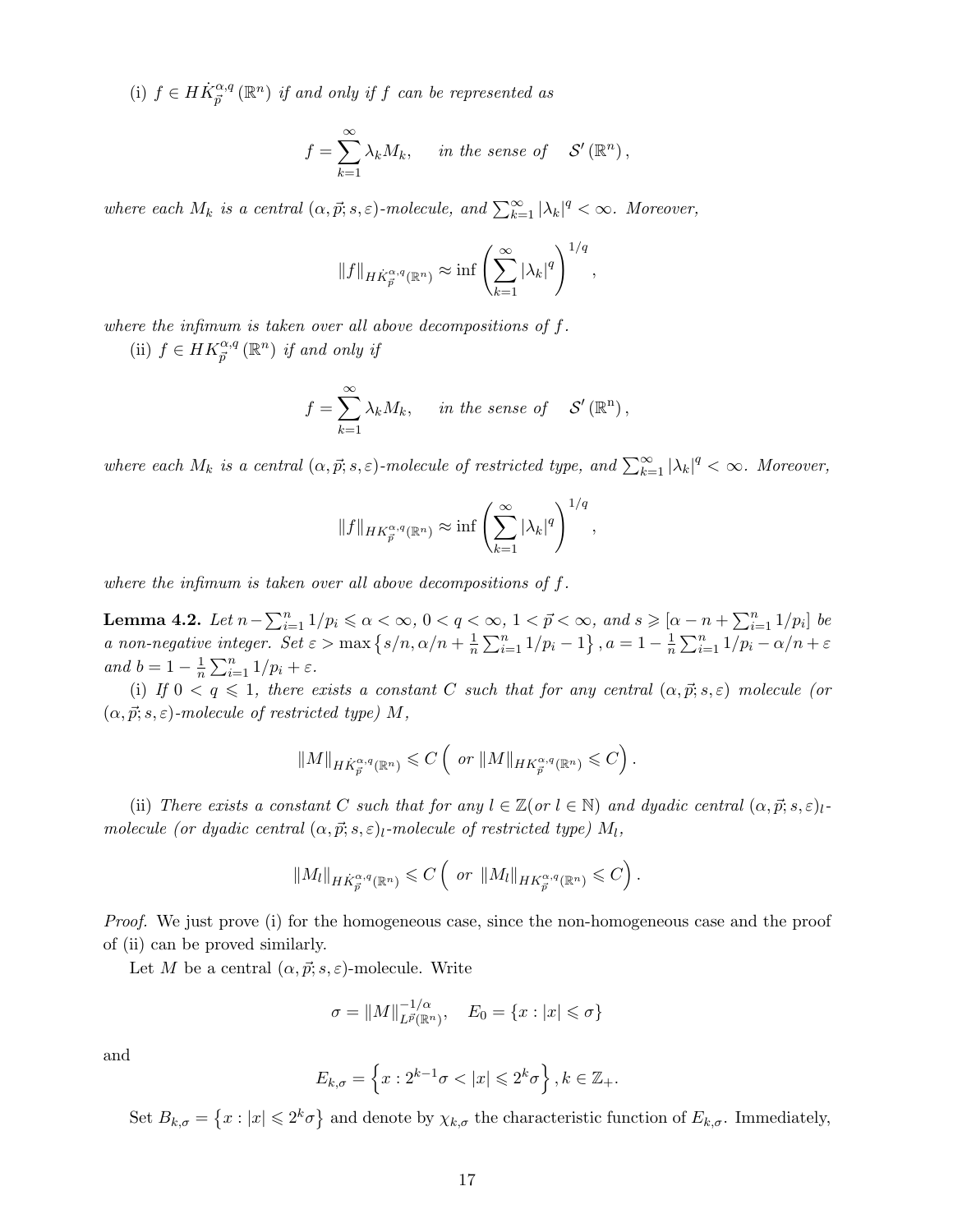we have

$$
M(x) = \sum_{k=0}^{\infty} M(x) \chi_{k,\sigma}(x).
$$

Let  $M_k(x) = M(x)\chi_{k,\sigma}(x)$ ,  $\mathcal{P}_m$  be the class of all real polynomials of degree  $m$ , and  $P_{E_{k,\sigma}}M_k \in$  $\mathcal{P}_m$  be the unique polynomial satisfying

$$
\int_{E_{k,\sigma}} \left( M_k(x) - P_{E_{k,\sigma}} M_k(x) \right) x^{\beta} dx = 0, \quad |\beta| \leq s.
$$

Set  $Q_k(x) = (P_{E_{k,\sigma}} M_k)(x) \chi_{k,\sigma}(x)$ . If we can prove that

(a) there is a constant  $C > 0$  and a sequences of numbers  $\{\lambda_k\}_{k=0}^{\infty}$  such that

$$
\sum_{k=0}^{\infty} |\lambda_k|^q < \infty, M_k - Q_k = \lambda_k a_k,
$$

where each  $a_k$  is a  $(\alpha, \vec{p})$ -atom;

(b)  $\sum_{k=0}^{\infty} Q_k$  has a  $(\alpha, \vec{p})$ -atom decomposition; then our desired conclusion can be deduced directly.

We first show (a). Without loss of generality, we suppose that  $\mathcal{R}_{\vec{p}}(M) = 1$ , which implies

$$
\left\| |\cdot|^{nb} M(\cdot) \right\|_{L^{\vec{p}}(\mathbb{R}^n)} = \|M\|_{L^{\vec{p}}(\mathbb{R}^n)}^{-a/(b-a)} = \sigma^{na}.
$$

Let  $\{\varphi_l^k : |l| \leqslant s\} \subset \mathcal{P}_s(\mathbb{R}^n)$  such that

$$
\left\langle \varphi^k_\mu,\varphi^k_\nu\right\rangle_{E_{k,\sigma}}=\frac{1}{|E_{k,\sigma}|}\int_{E_{k,\sigma}}\varphi^k_\mu(x)\varphi^k_\nu(x)dx=\delta_{\mu\nu}.
$$

It is easy to deduce that

$$
Q_k(x) = \sum_{|l| \leq s} \left\langle M_k, \varphi_l^k \right\rangle_{E_{k,\sigma}} \varphi_l^k(x), \text{ if } x \in E_{k,\sigma}
$$

and

$$
|Q_k(x)| \leqslant \left|\sum_{|l| \leqslant s} \frac{1}{|E_{k,\sigma}|} \int_{E_{k,\sigma}} M_k(x) \varphi_l^k(x) dx \varphi_l^k(x)\right| \leqslant \frac{C}{|E_{k,\sigma}|} \int_{E_{k,\sigma}} |M_k(x)| dx.
$$

Thus for any  $k \in \mathbb{Z}_+$ , we have

$$
\|M_{k} - Q_{k}\|_{L^{\vec{p}}(\mathbb{R}^{n})}
$$
  
\n
$$
\leq \|M_{k}\|_{L^{\vec{p}}(\mathbb{R}^{n})} + \|Q_{k}\|_{L^{\vec{p}}(\mathbb{R}^{n})}
$$
  
\n
$$
\leq \|M_{k}\|_{L^{\vec{p}}(\mathbb{R}^{n})} + \frac{C}{|E_{k,\sigma}|} \|M_{k}\|_{L^{\vec{p}}(\mathbb{R}^{n})} \| \chi_{E_{k,\sigma}}\|_{L^{\vec{p}'}(\mathbb{R}^{n})} \| \chi_{E_{k,\sigma}}\|_{L^{\vec{p}}(\mathbb{R}^{n})}
$$
  
\n
$$
\leq \|M_{k}\|_{L^{\vec{p}}(\mathbb{R}^{n})} + C \|M_{k}\|_{L^{\vec{p}}(\mathbb{R}^{n})}
$$
  
\n
$$
\leq C \|M_{k}\|_{L^{\vec{p}}(\mathbb{R}^{n})}
$$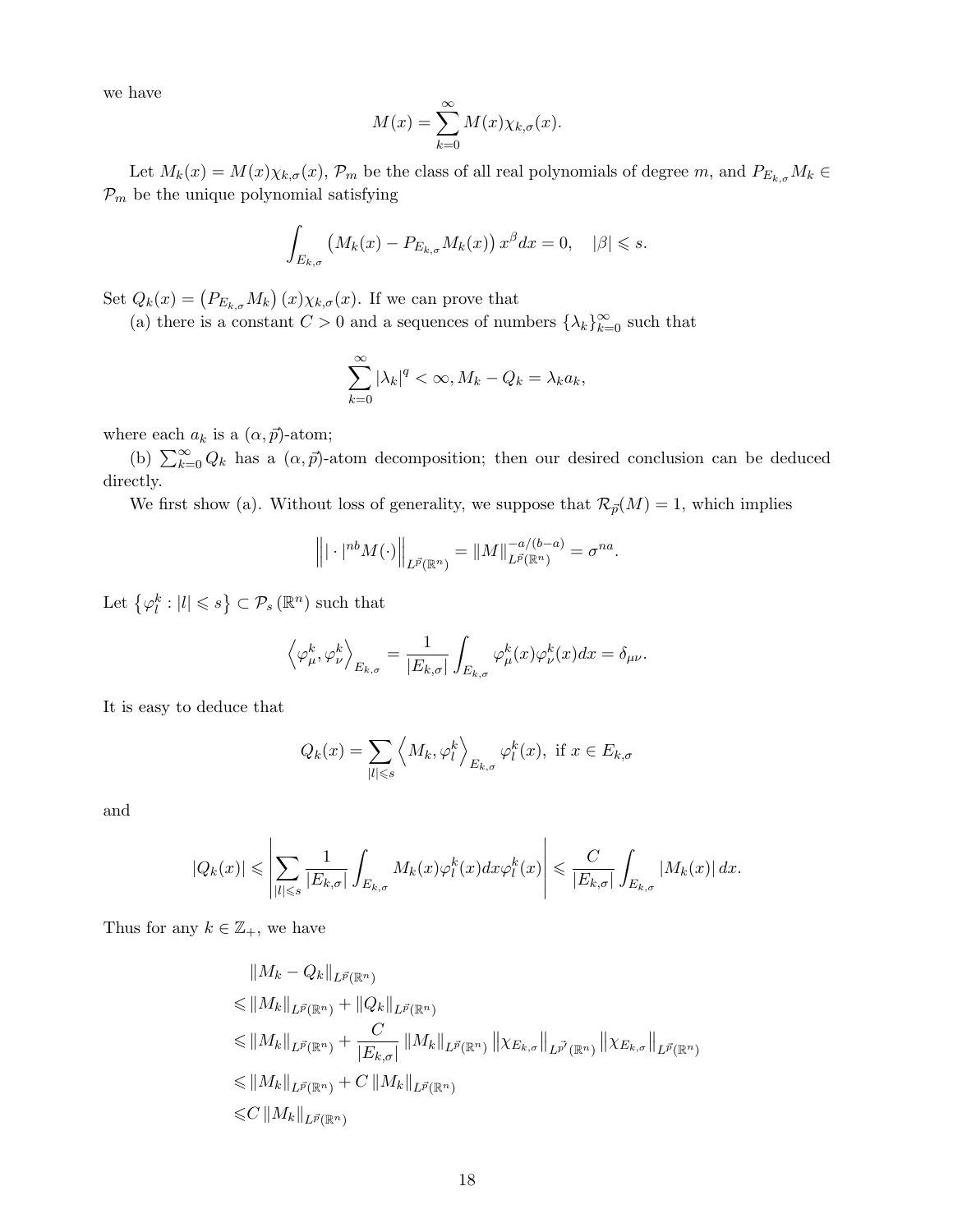$$
\leq C \left\| |\cdot|^{nb} M(\cdot) \right\|_{L^{\vec{p}}(\mathbb{R}^n)} \left| 2^k \sigma \right|^{-nb}
$$
  
= 
$$
C \left| 2^k \sigma \right|^{-nb} \sigma^{na} = C 2^{-kna} |B_{k,\sigma}|^{-\alpha}
$$

We see that  $M_k - Q_k = \lambda_k a_k$ , with  $\lambda_k = C2^{-kn\alpha}$  and  $a_k$  a central  $(\alpha, \vec{p})$ -atom supported in  $B_{k,\sigma}$ . Moreover, one can easily get  $\sum_{k=0}^{\infty} |\lambda_k|^q < \infty$ .

.

Next we will show (b). Let  $\{\psi_l^k: |l|\leqslant s\} \subset \mathcal{P}_s(\mathbb{R}^n)$  be the dual basis of  $\{x^\alpha: |\alpha|\leqslant s\}$  with respect to the weight  $1/|E_{k,\sigma}|$  on  $E_{k,\sigma}$ , that is

$$
\langle \psi_l^k, x^\alpha \rangle = \frac{1}{|E_{k,\sigma}|} \int_{E_{k,\sigma}} \psi_l^k(x) x^\alpha dx = \delta_{l\alpha}.
$$

Setting  $\varphi_l^k(x) = \sum_{|\nu| \leqslant s} \beta_{l\nu}^k x^{\nu}$  and  $\psi_l^k(x) = \sum_{|\nu| \leqslant s} \tau_{\nu l}^k \varphi_{\nu}^k(x)$ , we have

$$
\tau_{\nu l}^k = \left\langle \psi_l^k, \varphi_\nu^k \right\rangle = \sum_{|\gamma| \leqslant s} \beta_{\nu \gamma}^k \left\langle \psi_l^k, x^\gamma \right\rangle = \sum_{|\gamma| \leqslant s} \beta_{\nu \gamma}^k \delta_{l \gamma} = \beta_{\nu l}^k.
$$

Thus

<span id="page-18-0"></span>
$$
\psi_l^k(x) = \sum_{|\nu| \le s} \beta_{\nu l}^k \varphi_{\nu}^k(x). \tag{6}
$$

By using [\(6\)](#page-18-0), we deduce that for  $x \in E_{k,\sigma}$ ,

$$
\left\langle M_k, \varphi_l^k \right\rangle_{E_{k,\sigma}} \varphi_l^k(x) = \left\langle M_k, \sum_{|\nu| \leqslant s} \beta_{\nu l}^k x^{\nu} \right\rangle_{E_{k,\sigma}} \varphi_l^k(x) = \sum_{|\nu| \leqslant s} \left\langle M_k, x^{\nu} \right\rangle_{E_{k,\sigma}} \beta_{\nu l}^k \varphi_l^k(x),
$$

which together with  $Q_k(x) = \sum_{|l| \leqslant s} \langle M_k, \varphi_l^k \rangle_{E_{k,\sigma}} \varphi_l^k(x)$ , implies that

$$
Q_k(x) = \sum_{|l| \leq s} \left\langle M_k, x^l \right\rangle_{E_{k,\sigma}} \psi_l^k(x), \text{ if } x \in E_{k,\sigma}.
$$

Next we will show that there is a constant  $C>0$  such that

<span id="page-18-1"></span>
$$
\left|\psi_l^k(x)\right| \leqslant C\left(2^{k-1}\sigma\right)^{-|l|}.\tag{7}
$$

Set  $E = \{x \in \mathbb{R}^n : 1 \leqslant |x| \leqslant 2\}, F = \{x \in \mathbb{R}^n : |x| \leqslant 1\}, \{e_i : |l| \leqslant s\} \subset \mathcal{P}_s(\mathbb{R}^n)$  satisfying 1  $\frac{1}{|E|}\int_E e_l(x)x^{\alpha}dx = \delta_{l\alpha}$ , and  $\{\tilde{e}_l : |l| \leqslant s\} \subset \mathcal{P}_s(\mathbb{R}^n)$  satisfying  $\frac{1}{|F|}\int_F \tilde{e}_l(x)x^{\alpha}dx = \delta_{l\alpha}$ .

Noting that

$$
\delta_{l\alpha} = \frac{1}{|E_{k,\sigma}|} \int_{E_{k,\sigma}} \psi_l^k(x) x^{\alpha} dx = \frac{1}{|E|} \int_E \left(2^{k-1}\sigma\right)^{|\alpha|} \psi_l^k\left(2^{k-1}\sigma y\right) y^{\alpha} dy,
$$

we get  $e_l(y) = (2^{k-1}\sigma)^{|l|} \psi_l^k(2^{k-1}\sigma y)$ . This in turn leads to that

$$
\psi_l^k(y) = \left(2^{k-1}\sigma\right)^{-|l|} e_l\left(\frac{x}{2^{k-1}\sigma}\right), x \in E_{k,\sigma}.
$$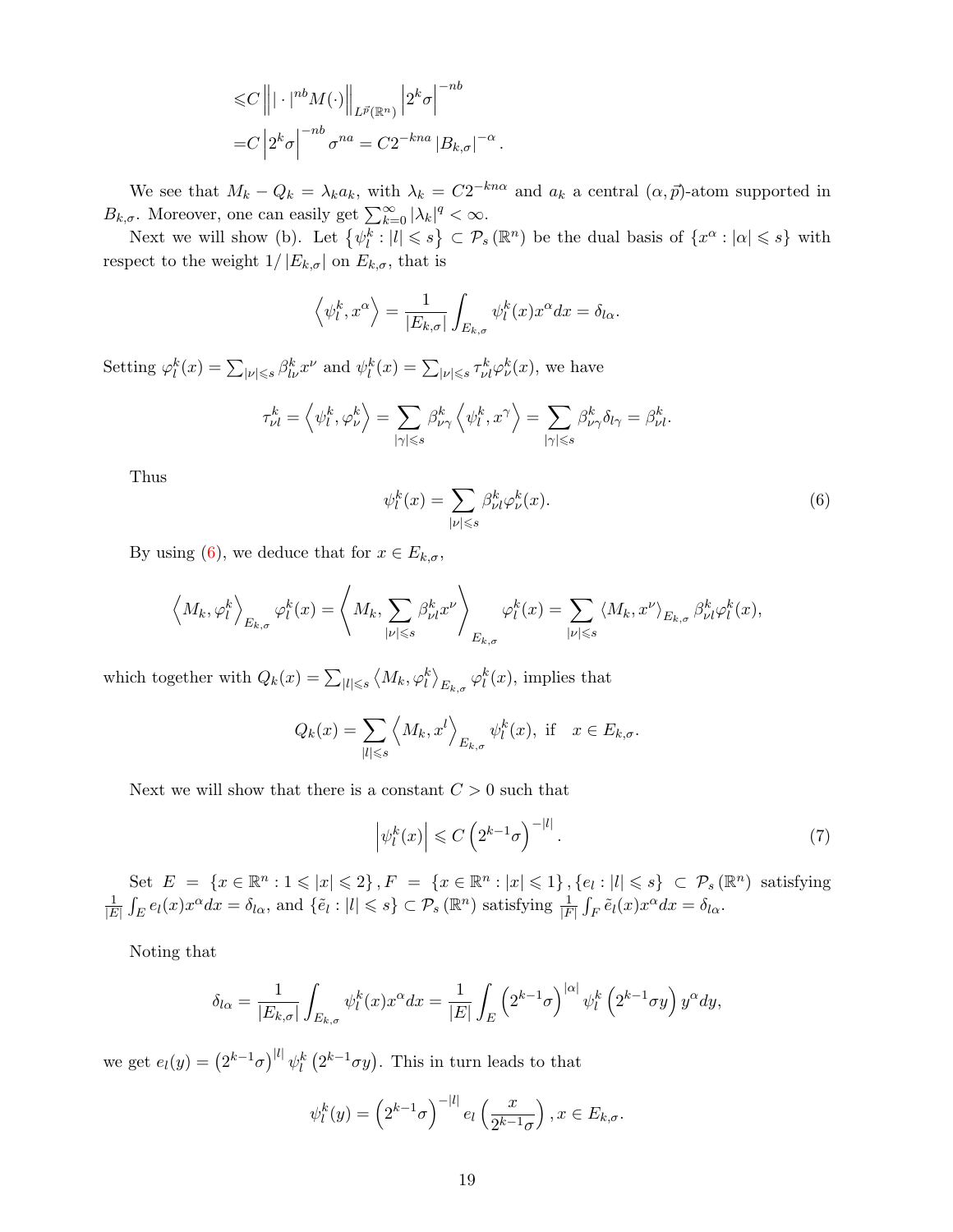Similarly,

$$
\psi_l^k(x) = \left(2^{k-1}\sigma\right)^{-|l|} \tilde{e}_l\left(\frac{x}{\sigma}\right), x \in F.
$$

Taking  $C = \sup_{l:|l| \leq s} \{ ||e_l||_{L^{\infty}(\mathbb{R}^n)}, ||\tilde{e}_l||_{L^{\infty}(\mathbb{R}^n)} \}$ . This inequality [\(7\)](#page-18-1) then follows directly. We can now complete the proof of (b).

Setting

$$
N_l^k = \sum_{j=k}^{\infty} |E_{j,\sigma}| \left\langle M_j, x^l \right\rangle_{E_{j,\sigma}}, \quad k \in \mathbb{N},
$$

it is readily to see that

$$
N_l^0 = \sum_{j=0}^{\infty} |E_{j,\sigma}| \left\langle M_j, x^l \right\rangle_{E_{j,\sigma}} = \sum_{j=0}^{\infty} \int_{E_{j,\sigma}} M(x) x^l dx = \int_{\mathbb{R}^n} M(x) x^l dx = 0,
$$

and for  $k \in \mathbb{Z}_+$ , there exists  $E_{\sigma} \subset E_{j,\sigma}$  such that  $|E_{\sigma}| = \min\{1, |E_{j,\sigma}|\}\.$  Therefore,

$$
\left| N_l^k \right| \leqslant \sum_{j=k}^{\infty} \int_{E_{j,\sigma}} \left| M_j(x) x^l \right| dx
$$
  
\n
$$
\leqslant C \sum_{j=k}^{\infty} \left\| M_j(\cdot) \right| \cdot \left| \left| \right|_{L^{\vec{p}}(\mathbb{R}^n)} \left\| \chi_{E_{j,\sigma}} \right\|_{L^{\vec{p}'}(\mathbb{R}^n)}^{\infty}
$$
  
\n
$$
\leqslant C \sum_{j=k}^{\infty} \left( 2^j \sigma \right)^{|l|-nb} \left\| |\cdot|^{nb} M_j(\cdot) \right\|_{L^{\vec{p}}(\mathbb{R}^n)} \left( \frac{|E_{j,\sigma}|}{|E_{\sigma}|} \right)^{\frac{1}{n} \sum\limits_{i=1}^n \frac{1}{p'_i}} \left\| \chi_{E_{\sigma}} \right\|_{L^{\vec{p}'}(\mathbb{R}^n)} \right)
$$
  
\n
$$
\leqslant C \sum_{j=k}^{\infty} \sigma^{|l|+na-nb+\sum\limits_{i=1}^n \frac{1}{p'_i} 2^j \left( |l|-nb+\sum\limits_{i=1}^n \frac{1}{p'_i} \right)}
$$
  
\n
$$
\leqslant C \sigma^{|l|-\alpha+\sum\limits_{i=1}^n \frac{1}{p'_i} 2^k \left( |l|-nb+\sum\limits_{i=1}^n \frac{1}{p'_i} \right)}.
$$

This, together with [\(7\)](#page-18-1) shows that

<span id="page-19-0"></span>
$$
|E_{k,\sigma}|^{-1}\left|N_l^k\psi_l^k(x)\chi_{k,\sigma}(x)\right| \leqslant C\sigma^{\frac{n}{i-1}\frac{1}{p_i}-n-\alpha}2^{-kn\left(b+1-\frac{1}{n}\sum\limits_{i=1}^n\frac{1}{p_i'}\right)}\to 0, \quad \text{if} \quad k\to\infty. \tag{8}
$$

By using [\(8\)](#page-19-0) and Abel transform, it yields

$$
\sum_{k=0}^{\infty} Q_k(x) = \sum_{|l| \leqslant s} \sum_{k=0}^{\infty} \left( \sum_{j=0}^{k} |E_{j,\sigma}| \left\langle M_j, x^l \right\rangle_{E_{j,\sigma}} \right)
$$
  
 
$$
\times \left\{ |E_{k,\sigma}|^{-1} \psi_l^k(x) \chi_{k,\sigma}(x) - |E_{k+1,\sigma}|^{-1} \psi_l^{k+1}(x) \chi_{k+1,\sigma}(x) \right\}
$$
  

$$
= \sum_{|l| \leqslant s} \sum_{k=0}^{\infty} \left( -N_l^{k+1} \right) \left\{ |E_{k,\sigma}|^{-1} \psi_l^k(x) \chi_{k,\sigma}(x) - |E_{k+1,\sigma}|^{-1} \psi_l^{k+1}(x) \chi_{k+1,\sigma}(x) \right\}.
$$

Meanwhile,

$$
\left| N_l^{k+1} \left\{ |E_{k,\sigma}|^{-1} \psi_l^k(x) \chi_{k,\sigma}(x) - |E_{k+1,\sigma}|^{-1} \psi_l^{k+1}(x) \chi_{k+1,\sigma}(x) \right\} \right|
$$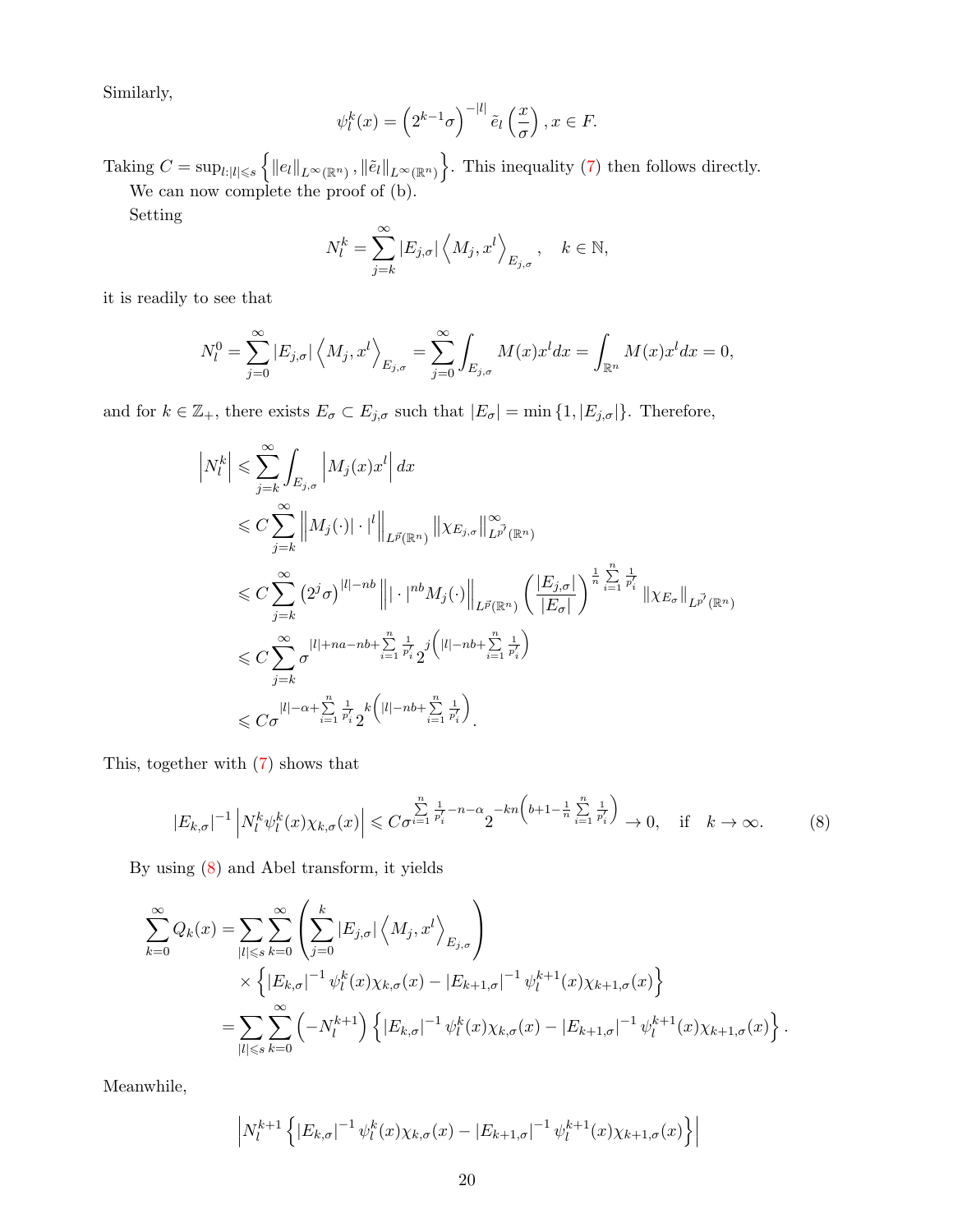$$
\leq C \left| N_l^{k+1} \right| |E_{k+1,\sigma}|^{-1} \left| \psi_l^{k+1}(x) \right|
$$
  

$$
\leq C 2^{-kna} |E_{k+1,\sigma}|^{\frac{1}{n} \sum_{i=1}^n \frac{1}{p_i'} - 1 - \alpha/n}.
$$

Set  $\lambda_{lk} = C2^{-kna}$  and

$$
a_{lk} = \lambda_{lk}^{-1} \left( -N_l^{k+1} \right) \left\{ |E_{k,\sigma}|^{-1} \psi_l^k(x) \chi_{k,\sigma}(x) - |E_{k+1,\sigma}|^{-1} \psi_l^{k+1}(x) \chi_{k+1,\sigma}(x) \right\}.
$$

Then

$$
\sum_{k=0}^{\infty} Q_k(x) = \sum_{|l| \leqslant s} \sum_{k=0}^{\infty} \lambda_{lk} a_{lk}
$$

with  $a_{lk}$  a  $(\alpha, \vec{p})$ -atom, and  $\sum_{|l| \leq s} \sum_{k=0}^{\infty} |\lambda_{lk}|^q < \infty$ . The conclusion (b) then holds.

 $\Box$ 

## 5 Application

In this section, we will give two applications for atom decomposition and molecular decomposition of mixed Herz-Hardy spaces. The first application is to build a boundedness criterion for certain sublinear operators on mixed Herz-Hardy spaces, and the other application is to give the dual spaces of mixed Herz-Hardy spaces.

#### 5.1 Boundedness for a class of sublinear operators on mixed Herz-Hardy spaces

This subsection is devoted to building a boundedness criterion for certain sublinear operators from  $H\dot{K}_{\vec{p}}^{\alpha,q}(\mathbb{R}^n)$  to  $\dot{K}_{\vec{p}}^{\alpha,q}(\mathbb{R}^n)$  ( or from  $HK_{\vec{p}}^{\alpha,q}(\mathbb{R}^n)$  to  $K_{\vec{p}}^{\alpha,q}$  $\left( \mathbb{R}^{n} \right)$ . The result can be stated as follows.

<span id="page-20-0"></span>**Theorem 5.1.** Let  $\sum_{i=1}^{n} 1/p_i' \le \alpha < \infty, 0 < q < \infty, 1 < \vec{p} < \infty$  and the integer  $s = [\alpha - \sum_{i=1}^{n} 1/p_i']$ .  $Suppose T is a sublinear operator satisfying:$ 

(i) T is bounded on  $L^{\vec{p}}(\mathbb{R}^n)$ ;

(ii) there exists a constant  $\delta > 0$  such that  $s + \delta > \alpha - \sum_{i=1}^{n} 1/p'_i$ , and for any compact support function f with

$$
\int_{\mathbb{R}^n} f(x)x^{\beta} dx = 0, \quad |\beta| \leq s,
$$

Tf satisfies the size condition

 $|Tf(x)| \leqslant C(\text{diam}(\text{supp } f))^{s+\delta} |x|^{-(n+s+\delta)} \|f\|_{L^1(\mathbb{R}^n)}, \quad \text{if} \quad \text{dist}(x, \text{supp } f) \geqslant |x|/2.$ 

Then T can be extended to be a bounded operator from  $H\dot{K}_{\vec{p}}^{\alpha,q}(\mathbb{R}^n)$  to  $\dot{K}_{\vec{p}}^{\alpha,q}(\mathbb{R}^n)$  ( or bounded from  $HK_{\vec{p}}^{\alpha,q}(\mathbb{R}^n)$  to  $K_{\vec{p}}^{\alpha,q}$  $\frac{\alpha,q}{\vec{p}}\left(\mathbb{R}^n\right)\Big).$ 

*Proof.* It suffices to prove the homogeneous case. Suppose  $f \in H\dot{K}_{\vec{p}}^{\alpha,q}(\mathbb{R}^n)$ . By Theorem [3.1,](#page-7-0) we may rewrite f as  $f = \sum_{j=-\infty}^{\infty} \lambda_j b_j$  in the sense of  $\mathcal{S}'(\mathbb{R}^n)$ , where each  $b_j$  is a central  $(\alpha, \vec{p})$ -atom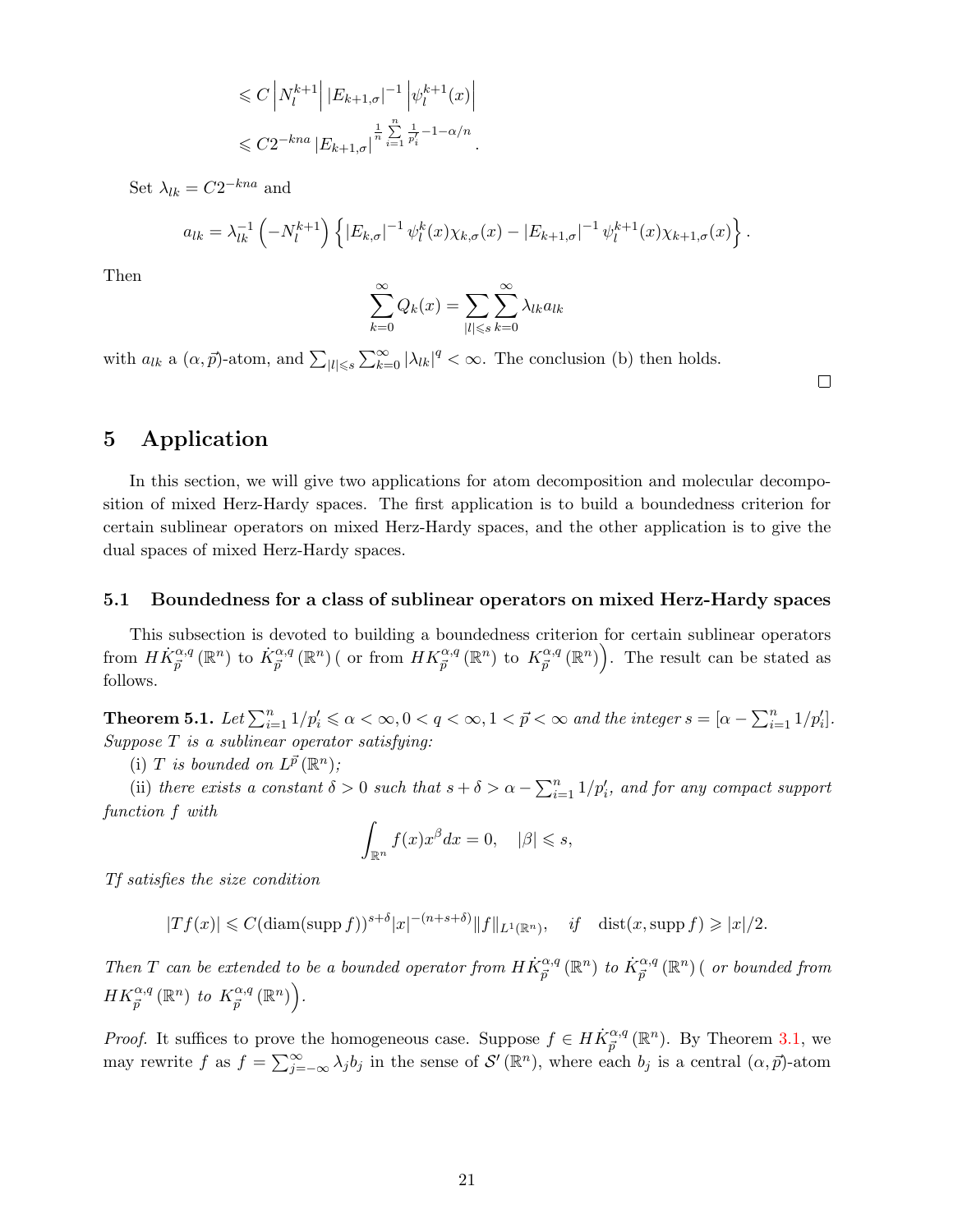with support contained in  $\mathcal{B}_j$  and

$$
||f||_{HK_p^{\alpha,q}(\mathbb{R}^n)} \approx \inf \left(\sum_{j=-\infty}^{\infty} |\lambda_j|^q\right)^{1/q}.
$$

Then, we get

$$
\begin{split} \|Tf\|_{\dot{K}_{\vec{p}}^{\alpha,q}(\mathbb{R}^n)}^q &= \sum_{k=-\infty}^{\infty} 2^{k\alpha q} \left\| (Tf)\chi_k \right\|_{L^{\vec{p}}(\mathbb{R}^n)}^q \\ &\leqslant C \left( \sum_{k=-\infty}^{\infty} 2^{k\alpha q} \left( \sum_{j=-\infty}^{k-2} |\lambda_j| \left\| (Tb_j)\chi_k \right\|_{L^{\vec{p}}(\mathbb{R}^n)} \right)^q \right. \\ &\left. + \sum_{k=-\infty}^{\infty} 2^{k\alpha q} \left( \sum_{j=k-1}^{\infty} |\lambda_j| \left\| (Tb_j)\chi_k \right\|_{L^{\vec{p}}(\mathbb{R}^n)} \right)^q \right) \\ &= C \left( I_1 + I_2 \right). \end{split}
$$

Let us first estimate  $I_1$ . By the size condition of T and Hölder's inequality on mixed-norm spaces, it yields

$$
|Tb_j(x)| \leq C \left(\operatorname{diam}(\operatorname{supp} b_j)\right)^{s+\delta} |x|^{-(n+s+\delta)} \|b_j\|_{L^1(\mathbb{R}^n)}
$$
  
\n
$$
\leq C|x|^{-(n+s+\delta)} 2^{j(s+\delta)} \int_{B_j} |b_j(y)| dy
$$
  
\n
$$
\leq C|x|^{-(n+s+\delta)} 2^{j(s+\delta)} \|b_j\|_{L^{\vec{p}}(\mathbb{R}^n)} \| \chi_{B_j}\|_{L^{\vec{p}'}(\mathbb{R}^n)}
$$
  
\n
$$
\leq C 2^{j(s+\delta-\alpha)-k(s+\delta+n)} \| \chi_{B_j}\|_{L^{\vec{p}'}(\mathbb{R}^n)}.
$$

As a consequence,

$$
\begin{split} \left\| (Tb_j) \, \chi_k \right\|_{L^{\vec{p}}(\mathbb{R}^n)} &\leq C 2^{j(s+\delta-\alpha)-k(s+\delta+n)} \left\| \chi_{B_j} \right\|_{L^{\vec{p}'}(\mathbb{R}^n)} \left\| \chi_{B_k} \right\|_{L^{\vec{p}}(\mathbb{R}^n)} \\ &= C 2^{j(s+\delta-\alpha)-k(s+\delta+n)} 2^{j} \sum_{i=1}^n \frac{1}{p_i'} k^{j(s-\sum_{i=1}^n \frac{1}{p_i'})} \\ &\leq C 2^{(j-k) \left(s+\delta+\sum_{i=1}^n \frac{1}{p_i'}\right) - j\alpha} .\end{split}
$$

Therefore, when  $0 < q \leq 1$ , by  $\sum_{i=1}^{n} \frac{1}{p_i^j}$  $\frac{1}{p'_i} \leq \alpha < s + \delta + \sum_{i=1}^n$  $i=1$ 1  $\frac{1}{p'_i}$ , we get

$$
I_1 = \sum_{k=-\infty}^{\infty} 2^{k\alpha q} \left( \sum_{j=-\infty}^{k-2} |\lambda_j| \| (Tb_j) \chi_k \|_{L^{\vec{p}}(\mathbb{R}^n)} \right)^q
$$
  
\$\leq C \sum\_{k=-\infty}^{\infty} 2^{k\alpha q} \left( \sum\_{j=-\infty}^{k-2} |\lambda\_j|^q 2^{((j-k)\left(s+\delta+\sum\_{i=1}^n \frac{1}{p'\_i}\right)-j\alpha\right)q} \right)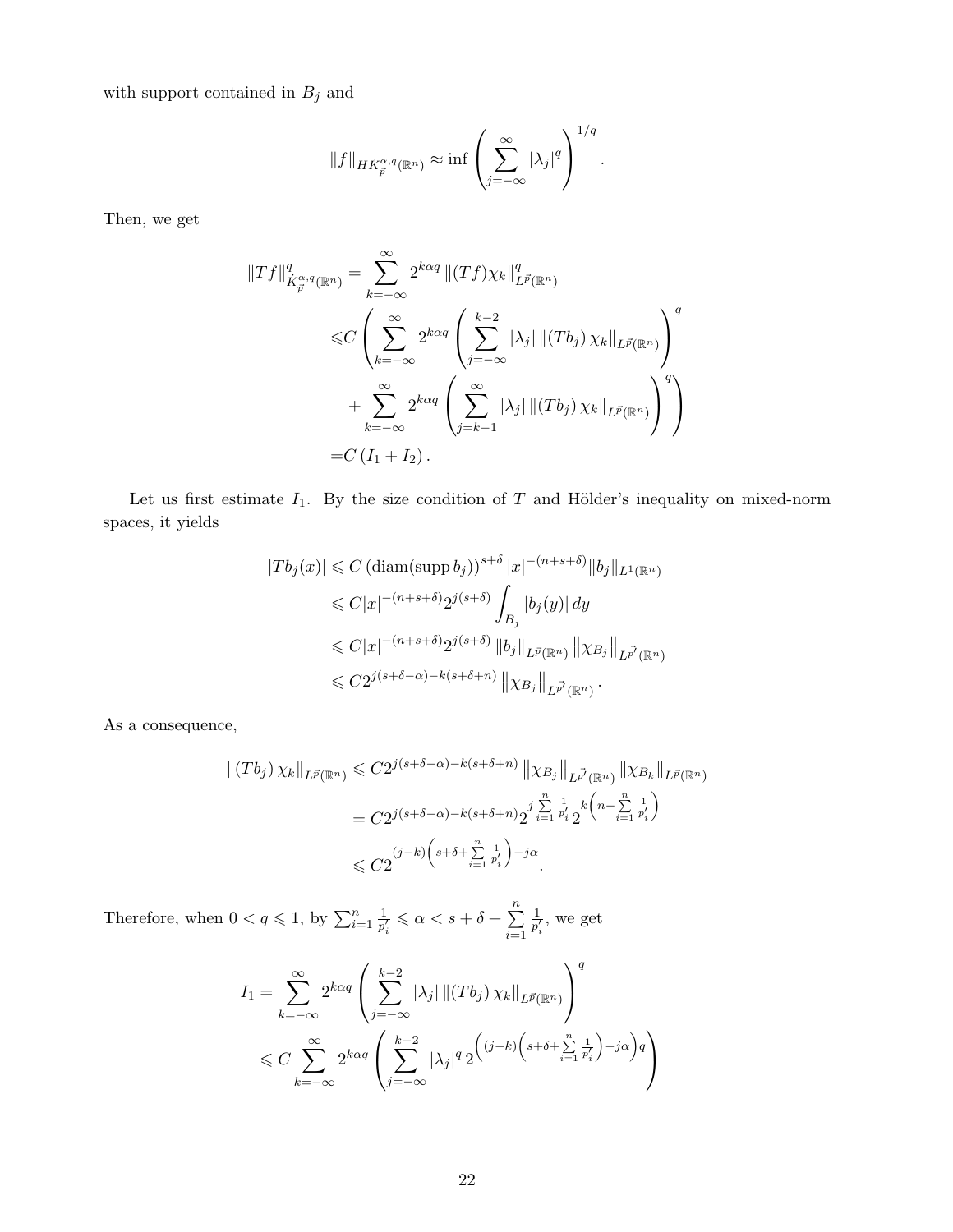$$
=C\sum_{j=-\infty}^{\infty}|\lambda_j|^q\sum_{k=j+2}^{\infty}2^{(j-k)\left(s+\delta+\sum\limits_{i=1}^{n}\frac{1}{p'_i}-\alpha\right)q}\leqslant C\sum_{j=-\infty}^{\infty}|\lambda_j|^q\,.
$$

For  $1 < q < \infty$ , noting that  $\sum_{i=1}^n 1/p'_i \leq \alpha < s + \delta + \sum_{i=1}^n 1/p'_i$ , by the estimate of  $|Tb_j(x)|$ and Hölder's inequality, we have

$$
I_1 \leqslant C \sum_{k=-\infty}^{\infty} 2^{k\alpha q} \left( \sum_{j=-\infty}^{k-2} |\lambda_j| 2^{(j-k)\left(s+\delta+\sum\limits_{i=1}^{n} \frac{1}{p'_i}\right)-j\alpha} \right)^q
$$
  

$$
\leqslant C \sum_{k=-\infty}^{\infty} \left( \sum_{j=-\infty}^{k-2} |\lambda_j|^q 2^{(j-k)\left(s+\delta+\sum\limits_{i=1}^{n} \frac{1}{p'_i}-\alpha\right)\frac{q}{2}} \right)
$$
  

$$
\times \left( \sum_{j=-\infty}^{k-2} 2^{(j-k)\left(s+\delta+\sum\limits_{i=1}^{n} \frac{1}{p'_i}-\alpha\right)\frac{q'}{2}} \right)^{\frac{q}{q'}}
$$
  

$$
\leqslant C \sum_{k=-\infty}^{\infty} \left( \sum_{j=-\infty}^{k-2} |\lambda_j|^q 2^{(j-k)\left(s+\delta+\sum\limits_{i=1}^{n} \frac{1}{p'_i}-\alpha\right)\frac{q}{2}} \right)
$$
  

$$
\leqslant C \sum_{j=-\infty}^{\infty} |\lambda_j|^q \sum_{k=j+2}^{\infty} 2^{(j-k)\left(s+\delta+\sum\limits_{i=1}^{n} \frac{1}{p'_i}-\alpha\right)\frac{q}{2}}
$$
  

$$
\leqslant C \sum_{j=-\infty}^{\infty} |\lambda_j|^q.
$$

Let us now estimate  $I_2$ . When  $0 < q \leqslant 1$ , by the  $L^{\vec{p}}(\mathbb{R}^n)$  boundedness of T, there holds

$$
I_2 = \sum_{k=-\infty}^{\infty} 2^{k\alpha q} \left( \sum_{j=k-1}^{\infty} |\lambda_j| \| (Tb_j) \chi_k \|_{L^{\vec{p}}(\mathbb{R}^n)} \right)^q
$$
  

$$
\leq C \sum_{k=-\infty}^{\infty} 2^{k\alpha q} \left( \sum_{j=k-1}^{\infty} |\lambda_j|^q \|b_j\|_{L^{\vec{p}}(\mathbb{R}^n)}^q \right)
$$
  

$$
\leq C \sum_{k=-\infty}^{\infty} 2^{k\alpha q} \left( \sum_{j=k-1}^{\infty} |\lambda_j|^q |B_j|^{-\frac{\alpha q}{n}} \right)
$$
  

$$
= C \sum_{j=-\infty}^{\infty} |\lambda_j|^q \sum_{k=-\infty}^{j+1} 2^{(k-j)\alpha q} \leq C \sum_{j=-\infty}^{\infty} |\lambda_j|^q.
$$

When  $1 < q < \infty$ , again by the  $L^{\vec{p}}(\mathbb{R}^n)$  boundedness of T and Hölder's inequality, we have

$$
I_2 \leq C \sum_{k=-\infty}^{\infty} 2^{k\alpha q} \left( \sum_{j=k-1}^{\infty} |\lambda_j|^q \left\| (Tb_j) \chi_k \right\|_{L^{\vec{p}}(\mathbb{R}^n)}^{\frac{q}{2}} \right) \times \left( \sum_{j=k-1}^{\infty} \left\| (Tb_j) \chi_k \right\|_{L^{\vec{p}}(\mathbb{R}^n)}^{\frac{q'}{q'}} \right)^{\frac{q}{q'}}
$$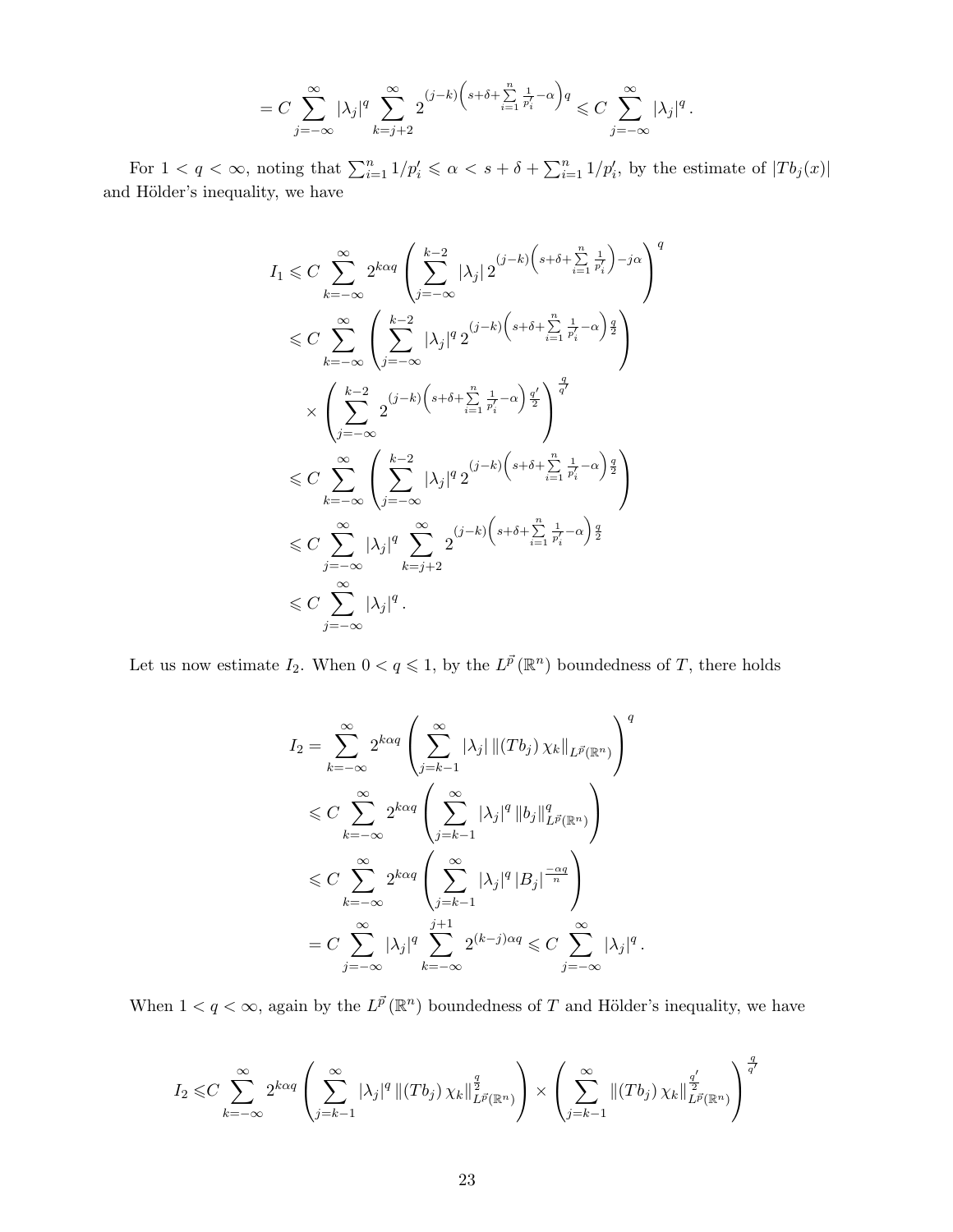$$
\leq C \sum_{k=-\infty}^{\infty} 2^{k\alpha q} \left( \sum_{j=k-1}^{\infty} |\lambda_j|^q \left\| b_j \right\|_{L^{\vec{p}}(\mathbb{R}^n)}^{\frac{q}{2}} \right) \left( \sum_{j=k-1}^{\infty} \left\| b_j \right\|_{L^{\vec{p}}(\mathbb{R}^n)}^{\frac{q'}{2}} \right)^{\frac{q'}{q'}} \leq C \sum_{k=-\infty}^{\infty} 2^{k\alpha q} \left( \sum_{j=k-1}^{\infty} |\lambda_j|^q |B_j|^{\frac{-\alpha q}{2n}} \right) \left( \sum_{j=k-1}^{\infty} |B_j|^{\frac{-\alpha q'}{2n}} \right)^{\frac{q}{q'}} \leq C \sum_{k=-\infty}^{\infty} 2^{k\alpha q/2} \left( \sum_{j=k-1}^{\infty} |\lambda_j|^q |B_j|^{\frac{-\alpha q}{2n}} \right) \leq C \sum_{j=-\infty}^{\infty} |\lambda_j|^q \sum_{k=-\infty}^{j+1} 2^{\frac{(k-j)\alpha q}{2}} \leq C \sum_{j=-\infty}^{\infty} |\lambda_j|^q.
$$

Combining all the estimates above, we arrive at

$$
||Tf||_{\dot{K}_{\vec{p}}^{\alpha,q}(\mathbb{R}^n)} \leqslant C||f||_{H\dot{K}_{\vec{p}}^{\alpha,q}(\mathbb{R}^n)}.
$$

Thus, the proof is completed.

Now we give some concrete operators satisfying the conditions of Theorem [5.1.](#page-20-0)

The classical Calderón-Zygmund operator T is a initially  $L^2(\mathbb{R}^n)$  bounded operator with the associated standard kernel K, that is to say, functions  $K(x, y)$  defined on  $\mathbb{R}^n \times \mathbb{R}^n \setminus \{(x, x) : x \in \mathbb{R}^n\}$ satisfying

(i) the size condition:

$$
|K(x,y)| \leqslant \frac{A}{|x-y|^n},
$$

for some constant  $A > 0$ ;

(ii) the regularity conditions: for some  $\delta > 0$ ,

$$
|K(x, y) - K(x', y)| \le \frac{A |x - x'| \delta}{(|x - y| + |x' - y|)^{n + \delta}}
$$

holds whenever  $|x - x'| \leq \frac{1}{2} \max(|x - y|, |x' - y|)$  and

$$
\left| K(x,y) - K\left(x,y'\right) \right| \leq \frac{A\left| y - y' \right| \delta}{\left( \left| x - y \right| + \left| x - y' \right| \right)^{n+\delta}}
$$

holds whenever  $|y - y'| \leq \frac{1}{2} \max(|x - y|, |x - y'|)$ .

Then  $T$  can be represented as

$$
Tf(x) = \int_{\mathbb{R}^n} K(x, y) f(y) dy, \quad x \notin \text{supp } f,
$$

which is obvious a  $L^{\vec{p}}(\mathbb{R}^n)$ -bounded operator.

**Theorem 5.2.** Suppose that T is an above Calderón-Zygmund operator, and that  $0 < \delta \leq 1$  is the constant associated with the standard kernel K, then for  $\sum_{i=1}^{n} 1/p'_i \le \alpha < \sum_{i=1}^{n} 1/p'_i + \delta$  and  $0 < q < \infty, T$  is bounded from  $H\dot{K}_{\vec{p}}^{\alpha,q}(\mathbb{R}^n)$  to  $\dot{K}_{\vec{p}}^{\alpha,q}(\mathbb{R}^n)$ .

 $\Box$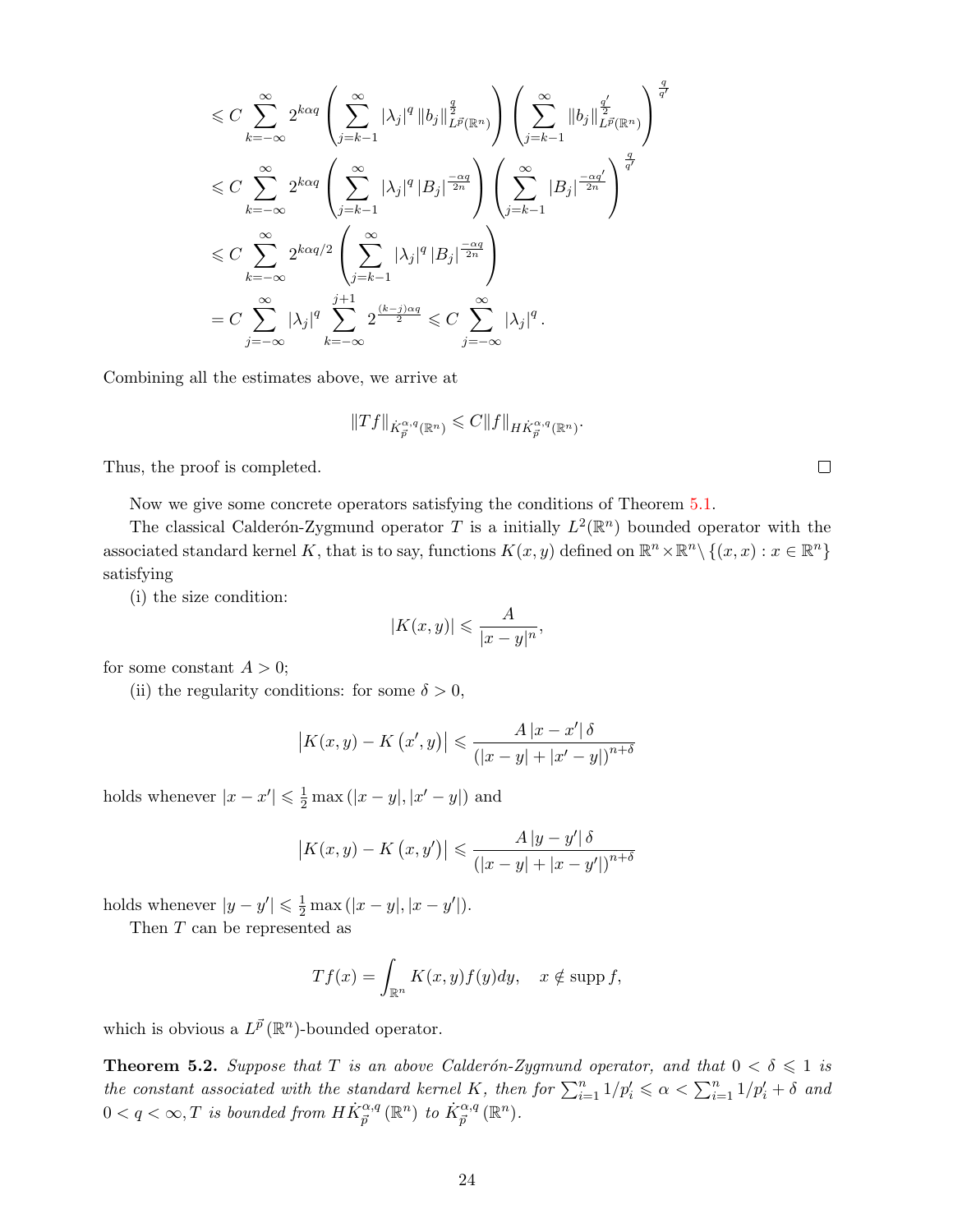*Proof.* Noting that  $\sum_{i=1}^{n} 1/p'_i \le \alpha < \sum_{i=1}^{n} 1/p'_i + \delta$  implies that  $s = [\alpha - \sum_{i=1}^{n} 1/p'_i] = 0$ , the operator T satisfies the conditions of Theorem [5.1](#page-20-0) with  $s = 0$ . The desired conclusion follows directly.  $\Box$ 

**Theorem 5.3.** For any central  $(\alpha, \vec{p})$ -atom f, let

$$
Tf(x) = \int_{\mathbb{R}^n} K(x, y) f(y) dy, \ x \notin \text{supp } f
$$

satisfying  $\int_{\mathbb{R}^n} Tf(x)dx = 0$  be a bounded operator on  $L^{\vec{p}}(\mathbb{R}^n)$  for some  $1 < \vec{p} < \infty$ , and the kernel K satisfies that there are constants  $C' > 0$  and  $0 < \delta \leq 1$  such that

$$
|K(x, y) - K(x, 0)| \leq C' \frac{|y|^{\delta}}{|x - y|^{n + \delta}}, \quad |x| \geq 2|y|.
$$

Then for any  $\alpha$  and  $q$  with  $\sum_{i=1}^{n} 1/p'_i \leq \alpha < \sum_{i=1}^{n} 1/p'_i + \delta$  and  $0 < q < \infty$ , there exists a constant  $C \text{ such that } ||Tf||_{H\dot{K}^{\alpha,q}_{\vec{p}}(\mathbb{R}^n)} \leqslant C \left( \text{ or } ||Tf||_{HK^{\alpha,q}_{\vec{p}}(\mathbb{R}^n)} \leqslant C \right).$ 

*Proof.* We only prove homogeneous case. Let f be a central  $(\alpha, \vec{p})$ -atom supporting in  $B(0, r)(r >$ 0). It suffices to show Tf is a central  $(\alpha, \vec{p}; 0, \varepsilon)$ -molecule for some  $1 + \delta/n - 1/n \sum_{i=1}^{n} 1/p_i' \geq \varepsilon$  $\alpha/n-1/n\sum_{i=1}^n 1/p_i'$ . Let  $a=1/n\sum_{i=1}^n 1/p_i'-\alpha/n+\varepsilon$ ,  $b=1/n\sum_{i=1}^n 1/p_i'+\varepsilon$ . Next, we will verify the size condition for molecules, that is

$$
\mathcal{R}_{\vec{p}}(Tf) = \|Tf\|_{L^{\vec{p}}(\mathbb{R}^n)}^{a/b} \left\| |\cdot|^{nb}(Tf)(\cdot) \right\|_{L^{\vec{p}}(\mathbb{R}^n)}^{1-a/b} \leqslant C,
$$

with C independent of f. To do this, we first estimate  $\left\| |\cdot|^{nb}(Tf)(\cdot) \right\|_{L^{\vec{p}}(\mathbb{R}^n)}$  In fact, we have

$$
\left\| |\cdot|^{nb}(Tf)(\cdot) \right\|_{L^{\vec{p}}(|\cdot| \leqslant 2r)} \leqslant Cr^{nb} \|Tf\|_{L^{\vec{p}}(\mathbb{R}^n)} \leqslant Cr^{nb-\alpha}.
$$

Moreover, the vanishing moment of f and the regularity of K give us that for x with  $|x| > 2r$ ,

$$
|Tf(x)| = \left| \int_{\mathbb{R}^n} K(x, y) f(y) dy \right|
$$
  
\n
$$
= \left| \int_{\mathbb{R}^n} (K(x, y) - K(x, 0)) f(y) dy \right|
$$
  
\n
$$
\leq C \int_{\mathbb{R}^n} \frac{|y|^\delta}{|x - y|^{n + \delta}} |f(y)| dy
$$
  
\n
$$
\leq C r^{n + \delta} |x|^{-(n + \delta)} \frac{1}{|B_{0,r}|} \int_{B_{0,r}} |f(y)| dy
$$
  
\n
$$
\leq C r^{n + \delta} |x|^{-(n + \delta)} M f(x).
$$

Therefore, by the fact  $nb - n - \delta \leq 0$ , we further get

$$
\left\| |\cdot|^{nb}(Tf)(\cdot) \right\|_{L^{\vec{p}}(|\cdot|>2r)} \leqslant Cr^{n+\delta} \left\| |\cdot|^{nb-n-\delta} Mf(\cdot) \right\|_{L^{\vec{p}}(|\cdot|>2r)}
$$
  

$$
\leqslant Cr^{n+\delta+nb-n-\delta} \|Mf\|_{L^{\vec{p}}(\mathbb{R}^n)}
$$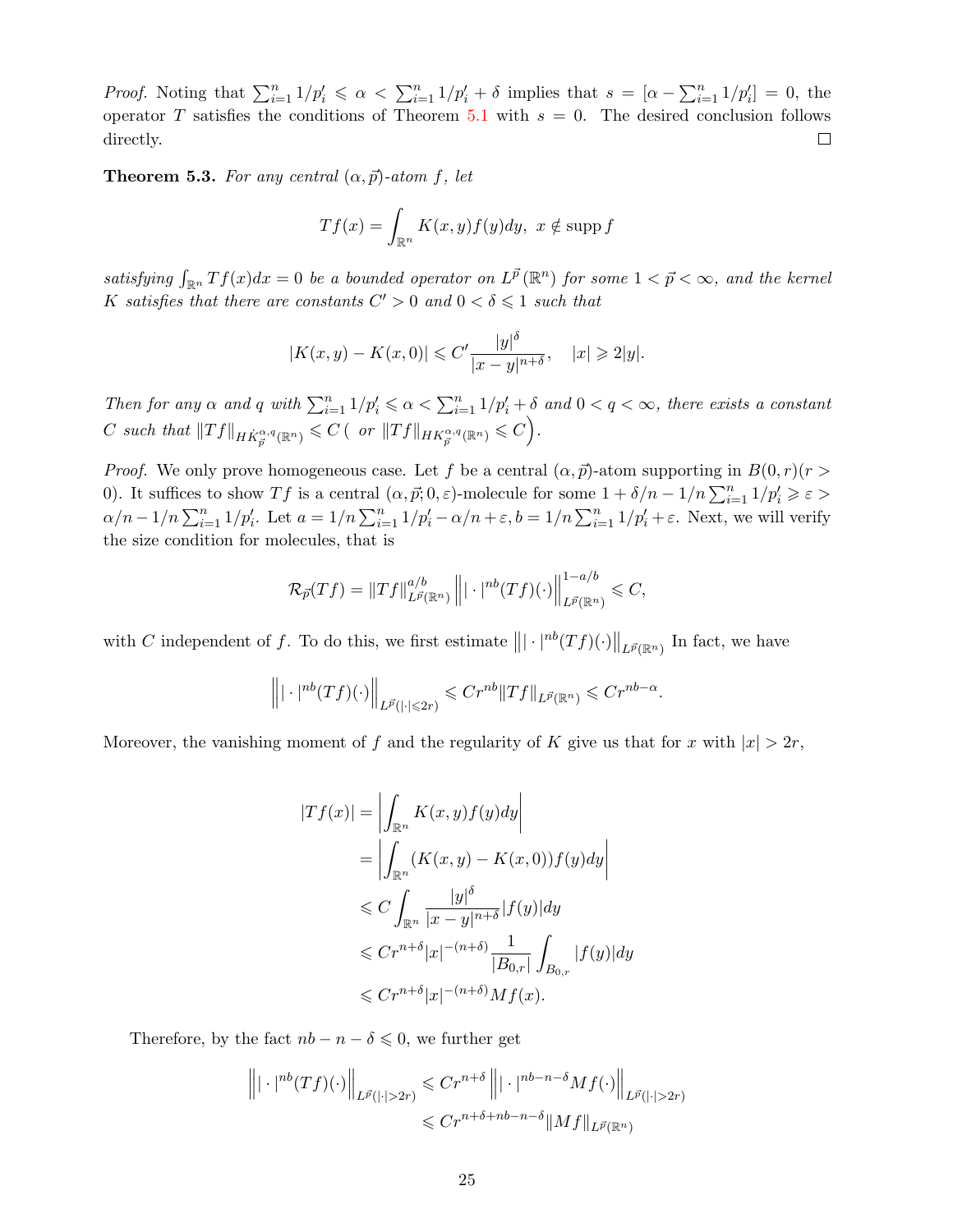$$
\leqslant C r^{nb} \|f\|_{L^{\vec{p}}(\mathbb{R}^n)} \leqslant C r^{nb-\alpha}
$$

.

Consequently,

$$
\mathcal{R}_{\vec{p}}(Tf) = ||Tf||_{L^{\vec{p}}(\mathbb{R}^n)}^{a/b} ||| \cdot |^{nb}(Tf)(\cdot)||_{L^{\vec{p}}(\mathbb{R}^n)}^{1-a/b}
$$
  
\$\leq C ||f||\_{L^{\vec{p}}(\mathbb{R}^n)}^{a/b} r^{(nb-\alpha)(1-a/b)}  
\$\leq Cr^{-\alpha a/b + (nb-\alpha)(1-a/b)} \leq C.

 $\Box$ 

#### 5.2 Dual spaces of mixed homogeneous Herz-Hardy spaces

This subsection will investigate the dual spaces of mixed homogeneous Herz-Hardy spaces  $H\dot{K}_{\vec{p}}^{\alpha,q}(\mathbb{R}^n)$  by using the atom decomposition.

The duality theory plays a key role in functional analysis and harmonic analysis. As is well known, the dual space of the classical Hardy space  $H^1(\mathbb{R}^n)$  is  $BMO(\mathbb{R}^n)$ . In 2019, Huang [\[26\]](#page-29-14) investigated the dual space of mixed Hardy spaces and pointed out that they are Campanato-type spaces, which can reduce to  $BMO(\mathbb{R}^n)$  in some special cases. Recently, Wei [\[24\]](#page-29-12) proved that the dual spaces of some particular mixed atomic Hardy spaces are mixed central BMO spaces. Note that the mixed atomic Hardy spaces studied in [\[24\]](#page-29-12) are special cases of the mixed homogeneous Herz-Hardy spaces by in view of Theorem [3.1,](#page-7-0) it is natural for us to consider the dual space of mixed homogeneous Herz spaces. In this subsection, we will prove that the dual spaces of mixed homogeneous Herz spaces are mixed central Campanato spaces. To this end, we first give the definition of the mixed central Campanato space  $\mathcal{CL}_{\vec{p},\alpha,s}(\mathbb{R}^n)$ .

For any  $s \in \mathbb{Z}_+$ ,  $\mathcal{P}_s(\mathbb{R}^n)$  denotes the set of all polynomials on  $\mathbb{R}^n$  with degree not greater than s. For any ball B and any locally integrable function g on  $\mathbb{R}^n$ , we use  $P_B^s g$  to denote the minimizing polynomial of g with degree not greater than s, which means that  $P_B^s g$  is the unique polynomial  $f \in \mathcal{P}_s(\mathbb{R}^n)$  such that, for any  $h \in \mathcal{P}_s(\mathbb{R}^n)$ ,

$$
\int_B [g(x) - f(x)]h(x) \mathrm{d}x = 0.
$$

**Definition 5.1.** Let  $n(1-1/n\sum_{i=1}^{m}1/p_i) \le \alpha < \infty$ , non-negative integer  $s \ge [\alpha - n(1-1/n\sum_{i=1}^{m}1/p_i)],$ and  $1 < \vec{p} < \infty$ . Then the mixed central Campanato space  $CL_{\vec{p},\alpha,s}(\mathbb{R}^n)$  is defined by

$$
||f||_{\mathcal{CL}_{\vec{p},\alpha,s}(\mathbb{R}^n)} = \sup_{r>0} |B(0,r)|^{\frac{-\alpha}{n}} \left\| \left(f - P_{B(0,r)}^s f\right) \chi_{B(0,r)} \right\|_{L^{\vec{p}}(\mathbb{R}^n)} < \infty.
$$

**Theorem 5.4.** Let  $1 < \vec{p} < \infty$ , Then the dual space of the mixed Herz-Hardy space  $H\dot{K}_{\vec{p}}^{\alpha,q}(\mathbb{R}^n)$  is the mixed central bounded mean oscillation space  $\mathcal{CL}_{\vec{p},\alpha,s}(\mathbb{R}^n)$ , that is

$$
\left(H\dot{K}_{\vec{p}}^{\alpha,q}\left(\mathbb{R}^n\right)\right)^*=\mathcal{CL}_{\vec{p}',\alpha,s}\left(\mathbb{R}^n\right).
$$

Proof. We divide our proof into two steps.

(i)  $\mathcal{CL}_{\vec{p'},\alpha,s}(\mathbb{R}^n) \subseteq \left(H\dot{K}_{\vec{p}}^{\alpha,q}(\mathbb{R}^n)\right)^*$ , that is to say, any  $f \in \mathcal{CL}^{\vec{p'},\alpha,s}(\mathbb{R}^n)$  can be seen as a bounded linear functional on  $H\dot{K}_{\vec{p}}^{\alpha,q}(\mathbb{R}^n)$ .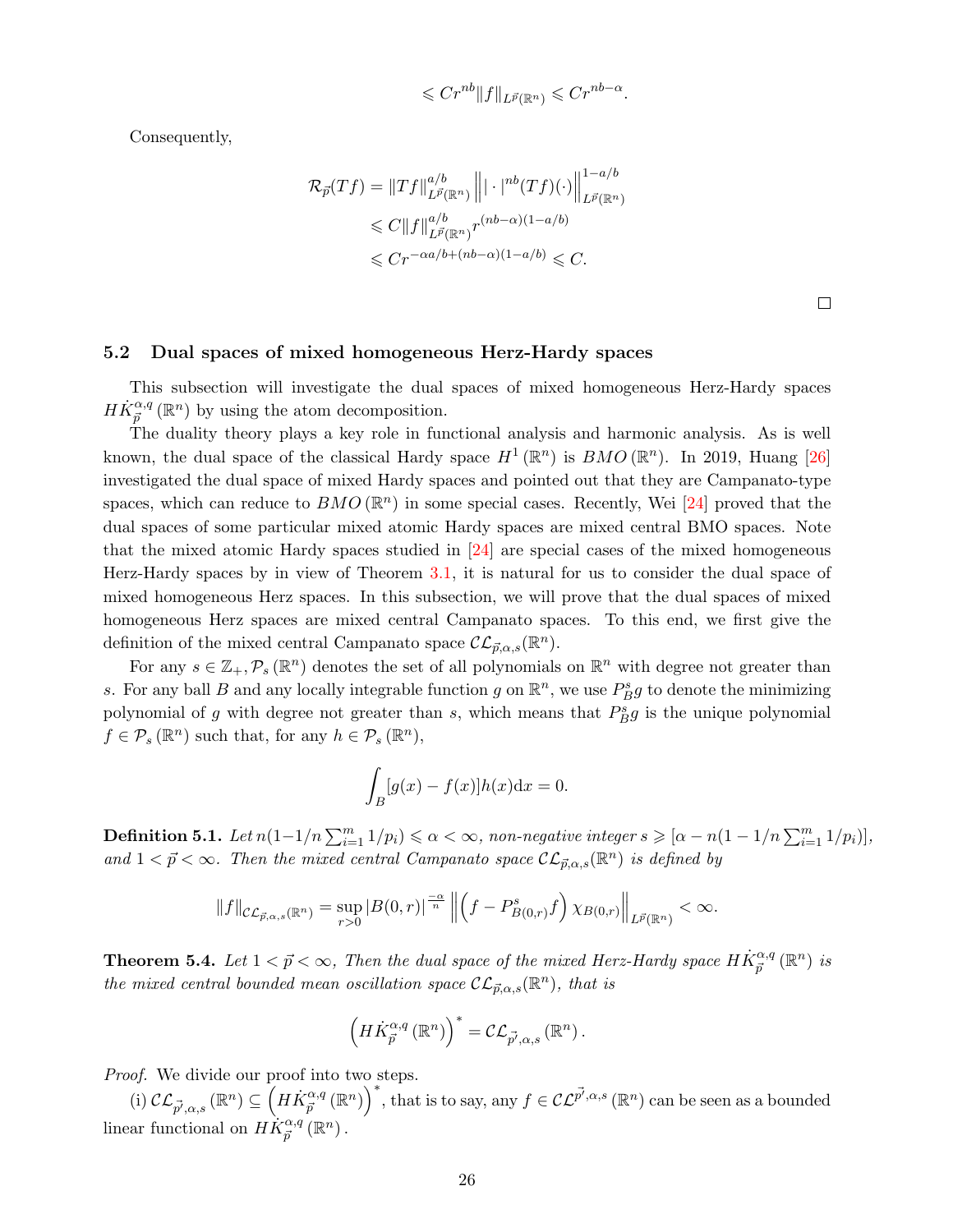Without loss of generality, we just prove above conclusion for any central  $(\alpha, \vec{p})$  atom  $a_i$ . Assume  $a_j$  is supported in  $B_j$ ,  $j \in \mathbb{Z}$ . Then

$$
\left| \int_{B_j} g(x) a(x) dx \right| = \left| \int_{B_j} \left( g(x) - P_{B_j}^s g(x) \right) a(x) dx \right|
$$
  

$$
\leq \left| \left( g - P_{B_j}^s g \right) \chi_{B_j} \right|_{L^{\vec{p'}}(\mathbb{R}^n)} \|a_j\|_{L^{\vec{p}}(\mathbb{R}^n)} \leq \|g\|_{\mathcal{CL}_{\vec{p'}, \alpha, s}(\mathbb{R}^n)},
$$

which implies  $\mathcal{CL}_{\vec{p'},\alpha,s}(\mathbb{R}^n) \subseteq \left(H\dot{K}_{\vec{p}}^{\alpha,q}(\mathbb{R}^n)\right)^*$ . (ii)  $\left(H\dot{K}_{\vec{p}}^{\alpha,q}(\mathbb{R}^n)\right)^* \subseteq C\mathcal{L}_{\vec{p'},\alpha,s}(\mathbb{R}^n).$ 

For this part, it suffices to check that for any  $L \in \left(H\dot{K}_{\vec{p}}^{\alpha,q}(\mathbb{R}^n)\right)^*$ , there exist some  $g \in \mathcal{CL}_{\vec{p'},\alpha,s}(\mathbb{R}^n)$ such that for all  $f = \sum_{i=-\infty}^{\infty} \lambda_i a_i \in \left(H\dot{K}_{\vec{p}}^{\alpha,q}(\mathbb{R}^n)\right)^*,$ 

$$
L(f) = \sum_{i=-\infty}^{\infty} \lambda_i \int_{\mathbb{R}^n} a_i(x) g(x) dx.
$$

For any measurable set  $E$ , we define a function space

$$
L_0^{\vec{p}}(E) = \left\{ f \in L^{\vec{p}}(E) : \int_E f(x) \cdot x^{\beta} dx = 0 \right\} \quad \text{when} \quad |\beta| \leq s.
$$

Obviously, the function  $|B_k|^{-\frac{\alpha}{n}} \|f\|_{L^{\vec{p}}}^{-1}$  $\frac{-1}{L^{\vec{p}}(B_k)} \cdot f$  is a central  $(\alpha, \vec{p})$  atom supported in  $B_k$ .

Since L is a bounded linear functional on  $H\dot{K}_{\vec{p}}^{\alpha,q}(\mathbb{R}^n)$ , for any  $f \in L^{\bar{p}}_0$  $_0^p(B_k)$ , we have

$$
|L(f)| \leq ||L|| \cdot ||f||_{H\dot{K}_{\vec{p}}^{\alpha,q}(\mathbb{R}^n)} \leq |B_k|^{\frac{\alpha}{n}} ||f||_{L^{\vec{p}}(B_k)}.
$$

By Hahn-Banach theorem, there exists a function  $g_k \in L^{\vec{p'}}(\mathbb{R}^n)$  such that

$$
L(f) = \int_{B_k} f(x)g_k(x)dx.
$$

Therefore, if we can find a function g such that for any  $l \in \mathbb{Z}$  and  $f \in L^{\bar{p}}_0$  $_0^p(B_l),$ 

$$
L(f) = \int_{B_l} f(x)g(x)dx,
$$

then  $g(x) \in \left(H\dot{K}_{\vec{p}}^{\alpha q}(\mathbb{R}^n)\right)^*$ , and in addition,

$$
L(f) = \sum_{i=-\infty}^{\infty} \lambda_i \int_{\mathbb{R}^n} a_i(x) g(x) dx.
$$

Next we will consider that existence of g. For  $f \in L_0^{\bar{p}}$  $_{0}^{p}(B_{1}),$  there exists  $g_{1}$  such that

$$
L(f) = \int_{B_1} f(x)g_1(x)dx.
$$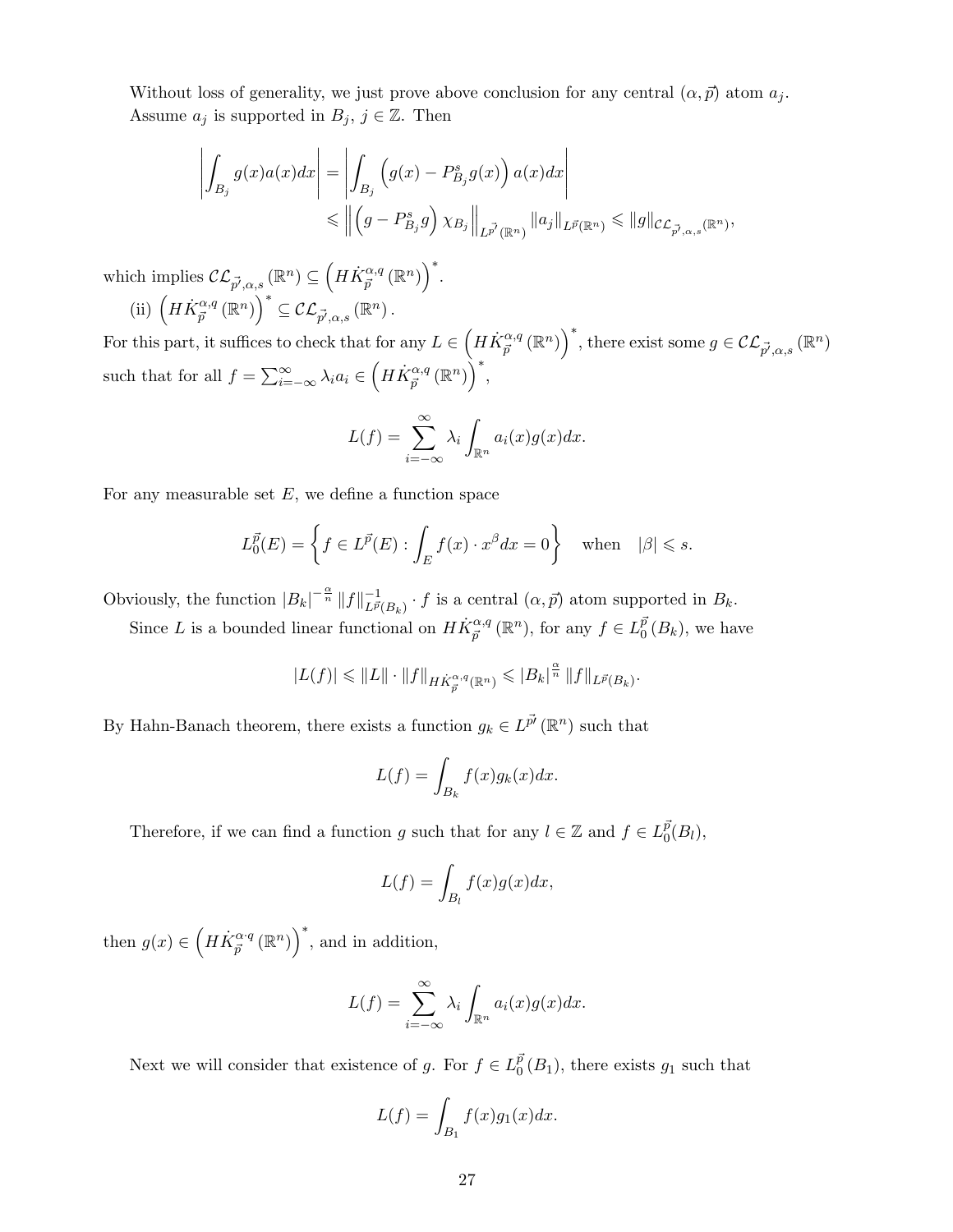For  $f \in L^{\bar{p}}_0$  $_{0}^{p}(B_{2})$ , there exist  $g_{2}$  satisfying

$$
L(f) = \int_{B_2} f(x)g_2(x)dx.
$$

Noting that  $B_1 \subseteq B_2$ , for  $\forall f \in L_0^{\bar{p}}$  $_0^p(B_1)$ , we obtain

$$
\int_{B_1} f(x) (g_1(x) - g_2(x)) dx = 0.
$$

If we replace f by any  $h(x) - P_{B_1}^s h(x)$  where  $h \in L^{\vec{p}}(\mathbb{R}^n)$ , then

$$
\int_{B_1} (h(x) - P_{B_1}^s h(x)) (g_1(x) - g_2(x)) dx = 0,
$$

Replacing  $g_1(x) - g_2(x)$  by  $(g_1(x) - g_2(x)) - P_{B_1}^s (g_1 - g_2)(x)$ , we have

$$
\int_{B_1} (h(x) - P_{B_1}^s h(x)) (g_1(x) - g_2(x) - P_{B_1}^s (g_1 - g_2)(x)) dx = 0.
$$

As a consequence, for all  $x \in B_1$ ,  $g_1 = g_2 + P_{B_1}^s (g_1 - g_2)$ .

Denote

$$
g(x) = \begin{cases} g_1(x) & x \in B_1, \\ g_2 + P_{B_1}^s (g_1 - g_2)(x) & x \in B_2 \end{cases}
$$

For  $g$  defined above, the following equality hold:

$$
L(f) = \int_{B_i} f(x)g(x)dx \quad \text{for all } f \in L_0^{\vec{p}}(B_i).
$$

By repeating the above process, we can get a function  $h$  such that

$$
L(f) = \int_{B_i} f(x)g(x)dx \quad (i = 1, 2 \cdots).
$$

Next, we only need to prove  $g \in \mathcal{CL}_{\vec{p},\alpha,s}(\mathbb{R}^n)$ . In fact,

$$
\left\| (g - P_{B_k}^s g) \chi_{B_k} \right\|_{L^{\vec{p'}}} = \sup_{\|f\|_{L^{\vec{p}}} = 1} \left| \int_{B_k} (g(x) - P_{B_k}^s g(x)) f(x) dx \right|
$$
  

$$
= \sup_{\|f\|_{L^{\vec{p}}} = 1} \left| \int_{B_k} g(x) f(x) dx \right|
$$
  

$$
\lesssim \sup_{\|f\|_{L^{\vec{p}}} = 1} |L(f)|
$$
  

$$
\lesssim \|L\| \|f\|_{L^{\vec{p}}} |B|^{\frac{\alpha}{n}}.
$$

Therefore,

$$
\left\| \left(g - P_{B_k}^s g\right) \right\|_{L^{\vec{p}}} |B|^{-\frac{\alpha}{n}} \lesssim \|L\|.
$$

This proof is complete.

 $\Box$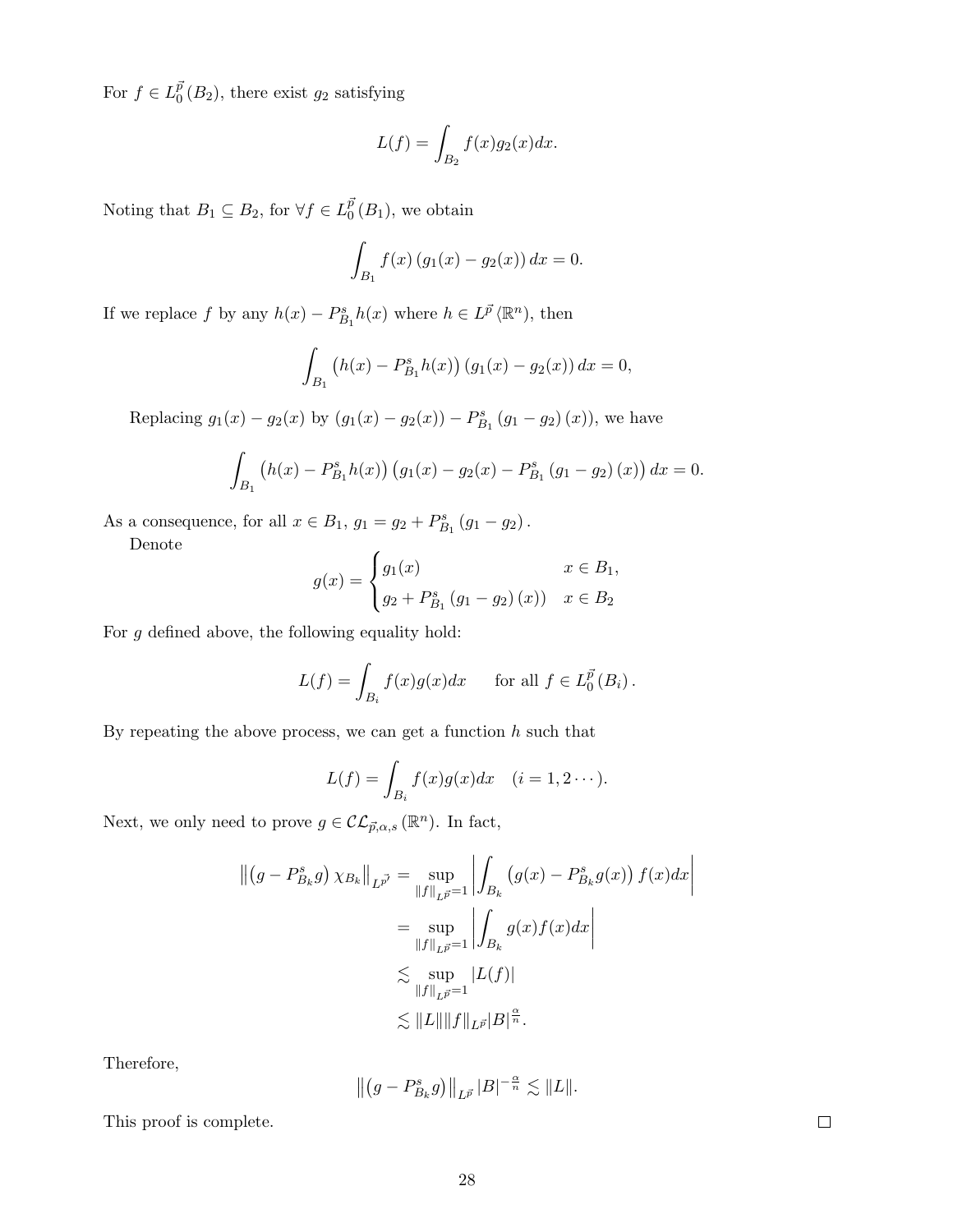#### Competing interests

The authors declare that they have no competing interests.

#### Funding

The research was supported by Natural Science Foundation of China (Grant No. 12061069) and the Natural Science Foundation of Henan Province(Grant No. 202300410338 ).

#### Authors contributions

All authors contributed equality and significantly in writing this paper. All authors read and approved the final manuscript.

#### Acknowledgments

The authors would like to express their thanks to the referees for valuable advice regarding previous version of this paper.

#### Authors detaials

Yichun Zhao and Jiang Zhou\*, 13565901944@163.com and zhoujiang@xju.edu.cn, College of Mathematics and System Science, Xinjiang University, Urumqi, 830046, P.R China. Mingquan Wei, weimingquan11@mails.ucas.ac.cn, School of Mathematics and Statistics, Xinyang Normal University, Xinyang, 464000, P.R China.

## References

- <span id="page-28-0"></span>[1] A. Beurling. Construction and analysis of some convolution algebras. Annales de l'institut Fourier, 14:1–32, 1964.
- <span id="page-28-1"></span>[2] C.S. Herz. Lipschitz spaces and Bernstein's theorem on absolutely convergent Fourier transforms. Journal of Mathematics and Mechanics, 18(4):283–323, 1968.
- <span id="page-28-2"></span>[3] S.Z. Lu and D.C. Yang. The Littlewood-Paley function and  $\varphi$  transform characterizations of a new Hardy space  $HK_2$  associated with the Herz space. Studia Mathematica, 101(3):285–298, 1992.
- <span id="page-28-3"></span>[4] S.Z. Lu and D.C. Yang. Some new Hardy spaces on locally compact Vilenkin groups. Colloquium Mathematicae, 65:117–138, 1993.
- <span id="page-28-4"></span>[5] E.M. Stein and G. Weiss. On the theory of Harmonic functions of several variables: I. The theory of  $H^p$  spaces. Acta Mathematica, 103(1-2):25-62, 1960.
- <span id="page-28-5"></span>[6] C.L. Fefferman and E.M. Stein.  $H^p$  spaces of several variables. Acta Mathematica, 129(1):137– 193, 1972.
- <span id="page-28-6"></span>[7] A. Grossmann and J. Morlet. Decomposition of Hardy functions into square integrable Wavelets of constant shape. Siam Journal on Mathematical Analysis, 15(4):723–736, 1984.
- <span id="page-28-7"></span>[8] M.Y. Lee and C.C. Lin. The molecular characterization of weighted Hardy spaces. *Journal of* Functional Analysis, 188(2):442–460, 2002.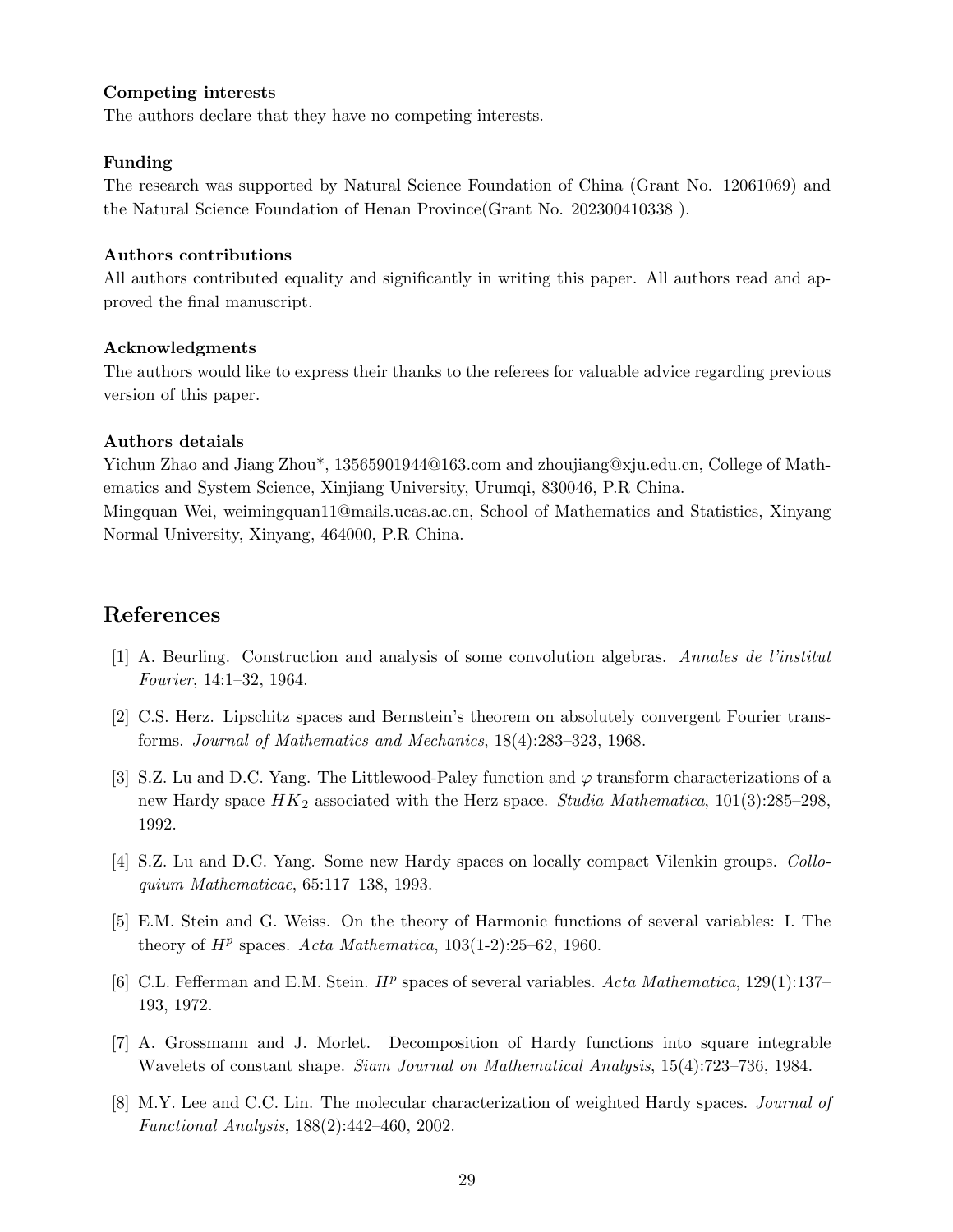- <span id="page-29-0"></span>[9] L. Grafakos. Modern fourier analysis, volume 250. Springer, 2009.
- <span id="page-29-1"></span>[10] Y. Chen and K. Lau. Some new classes of Hardy spaces. Journal of Functional Analysis, 84(2):255–278, 1989.
- <span id="page-29-2"></span>[11] J. García-Cuerva. Hardy spaces and Beurling algebras. Journal of the London Mathematical Society, 2(3):499–513, 1989.
- <span id="page-29-3"></span>[12] J. García-Cuerva and M.J.L. Herrero. A theory of Hardy spaces associated to the Herz spaces. Proceedings of the London Mathematical Society, 3(3):605–628, 1994.
- <span id="page-29-4"></span>[13] S.Z. Lu and D.C. Yang. The local versions of  $H^p(\mathbb{R}^n)$  spaces at the origin. Studia Mathematica, 2(116):103–131, 1995.
- <span id="page-29-5"></span>[14] S.Z. Lu and D.C. Yang. Some characterizations of weighted Herz-type Hardy spaces and their applications. Acta Mathematica Sinica, 13(1):47–60, 1997.
- [15] A. Miyachi. Remarks on Herz-type Hardy spaces. Acta Mathematica Sinica, 17(9):332–360, 2001.
- [16] H.B. Wang and Z.G. Liu. Some characterizations of Herz-type Hardy spaces with variable exponent. Annals of Functional Analysis, 1(1):128–141, 2015.
- [17] H. Zhao and J. Zhou. Anisotropic Herz-type Hardy spaces with variable exponent and their applications. Acta Mathematica Hungarica, 156(2):309–335, 2018.
- <span id="page-29-6"></span>[18] H.B. Wang and Z.G. Liu. The Herz-type Hardy spaces with variable exponent and their applications. Taiwanese Journal of Mathematics, 16(4):1363–1389, 2012.
- <span id="page-29-7"></span>[19] A. Benedek and R. Panzone. The space  $L_p$ , with mixed norm. Duke Mathematical Journal, 28(3):301–324, 1961.
- <span id="page-29-8"></span>[20] G. Cleanthous, A.G. Georgiadis, and M. Nielsen. Anisotropic mixed-norm Hardy spaces. The Journal of Geometric Analysis, 27(4):2758–2787, 2017.
- <span id="page-29-9"></span>[21] L. Huang, J. Liu, D.C. Yang, and W. Yuan. Atomic and Littlewood–Paley characterizations of anisotropic mixed-norm Hardy spaces and their applications. The Journal of Geometric Analysis, 29(3):1991–2067, 2019.
- <span id="page-29-10"></span>[22] T. Nogayama. Mixed Morrey spaces. Positivity, 23(4):961–1000, 2019.
- <span id="page-29-11"></span>[23] M.Q. Wei. Extrapolation to mixed Herz spaces and its applications. submitted.
- <span id="page-29-12"></span>[24] M.Q. Wei. A characterization of via the commutator of Hardy-type operators on mixed Herz spaces. Applicable Analysis, pages 1–16, 2021.
- <span id="page-29-13"></span>[25] D. S. Kurtz. Classical operators on mixed-normed spaces with product weights. The Rocky Mountain Journal of Mathematics, pages 269–283, 2007.
- <span id="page-29-14"></span>[26] L. Huang, J. Liu, D.C. Yang, and W. Yuan. Dual spaces of anisotropic mixed-norm Hardy spaces. Proceedings of the American Mathematical Society, 147(3):1201–1215, 2019.